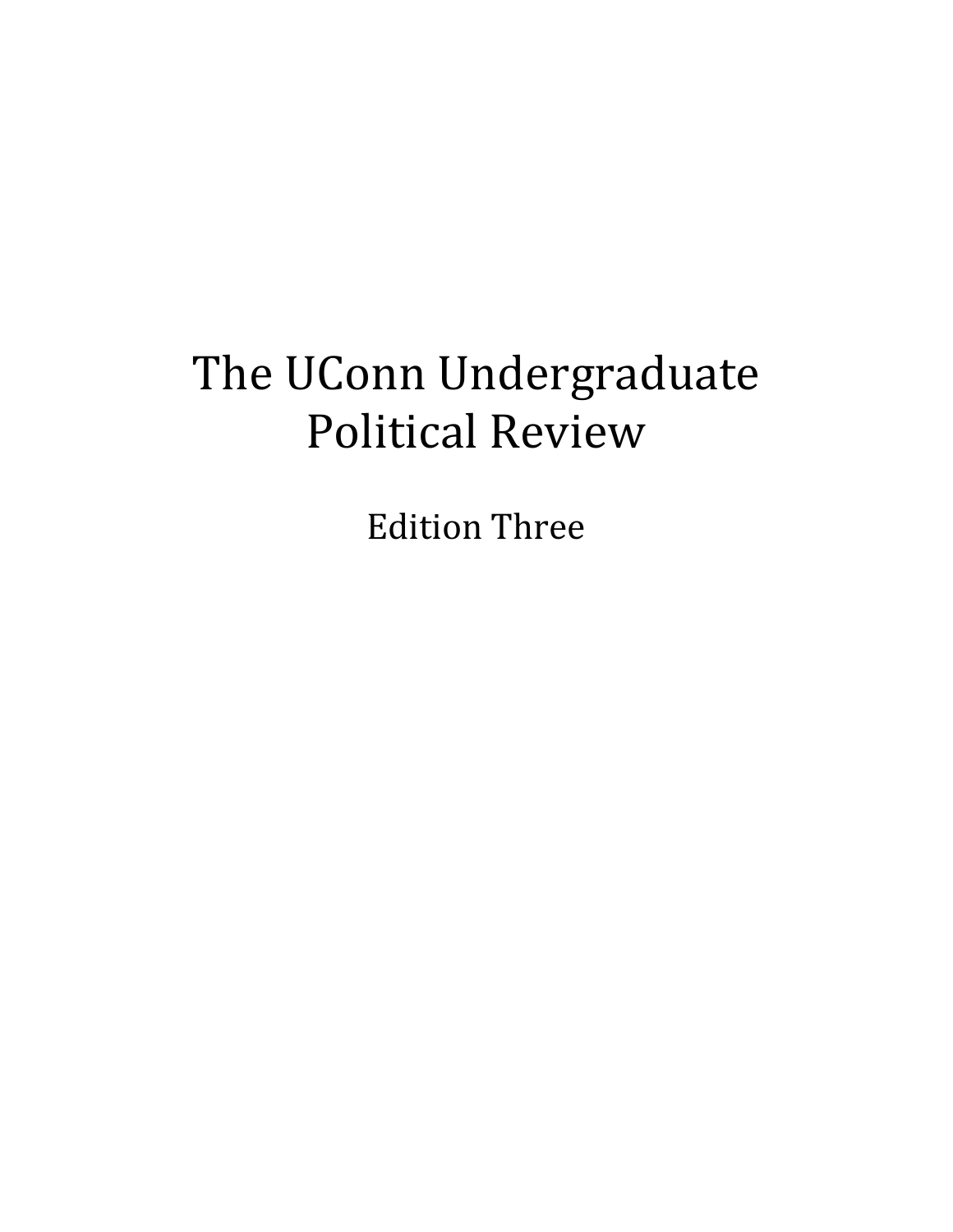# **Editorial Board**

 Editor- In- Chief

Maye L. Henning

### Associate Editor-In-Chief

Will Fricke

### **Editors**

 Darren Daughtry, Jr. Nicholas Fuller Evelyn Luchs Cailin McHugh-Roohr

### Web Developer/Layout Manager **Contributors**

Matthew Kren

 Science Department for their continuing supportSpecial thanks to the University of Connecticut Political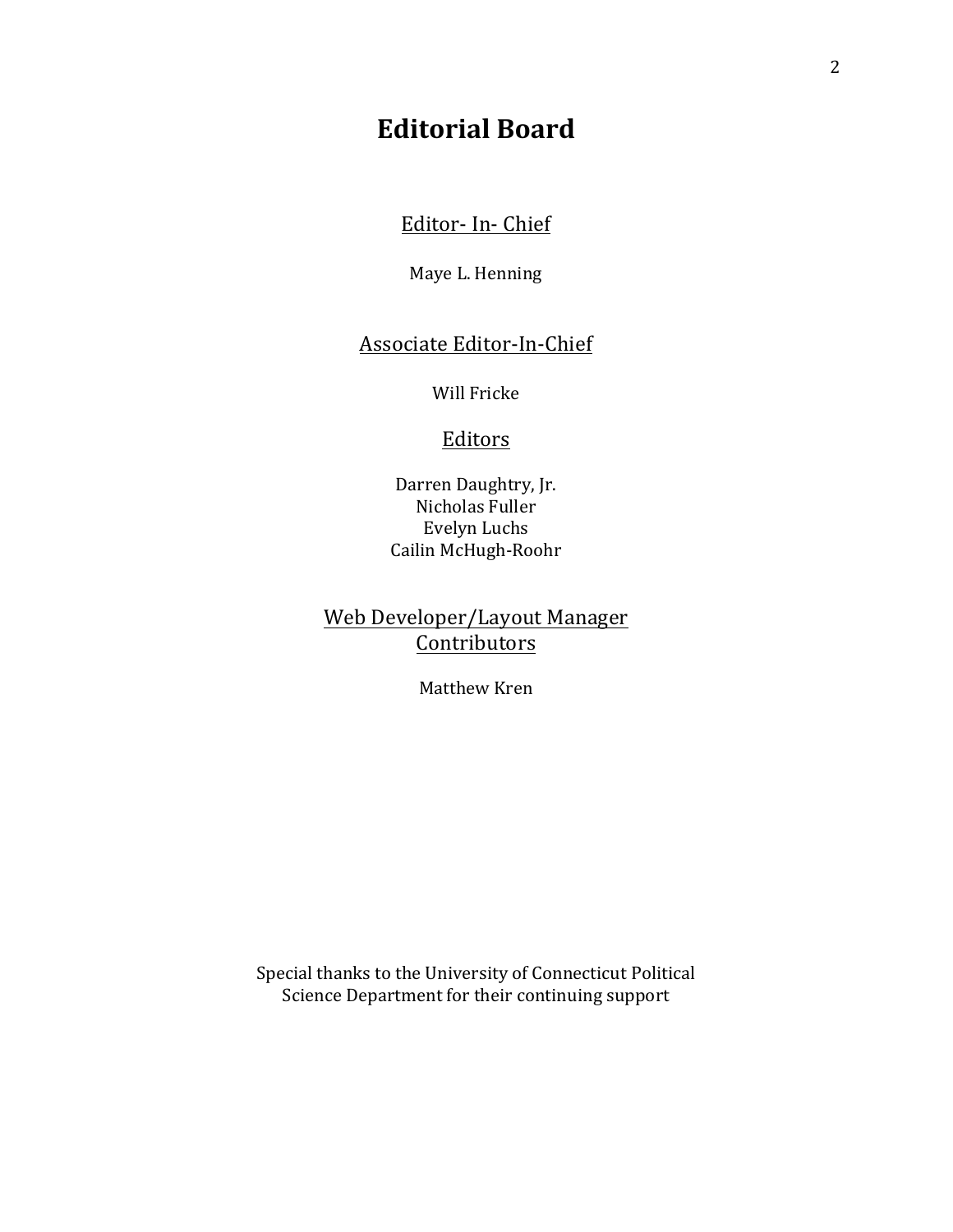# **Contents**

| Letter From the Editor<br><b>Maye Henning</b>                                                  | 5  |
|------------------------------------------------------------------------------------------------|----|
| Together We Could've<br><b>Colin Sullivan</b>                                                  | 6  |
| Non-Interventionism and Its Predicaments<br><b>Sam Rostow</b>                                  | 9  |
| The Obama Administration's Shadow Over Yemen<br><b>Jess Kirchner</b>                           | 13 |
| Diplomacy and Political Opportunism: Reflecting on the Iran Nuclear Deal<br><b>Will Butler</b> | 17 |
| The Obama Doctrine and Syria<br><b>Zach Weingart</b>                                           | 20 |
| President Obama and Gender Based Policies Within the United States<br><b>Castella Copeland</b> | 23 |
| A Call to the American Left<br><b>Lucas Bladen</b>                                             | 25 |
| Obama's Presidency: The Re-Emergence Of Black Political Activism<br><b>Zach Mills</b>          | 28 |
| President Obama's Influence on the Progress of the LGBTQA Community<br><b>Emily Coletta</b>    | 32 |
| An Analysis of the Iran Nuclear Deal<br><b>Hannah Bissonnette</b>                              | 35 |
| Equality is the Best Policy: the Obama Administration and Civil Rights<br>Sahar Iqbal          | 37 |
| <b>Mass Shootings</b><br><b>Caio Goncalves</b>                                                 | 40 |
| Obama's Presidency and Transparency in the Information Age<br><b>Austin Beaudoin</b>           | 43 |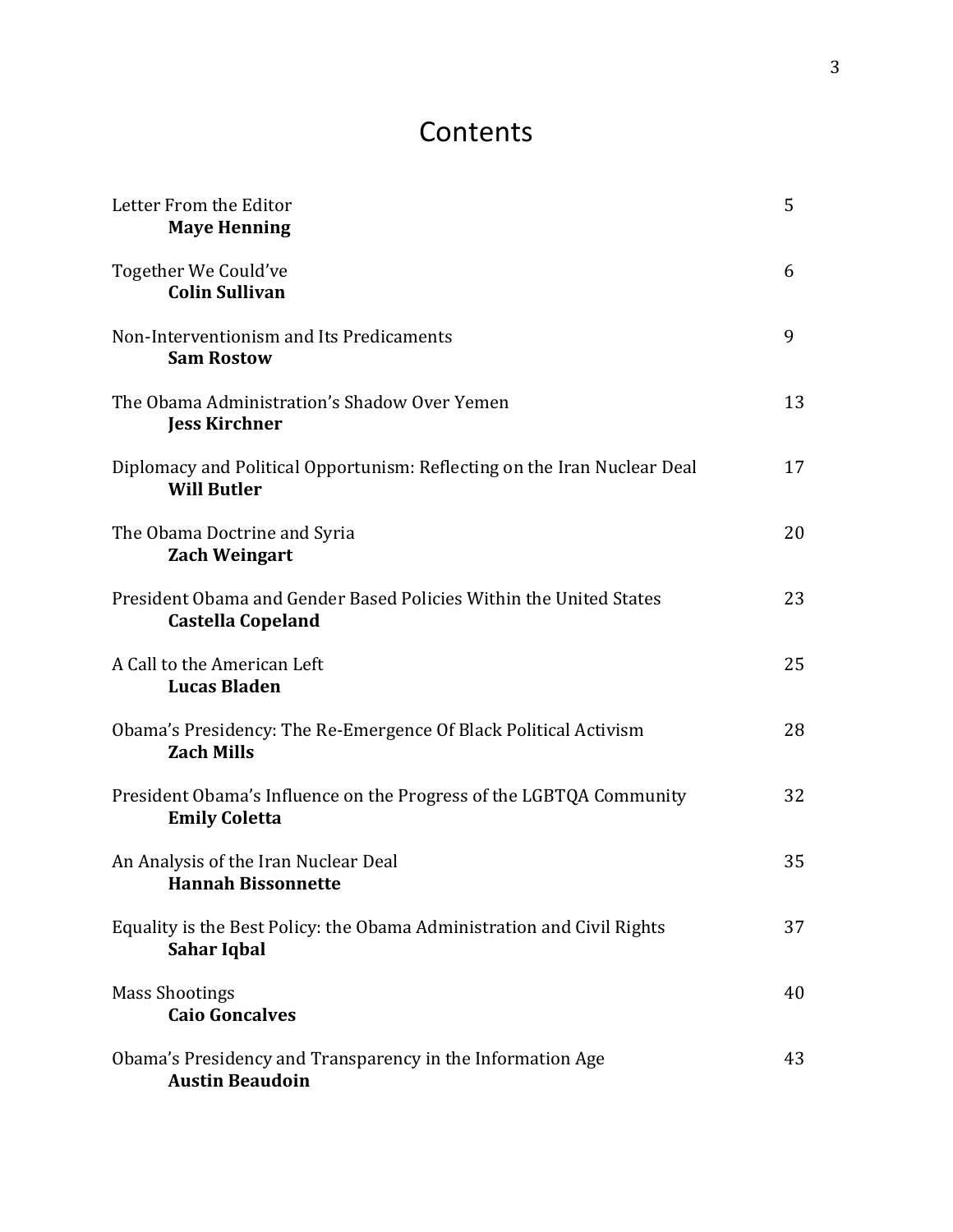| President Obama: an LGBTQ+ Champion<br><b>Christian Velez</b>                               | 47 |
|---------------------------------------------------------------------------------------------|----|
| Barack Obama in Political Time<br><b>James Brakebill</b>                                    | 51 |
| Obamacare in Peril<br>Darren Daughtry, Jr.                                                  | 54 |
| Iran Nuclear Deal Analysis<br><b>Kyle Adams</b>                                             | 57 |
| President Obama's Impact on Sexual Assault and Violence Against Women<br>Alisha Tousaignant | 59 |
| Lasting Legacy: Will President Obama's Progress Remain?<br><b>Evelyn Luchs</b>              | 61 |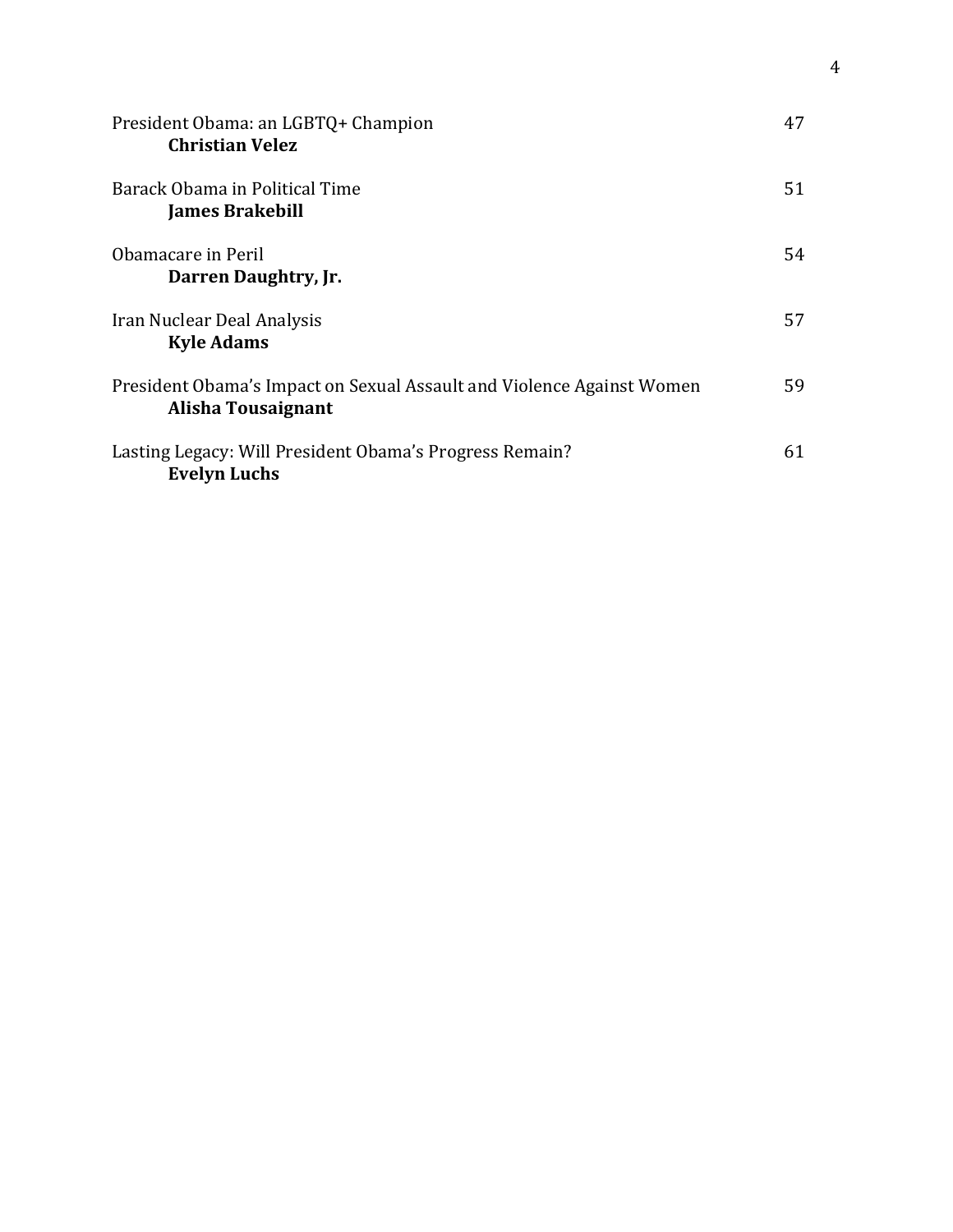# **Letter From the Editor**

### Dear Readers,

 It is an honor to write to you as Editor-in-Chief of the University of Connecticut Undergraduate Political Review. The theme of this third edition is *Reflecting on President Obama's Legacy.* For the past several months, our writers have worked to develop their ideas to produce an informed analysis of one aspect of President Obama's legacy. This theme is particularly salient in the wake of President-Elect Donald Trump's victory over Hillary Clinton.

 This edition features a remarkable diversity of topics, ranging from the impact of the recent election on President Obama's legacy to the role of the U.S. in the Middle East and Asia. We take pride in the nuance of our writers' ideas and the integrity with which they approach their writing. While this edition is in no way exhaustive of President Obama's eight years in office, we believe that it presents a useful overview detailing events and policies that our writers find particularly important.

 I would like to alert you to our upcoming edition, to be released in late Spring 2017. The Undergraduate Political Review publishes one edition per semester. We accept new writers every semester, and encourage undergraduates who take an interest in political discourse to apply to be a writer by emailing a writing sample and resume to uconnpolitical review  $\omega$  gmail.com.

 Finally, I would like to take this opportunity to thank the Undergraduate Political Review editors and writers for their hard work and the Political Science Department for unwavering support. I extend a special thanks to our adviser, Professor Oksan Bayulgen, and to the Political Science Department Head, Professor David Yalof, without whom the Undergraduate Political Review would not be possible.

Sincerely,

**Maye L. Henning** 

*Editor-in-Chief*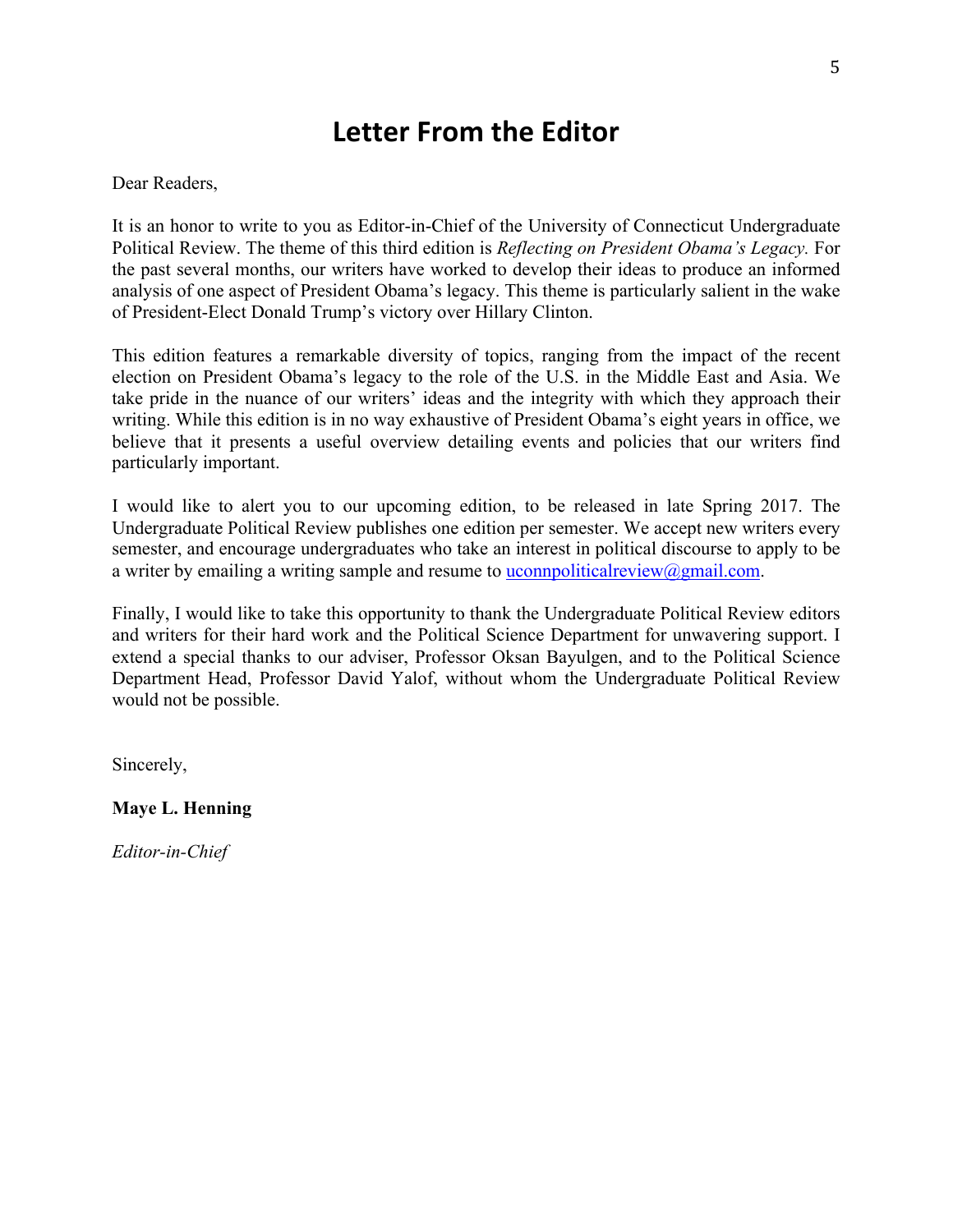### **Together We Could've**

### *Colin Sullivan*

 On November 4, 2008, after campaigning on a platform of hope and progress through unity, Barack Obama and his supporters blazed their way into the Oval Office with their "Together We Can" banners held high. "Together We Can," -a slogan whose message was aimed in equal measure to the American people and to Congress- that would serve as the crux of Obama's agenda in his first term, stemming from his belief that "what makes America exceptional (is) the belief that our destiny is shared."<sup>1</sup> The policy successes that followed as the years progressed speak for themselves: The passage of the Affordable Care Act, the Stimulus and Dodd-Frank Wall Street Reform Act, the Fair Sentencing Act of 2010, the repeal of Don't Ask Don't Tell, as well as student debt relief legislation, just to name a few. With every victory, it seemed that President Obama took another step closer to his vision of a more inclusive, diverse America. The road to these successes was not an easy one, as a particular obstacle took its place on the road to Obama's vision for the country: Enter the not-so -figurative Elephant in the Room (though perhaps "in the House" would be more accurate). The passage of many of the President's most significant pieces of legislation came despite heavy resistance from Republicans, whose apparent refusal to compromise left a trail of filibusters, abandoned legislation and government shutdowns in their wake. It appears that for every step the President took towards his vision for the country's future, the parties stepped further and further away from each other. Flash forward to the present: the parties and the country they represent are more divided than they have been in living memory. How did we get here?

 This partisan divide, more accurately known as political polarization, is the political reality of our time. It is not exactly clear whether polarization originates from party elites or the party base, but it is alive and well in the heart of the American political system. Despite what many will say, polarization knows no party, as the Pew Research Center discovered that over 40% of Democrats and Republicans think that "the other party's policies are so misguided that they pose a threat to the nation."2 Admittedly, the the GOP's actions would suggest they are the more polarized party by far. Political Scientists Keith Poole and Howard Rosenthal, who study Congressional voting, have concluded that Republicans are now more conservative than ever. To use a sports analogy, the GOP "has moved from their 40 yard line to somewhere behind their goalposts."<sup>3</sup>

 $1$  Obama, B. (2012, November 7). Empowerment Through Diversity. From https://www.whitehouse.gov/issues/civilrights/empowerment.

<sup>&</sup>lt;sup>2</sup> Achenbach, J., & Clement, S. (2016, July 16). America really is more divided than ever. From https:// 90a8-fb84201e0645\_story.html<br><sup>3</sup> Mann, T. E., & Ornstein, N. J. (2012, April 27). Let's just say it: The Republicans are the problem. From <u>https://</u> www.washingtonpost.com/national/america-really-is-more-divided-than-ever/2016/07/17/fbfebee6-49d8-11e6-

www.washingtonpost.com/opinions/lets-just-say-it-the-republicans-are-the-problem/2012/04/27/ gIQAxCVUlT\_story.html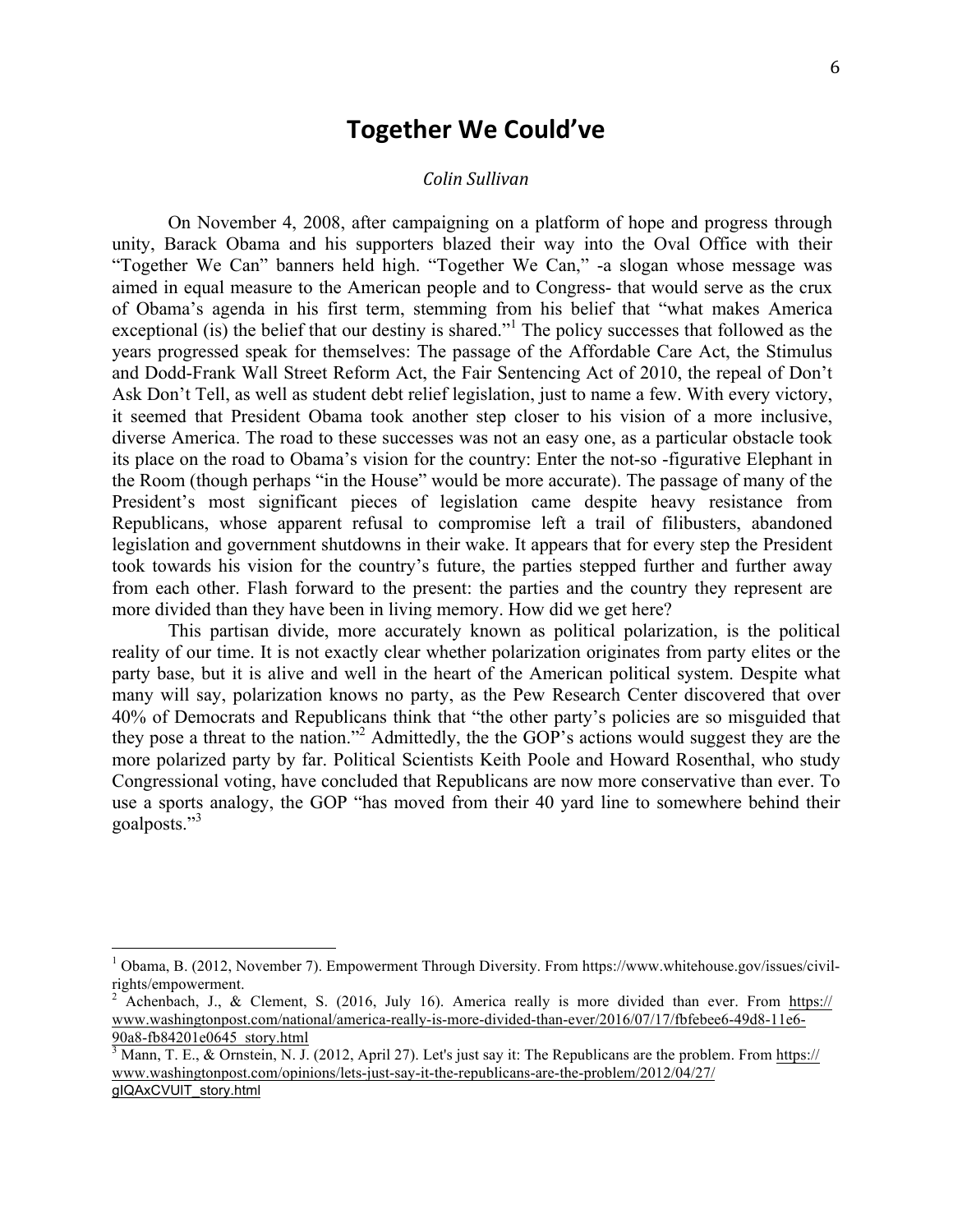Why does this polarization seem so lopsided? Simply put, it is because the liberal agenda has been on a winning streak over the past decade, specifically through the use of executive orders and the outcome of Supreme Court cases. For example, despite the Congress' inability to pass address the issue.<sup>1</sup> Advocates of the 2nd Amendment, as well as many members of the GOP, saw these measures as an egregious abuse of power and a heinous violation of the legislative process. The president being able to bypass his constitutional check in power (a.k.a. Congress) which, as it is controlled by the opposition party, was supposed to be able to obstruct the momentum of his meaningful gun safety laws, the President has put 23 different executive orders into place to agenda, is a scary situation for that party.

 When the Office of the President seems to be omnipotent, shifts toward the opposite pole are to be expected. It just so happens that fear of the President and the direction of the country was significant enough to justify the GOP ending up "somewhere behind their goalposts" in the spectrum. Why haven't Democrats polarized the way Republicans have? In short, Democrats haven't faced an existential threat as the GOP did when faced with social progress and equal rights. Though, given the outcome of the recent Presidential election, it is highly possible that the Democrats will prove that the current state of the GOP is not a unique.

 The success of Donald Trump's presidential campaign can certainly be attributed to many things, and the polarized state of the GOP is one of the more significant factors. Apart from his base of voters who feel as though the establishment on both sides of the aisle in Washington had forgotten them, Trump was elected in part due to two groups created by polarization under the Obama presidency: Conservative Value Voters and what will be referred to as the "Republican Faithful." Despite what could be seen as less than ideal traits, Value Voters backed Trump due to his promise to appoint Supreme Court justices who will represent and maintain their values in the nation's highest court, as CNN exit polls suggest that Supreme Court appointments were of significantly greater importance to Trump voters than for those of Secretary Clinton. On the other hand, the so-called Republican faithful are a slightly more complicated bunch. They are best characterized as anyone who votes Republican for no other reason than not to vote Democrat, despite 1) publicly raising complaints against or even denouncing statements made by the person they vote for, 2) having reservations about the ability of their candidate to carry out the duties of their office and 3) refusing to speak publicly about them. These two groups -Value Voters and the Republican faithful- fundamentally believe that Democratic party's ideals are so far off from their own that compromise is simply impossible, and accordingly have placed their support behind someone who has demonstrated that he does not posses many of the same values as his voters on more than one occasion, simply because he bears the Republican standard. The Trump presidency is not the solution to, but the simply the product of polarization.

<sup>&</sup>lt;sup>1</sup> Fingerhut, H. (2016, June 22). Partisanship and Political Animosity in 2016. Retrieved November 10, 2016, from http://www.people-press.org/2016/06/22/partisanship-and-political-animosity-in-2016/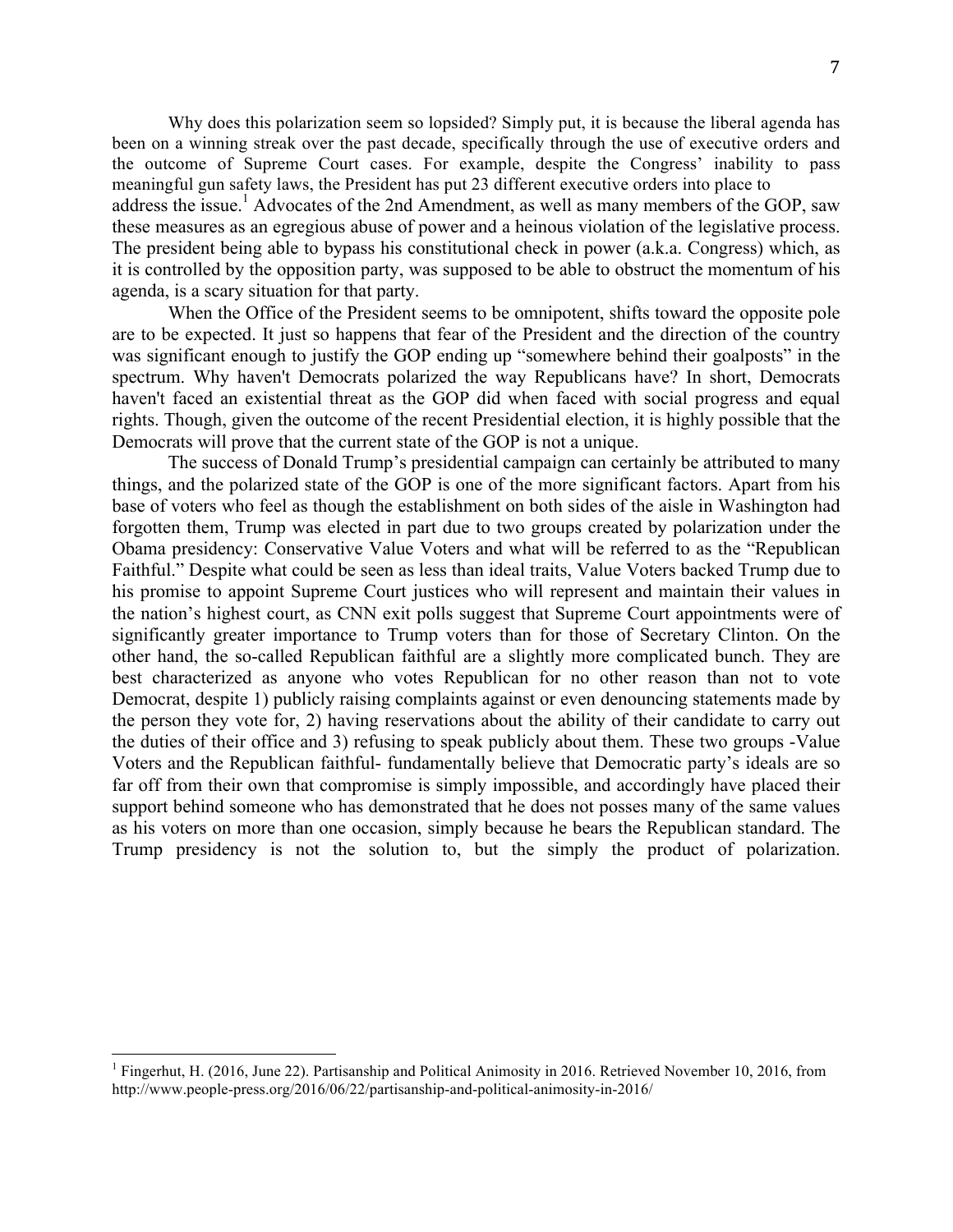Yes, we are a nation sorely divided, and the divisions run deep. Democrat/Republican, Liberal/Conservative, Blue/Red, we can label our factions in numerous ways. However, twelve long years ago, Senator Barack Obama reminded us of something very important. There are no "Red States" and "Blue States," there is only the United States. We are Americans first, regardless of ideology, race, creed, sexuality or gender. Despite his many victories as in the Oval Office, from ObamaCare and the Stimulus to the assassination of Osama bin Laden and renewed relations with Cuba, the deep divides left by polarization continue to fester.

 In reflecting on President Obama's eight years in office, I found that, with the benefit of hindsight coupled with an idea where the country is headed over the course of the next four years, Barack Obama's true legacy would not be his legislative victories -great though they were-. Neither would his legacy be the partisan polarization that plagued him throughout his time in office, the fallout of which would eventually lead to the election of his successor. The legacy of Barack Obama is a lesson, as we move forward -still divided- into an uncertain future. It is a lesson that, despite the efforts of those who would seek partisan goals at the expense of the nation's integrity, has remained central to his message. A lesson that takes us back eight years to his campaign of hope and progress through unity. It is an answer to the question, "How can we come back from this?" *Together.*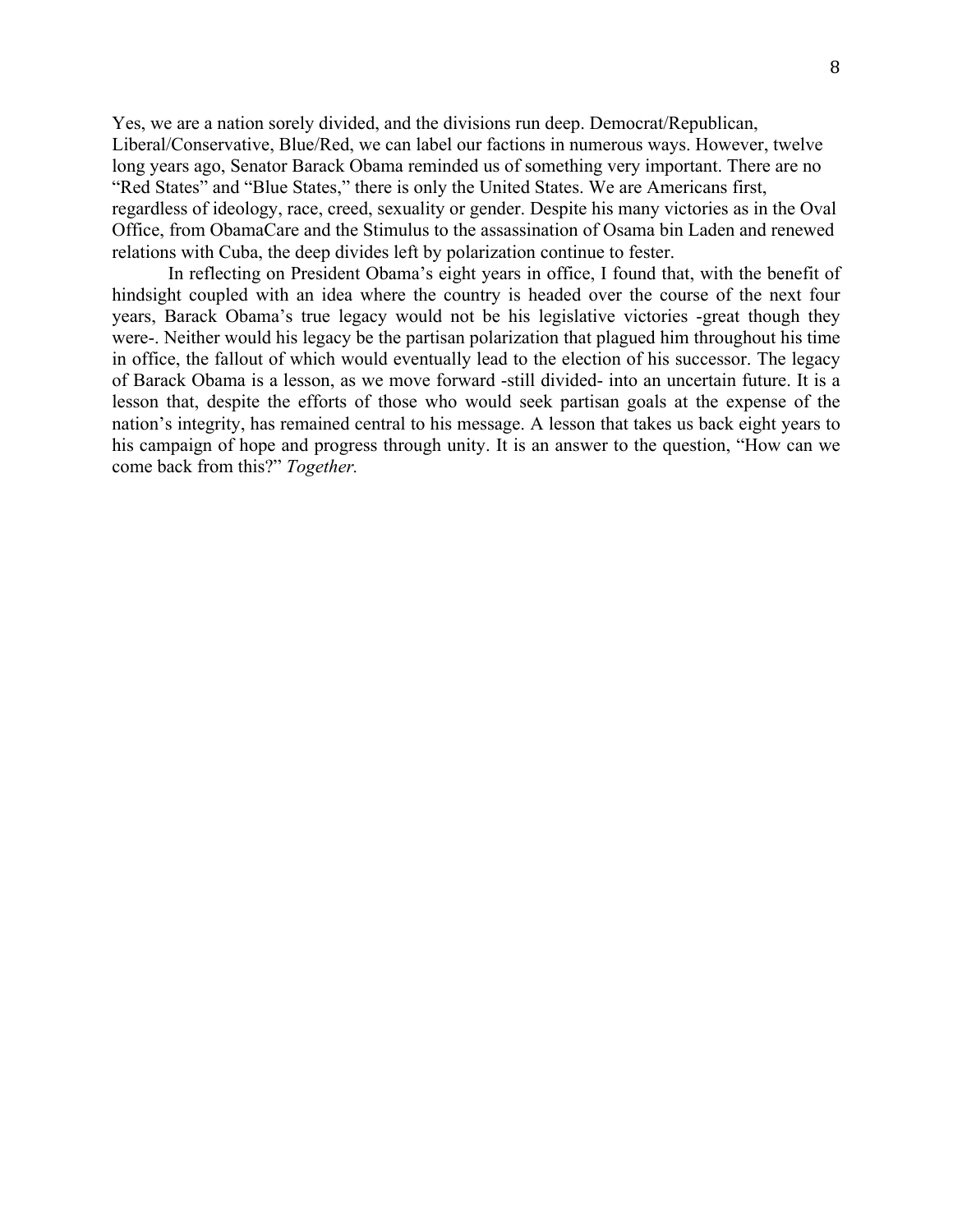# Non-Interventionism and Its Predicaments

### *Samuel Rostow*

 In the words of the late Dr. Leo Strauss from the University of Chicago, "The contemporary rejection of natural rights leads to nihilism-nay, it is identical with nihilism."<sup>1</sup> To be certain, I provide this statement due to its relevance in conducting the foreign policy of the United States. In the most essential Lockean standard of natural rights (which of course doesn't explicate the subsequent niceties contained in the 1948 Universal Declaration of Human Rights), individuals have a right to life, liberty, and property.<sup>2</sup> This is fundamental to a free and stable world order. A mere conviction in this principle is not sufficient for one who is truly interested in its application. Over the past eight years, the Obama administration's foreign policy has been distinguished by significant mistakes, inaction, and missed opportunities that have further entrenched the forces of philistinism and terror in both Iraq and Syria. I will examine the administration's mistakes pertaining to these two nations. Rather than continuing the Obama White House's practice of non-interventionism and indifference, the United States should return to the interventionist principles articulated by public intellectuals such as Secretary Condoleezza Rice, Robert Kagan, Paul Wolfowitz, and William Kristol.

 In Khizr Khan's positively captivating speech at the 2016 Democratic National Convention, he stated, "We were blessed to raise our three sons in a nation where they were free to be themselves and follow their dreams."<sup>3</sup> Indeed they were. But we as a nation are also Khan, sacrificed his life for the United States during Operation Iraqi Freedom. Ironically, the profoundly blessed to have hosted them. Khizr's son, United States Army Captain Humayun very cause for which Captain Khan was fighting for is neither comprehended nor valued in the court of American public opinion.

 Approximately two years after President Obama took office, in 2011, the United States withdrew the last combat troops from Iraq with the exception of the Baghdad Embassy guards. Before the Status of Forces Agreement pertaining to residual forces is analyzed, we must first look at the President's previous stances on the military operation itself. President Obama was against the mission in Iraq as early as October  $2002<sup>4</sup>$  His view on the intervention shaped his 2008 campaign and the way in which he subsequently conducted foreign policy. One should be absolutely clear about the historical record from the start. Saddam Hussein, along with his Ba'athist apparatus, massacred hundreds of thousands of people, used weapons of mass destruction against their own people and Iranian civilians during the Al-Anfal campaign, attempted to assassinate President George H.W. Bush, launched 39 Scud missiles into Israel, and illegally breached Kuwait's sovereignty with repeated attacks culminating in a full-scale

 <sup>1</sup> Leo Strauss, *Natural Right and History* (Chicago: University of Chicago Press, 1953), 5.

 <sup>2</sup> Locke, John. *Two Treatises on Government*. London: Awnsham Churchill, 1690

<sup>&</sup>lt;sup>3</sup> "FULL TEXT: Khizr Khan's Speech to the 2016 Democratic National Convention." August 1, 2016. ABC News. http://abcnews.go.com/Politics/full-text-khizr-khans-speech-2016-democratic-national/story?id=41043609.

 <sup>4</sup> "Transcript: Obama's Speech Against The Iraq War." *NPR*, January 20, 2009.

http://www.npr.org/templates/story/story.php?storyId=99591469.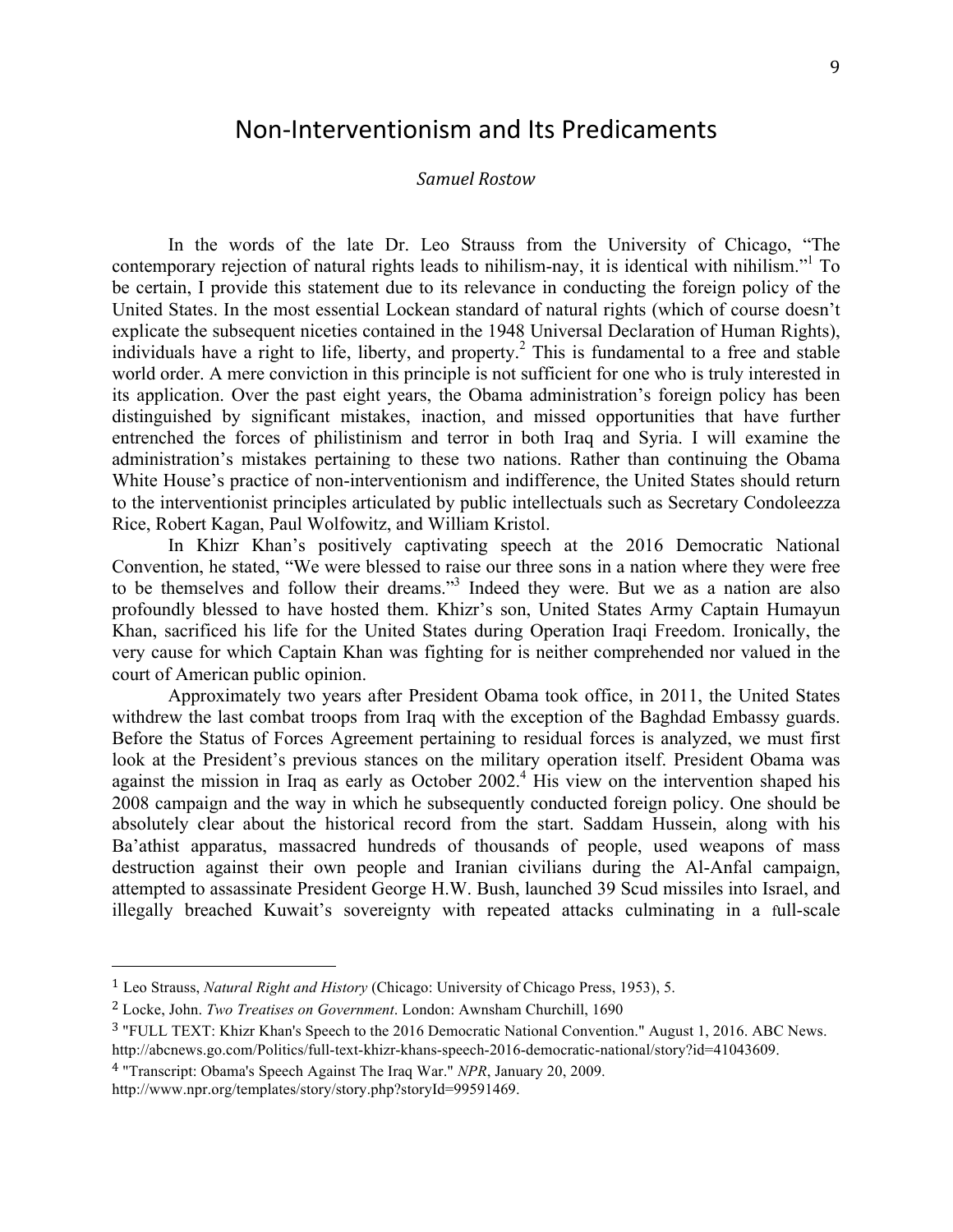annexation.<sup>1</sup> This isn't arcane. Thus, Obama's claim that Iraq didn't pose any threat to the United States or the region is fatuous.

 In order to convey the situation that occurred on the ground during Saddam's Ba'athist reign, the late Christopher Hitchens recalled his time witnessing the excavation of one of the mass graves in a Shi'a district close to Babylon in Southern Iraq, "If you want to feel dirtied up by the experience of fascism, try finding that you're twelve hours away from a shower and you can't get dead person out of your hair, or off your face."<sup>2</sup> Criminals must be held responsible for as Saddam remained in power. It needs to be stressed that the road for foreign nations transitioning from tyranny towards the American example of liberty is a lengthy one, but it is a compelling cause. As Secretary Condoleezza Rice wrote, "The United States should understand that the journey from freedom to stable democracy is a long one."3 This remains key in reminding the American people that our foreign endeavors should not be expected to be swift if their actions, and the international community failed to act prior to U.S. liberation of Iraq in 2003 we are to properly help set up sustainable institutions in locations of intervention.

 Turning to the beginning of this administration, President Obama exhibited a decent responsibility pertaining to some aspects of foreign policy. He realized that ending military tribunals and closing Guantanamo Bay was infeasible. But on the issue of Iraq, he did advocate a definitive withdrawal date for troops engaged in combat operations, which was a manifestation of pure ideological hubris in itself. However, the critical aspect that has proved to be disastrous is the complete lack of a residual Coalition force on the ground. Max Boot, a Senior Fellow at the Council on Foreign Relations, noted that the original figure of residual forces discussed by U.S. Central Command's General Lloyd Austin and the State Department ranged from 10,000 to 18,000.<sup>4</sup> However, in a completely bizarre and dangerous move, the subsequent agreement handled by President Obama proposed a force of no more than 3000 contractors.

 In order to demonstrate the rationale of invoking "bizarre" to describe the proposal, one only needs to look at the countless statements made by public officials prior to President Obama's failure to negotiate an agreement that included a legitimate residual force. For example, President Obama decided against the advice of Paul Wolfowitz, the former United States Deputy Secretary of Defense and visiting scholar at the American Enterprise Institute. Prior to President Obama's complete withdrawal from Iraq, Mr. Wolfowitz noted the existing vulnerabilities of the Iraqi government's security forces in 2010. He also drew upon the successful example of would have risked squandering all that had been gained. There are still 28,500 American troops on the peninsula. Our continued commitment prevented another war and today South Korea is a remarkable economic success story."<sup>5</sup> America's continued presence in Korea, writing, "Most important, abandoning South Korea

 In another explicit warning, Secretary Condoleezza Rice stated, "If we were to precipitously leave Iraq and leave behind a government unable to defend itself, the extremists

 <sup>1</sup> "List of Saddam's Crimes Is Long." *ABC News*.

 <sup>2</sup> *Christopher Hitchens Recalls Mass Graves in Iraq*. YouTube. https://www.youtube.com/watch?v=xitITUubMoA. <sup>3</sup> Condoleezza Rice, *No Higher Honor: A Memoir of My Years in Washington* (New York: Crown Publishers,

<sup>2011), 731.</sup>

 <sup>4</sup> Boot, Max. "Losing Iraq?" *The Weekly Standard*, September 19, 2011

 <sup>5</sup> Wolfowitz, Paul. "In Korea, a Model for Iraq." *American Enterprise Institute*, August 30, 2010.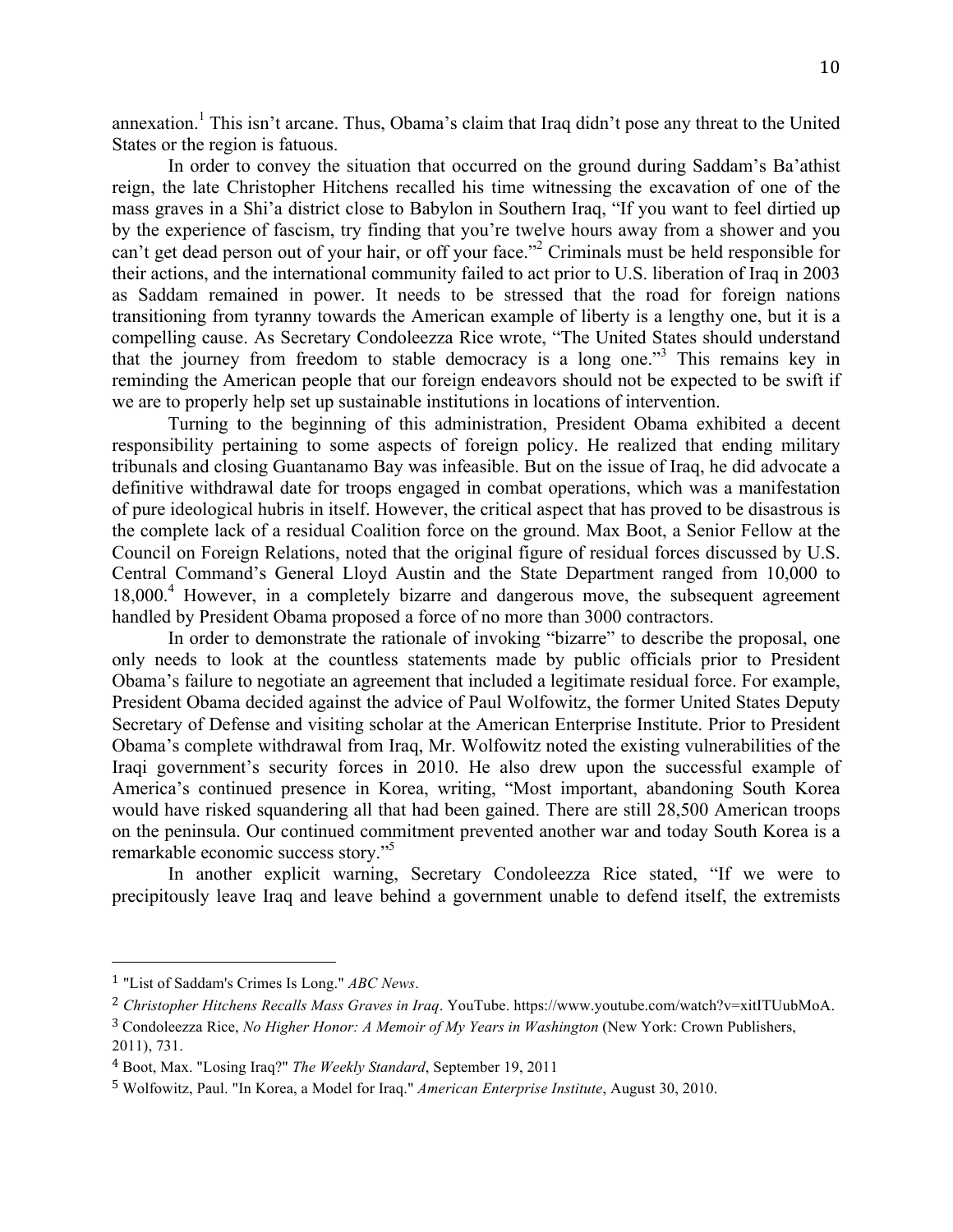would have won a major battle in the war on terrorism, and you would start to see chaos throughout this whole region."<sup>1</sup> This is precisely what has occurred. In fact, the most recent throughout this whole region."<sup>1</sup> This is precisely what has occurred. In fact, the most recent information informs us that the Islamic State of Iraq and the Levant now controls more territory than any terrorist group in history.<sup>2</sup>

 Turning to the tumultuous situation in Syria, we have seen the effects of the absence of American leadership. Over 470,000 civilians have been killed since 2011 and an estimated 11 million Syrians have been displaced from their homes.<sup>34</sup> During the conflict in Syria, President Bashar al-Assad has massacred civilians, utilizing chemical weapons including (but not limited to) sarin and chlorine gas. In response to the situation at its developing stage, President Obama's infamous red line remarks came on August  $20<sup>th</sup>$  2012 when he said, "We have been very clear to the Assad regime. That's a red line for us and there would be enormous consequences if we start seeing movement on the chemical weapons front or the use of chemical weapons."<sup>5</sup> After the Central Intelligence Agency and the United Nations confirmed numerous incidents of chemical weapons attacks, it's important to note that the Obama administration was by no means *ad idem*  on the response. Both Secretary of State John Kerry and National Security assistant Samantha Power (now Ambassador to the U.N.) distinguished themselves as they advocated for use of force against Assad.<sup>15</sup> However, President Obama rejected their pleas and once snapped at is famous for her scholarly publication on the Rwandan Genocide that excoriated the foreign policy of the Clinton administration. Instead of taking out Assad and learning from the dark lessons of history, the President has prolonged the conflict and sent the message that the United Ambassador Power saying, "Samantha, enough, I've already read your book."<sup>6</sup> Samantha Power States will not act against those who have committed crimes against humanity.

 Critics of intervention often cite the need to receive permission from the United Nations. In many conflicts, such as during Slobodan Milosevic's genocidal campaign in the Balkans, individuals and groups opposing intervention asserted that the United States and NATO should specifically gain prior approval for military intervention from the United Nations Security Council. However, the result of toiling through this process becomes prohibitive due to the nature of the voting system. In other words, it is a pointless exercise. If any of the Permanent Member States (which consists of the Russian Federation, China, France, the United Kingdom, and the United States) casts a negative vote, the specific resolution or decision is defeated.<sup>7</sup>

<sup>&</sup>lt;sup>1</sup> U.S. Department of State. May 23, 2007. https://2001-2009.state.gov/secretary/rm/2007/may/85445.htm

 <sup>2</sup> Kagan, Robert, and Ivo Daalder. "The U.S. Can't Afford to End Its Global Leadership Role." *Brookings Institute*, April 25, 2016. https://www.brookings.edu/blog/order-from-chaos/2016/04/25/the-u-s-cant-afford-to-end-its-globalleadership-role/.

<sup>3</sup> "Quantifying Carnage." *The Economist*, February 20, 2016.

<sup>4</sup> "The Syrian Refugee Crisis and Its Repercussions for the EU." Migration Policy Centre. September 2016. http://syrianrefugees.eu/.

<sup>&</sup>lt;sup>5</sup> "Remarks by the President to the White House Press Corps." Whitehouse.gov. August 20, 2012. https://www.whitehouse.gov/the-press-office/2012/08/20/remarks-president-white-house-press-corps.

 <sup>6</sup> Goldberg, Jeffrey. "The Obama Doctrine." *The Atlantic*, April 2016.

 <sup>7</sup> United Nations. http://www.un.org/en/sc/meetings/voting.shtml.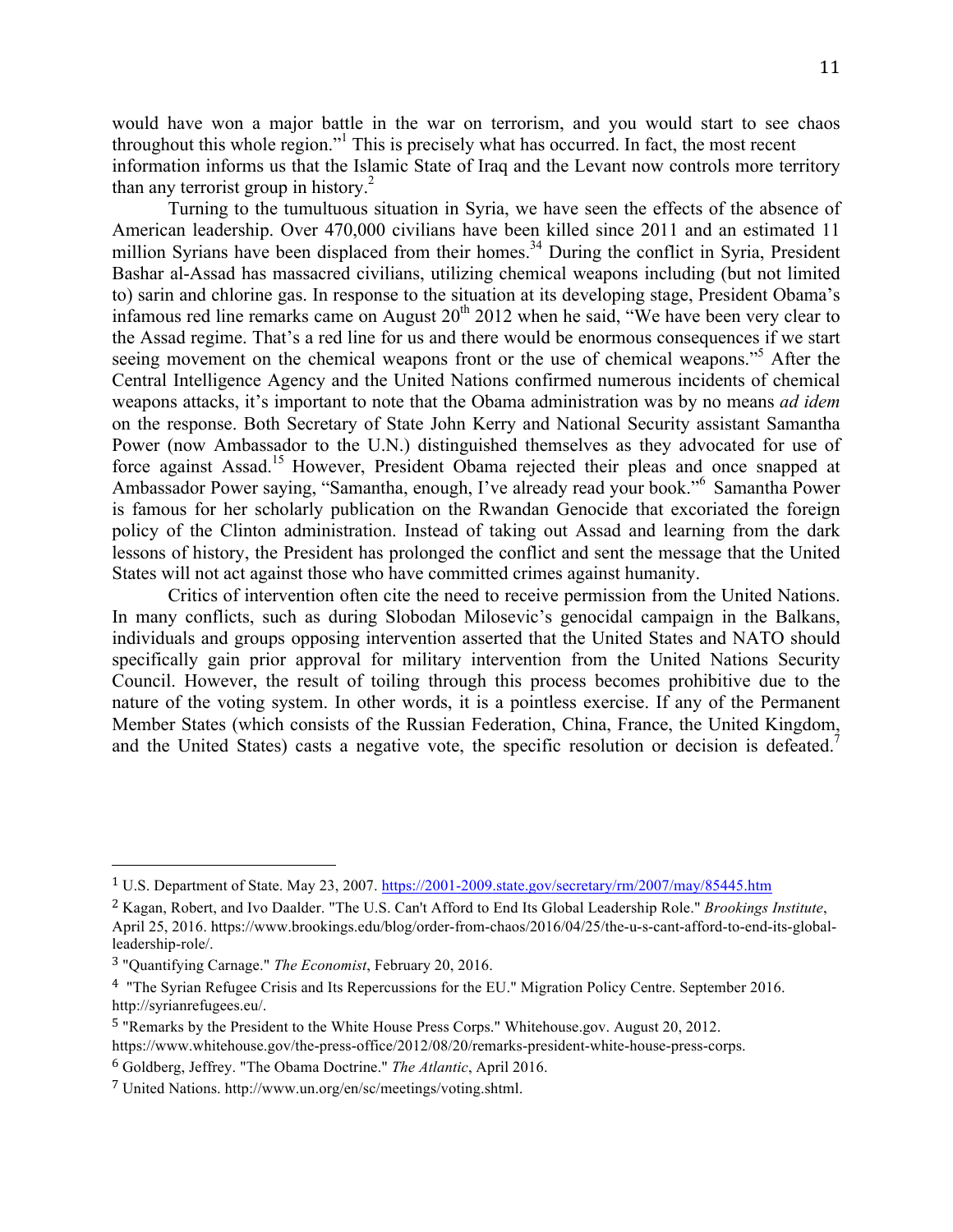<span id="page-11-0"></span> Russia and Syria are extremely close allies, and Russia's only Mediterranean naval base for its relying on the United Nations Security Council is akin to Churchill asking Japanese Emperor Black Sea Fleet is located in the Syrian port of Tartus.<sup>1</sup> Thus, on the current situation in Syria, Hirohito for permission to stop the advance of the Nazis. It is an infeasible system.

 As the United Nations is essentially a paper tiger, the United States of America must act to protect vulnerable populations, promote democracy, and ensure regional stability. The manner in which we conduct our foreign policy should reflect the universal quest for freedom. I want to leave you with the prophetic words of the great Thomas Paine, "We have it in our power to begin the world over again."<sup>2</sup>

 <sup>1</sup> Kramer, Andrew E. "Hips Said to Be Going to Naval Base in Syria." *New York Times*, June 18, 2012. http://mobile.nytimes.com/2012/06/19/world/europe/russian-warships-said-to-be-going-to-naval-base-insyria.html?referer=.

 <sup>2</sup> Paine, Thomas. *Common Sense*. Philadelphia. January, 1776.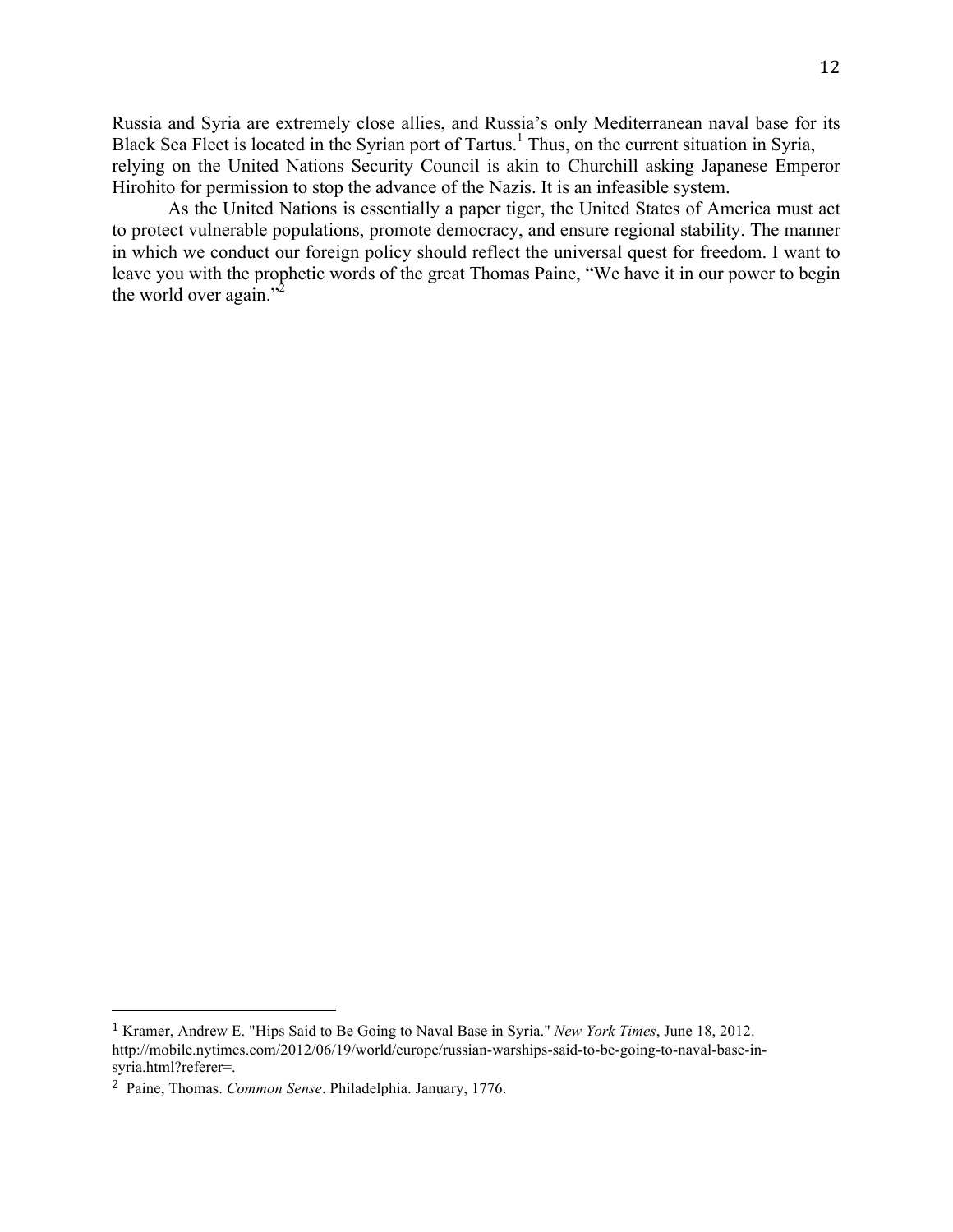# <span id="page-12-0"></span> **The Obama Administration's Shadow Over Yemen**

#### *Jessica Kirchner*

 In March of 2015, Houthi militias in Yemen surged against President Abdu Rabbu Mansour Hadi and sparked the beginning of one of the largest humanitarian crises in recent Middle Eastern history.<sup>1</sup> In the tumultuous year following the ousting of the American-backed president, Yemen has faced an unrelenting attack from a Saudi-led coalition aimed at keeping former president, Ali Abdullah Saleh, out of power. Across the ocean, however, few Americans are aware of the chaos in Yemen. The pervasive nature of this blind spot is due to the continued silence, not only from the media, from the White House, as well. The Obama administration has been marked for its efforts to improve human rights both domestically and abroad, which is why it might seem surprising that there hasn't been more attention directed to Yemen. The lack of American coverage is much less peculiar, though, when the matter is considered not in a strictly humanitarian light, but a financial one. Americans aren't acknowledging the war in Yemen instead, we're bankrolling it.

 It's important to look at the motivation behind the funding to explain the American involvement, and how history and current events have melded into a complicated web of alliances. Among these pacts is the U.S.-Saudi relationship, and it's because of this alliance that the United States has been dragged into the conflict in Yemen. President Obama, in particular, has struggled to reconcile his larger foreign policy strategy and the United States' commitment to Saudi Arabia, and his unsteady compromise has contributed to the atrocities in Yemen.

 2015, resulting primarily from the competition between Iran and Saudi Arabia for hegemony in the Middle East.<sup>2</sup> The decades-old rivalry has been referred to as the "Middle East Cold War" and has flared throughout the past century, especially in the years following the Iranian Revolution.<sup>3</sup> This historic contention has led to a proxy war between a Saudi offensive and Shi'a Houthi rebels, backed by the Iranian regime. Iran and Saudi Arabia are in either corner, each coaching their fighter, while Yemen serves as a boxing ring. When Washington warmed to nuclear negotiations with Tehran in , the Saudis grew concerned that the U.S. was abandoning its traditional Gulf allies, and confidence in the U.S.-Saudi alliance weakened further with the passage of the Joint Comprehensive Plan of Action (JCPOA) in July 2015.<sup>4</sup> The United States government is funding the Saudi campaign in Yemen primarily to abate the House of Saud's fears that America is abandoning its Middle Eastern allies.<sup>5</sup> The Obama administration has long grappled with its obligation to please their friends among the Gulf States, and the United States' The tensions that fostered the conflict in Yemen have existed since long before March

 1 Browne, Ryan, and Jamie Crawford. "Yemen: Missiles Target US Warship, Pentagon Says." *CNN*. Cable News Network, 10 Oct. 2016. Web. 28 Nov. 2016.

 $2^2$  Davis, Kevin, and Dale Sprusansky. "Waging Peace: Saudi Arabia, the U.S. and the Devastating War in Yemen."  *Washington Report on Middle East Affairs* (2015): 50-51. *Waging Peace*. Washington Report on Middle East Affairs, Dec. 2015. Web. 15 Oct. 2016.

 <sup>3</sup> Ibid.

 <sup>4</sup> Oakford, Samuel, and Peter Salisbury. "Saudi Arabia's War in Yemen: The Graveyard of the Obama Doctrine." *The Atlantic*. The Atlantic Monthly Group, 23 Sept. 2016. Web. 3 Nov. 2016.

 <sup>5</sup> Ibid.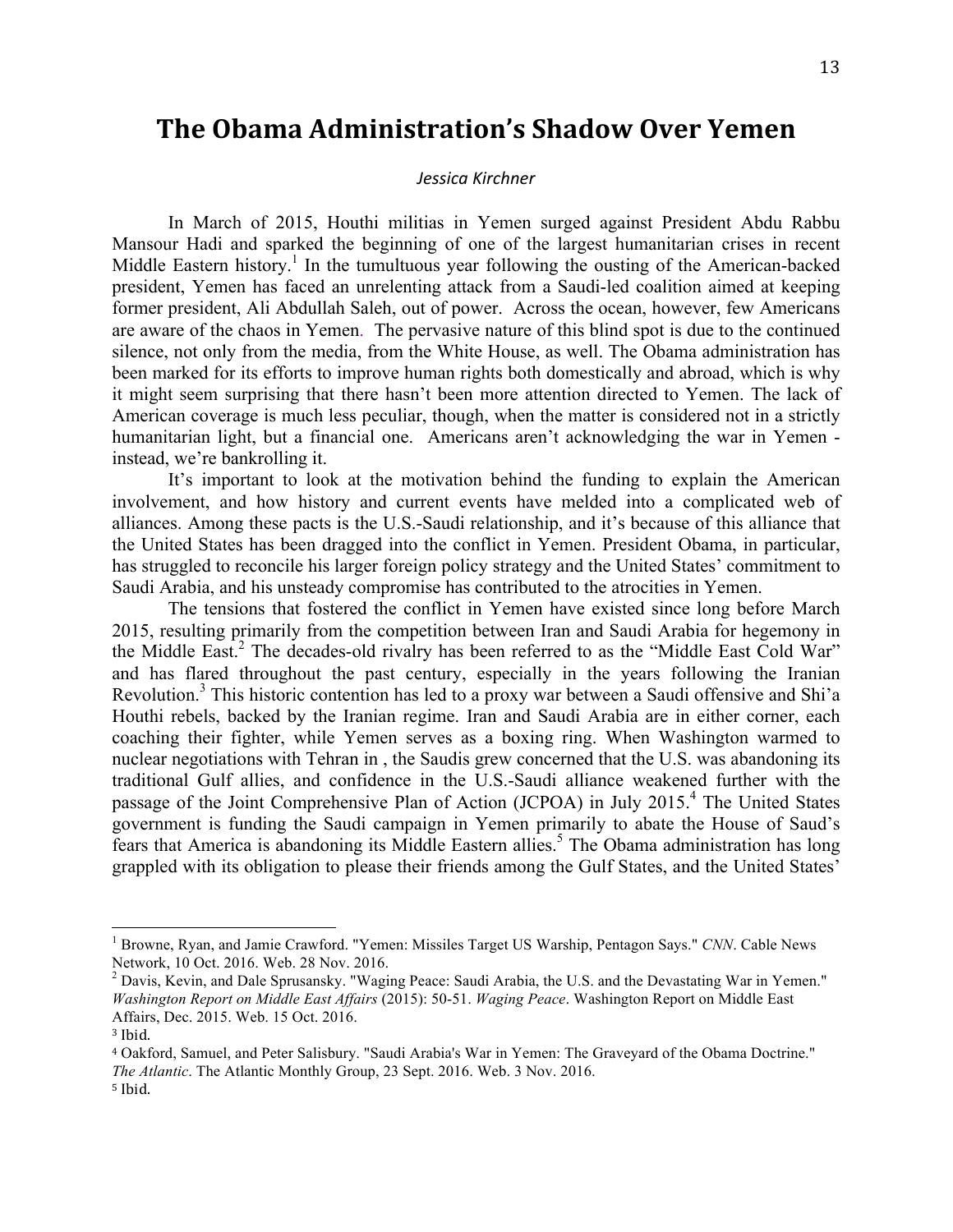involvement in Yemen is an indicator that the relationship between the Washington and Riyadh is a failing one.

 regime, and once referred to Saudi Arabia as "our 'so-called' allies in the Middle East."6 The administration's apparent disdain for the Saudi alliance isn't enough to have kept the U.S. out of Yemen, though. According to the Washington Report of Middle East Affairs in November/December of 2016, since assuming office in 2009, President Obama and his administration have approved \$195 billion in foreign arms sales under the Pentagon's Foreign Military Sales Program, which is the highest it's been since WWII. Of the \$195 billion, Saudi Arabia has purchased more than any other country—about \$49 billion so  $far<sup>7</sup>$ . The arms dealings have included cluster bombs, which are illegal under the U.N.'s Convention on Cluster Munitions, a treaty that neither Saudi Arabia nor the United States has signed onto.<sup>8</sup> In fact, in September of 2016, the Senate rejected a proposal to block a \$1.15 billion arms sale to Saudi Arabia, allowing the White House-backed transaction to move progress.<sup>9</sup> It's not that American weapons are supporting the Saudi coalition—they're propping it up entirely. According to an article in the Atlantic on September 23rd, 2016, the support package that was authorized by President Obama at the advent of the Saudi offensive "has seen the United States deliver more than 40 million pounds of fuel to Saudi jets over the past 18 months, according to U.S. Central Command."<sup>10</sup> The article presses this claim, stating that "The Saudis would be crippled without direct U.S. military assistance, particularly aerial refueling, which continues unabated."<sup>11</sup> There are other key clues highlighting Saudi Arabia's reliance on American weapons: in August of 2016, the United States approved an arms sale of one hundred and fifty three tanks and twenty tank recovery vehicles to the House of Saud, with the fine-print condition that twenty of the tanks would go towards replacing those damaged in combat.<sup>12</sup> It's important to note that the only place that Saudi tanks are in combat is along the Yemen border, meaning that the American President Obama himself has spoken about his apprehensions regarding the Saudi tanks are likely to take their place among the battles in Yemen.<sup>13</sup>

 American weapons are fundamental to the operations of the Saudi regime, which implicates the Obama Administration as a fundamental actor in one of the largest humanitarian crises in recent history. According to the 2015 Washington Report on Middle East Affairs, more than 80% of Yemen is in need of humanitarian aid, and the Saudi airstrikes have carelessly hit schools and hospitals on the ground. In fact, by the UN's own count, more than 2,200 civilians have been hit by airstrikes since the start of the war.<sup>14</sup> It's the Yemeni children who shoulder

 6 "Transcript: Obama's Speech Against The Iraq War." *NPR*. National Public Radio, 20 Jan. 2009. Web. 28 Nov. 2016.

 $^7$  Davis, Kevin, and Dale Sprusansky. "Waging Peace: Saudi Arabia, the U.S. and the Devastating War in Yemen."  *Washington Report on Middle East Affairs* (2015): 50-51. *Waging Peace*. Washington Report on Middle East Affairs, Dec. 2015. Web. 15 Oct. 2016.<br><sup>8</sup> Ibid.

 $8$  Ibid.

<sup>&</sup>lt;sup>9</sup> Oakford, Samuel, and Peter Salisbury. "Saudi Arabia's War in Yemen: The Graveyard of the Obama Doctrine."  $\frac{10}{11}$  Ibid. <sup>10</sup> Ibid.<br><sup>11</sup> Ibid.<br><sup>12</sup> Riedel, Bruce. "Is Selling Tanks to Saudi Arabia Such a Good Idea?" *Brookings*. The Brookings Institution, 13

 Aug. 2016. Web. 27 Nov. 2016.

 $^{13}$  Ibid.

<sup>&</sup>lt;sup>14</sup> Oakford, Samuel, and Peter Salisbury. "Saudi Arabia's War in Yemen: The Graveyard of the Obama Doctrine."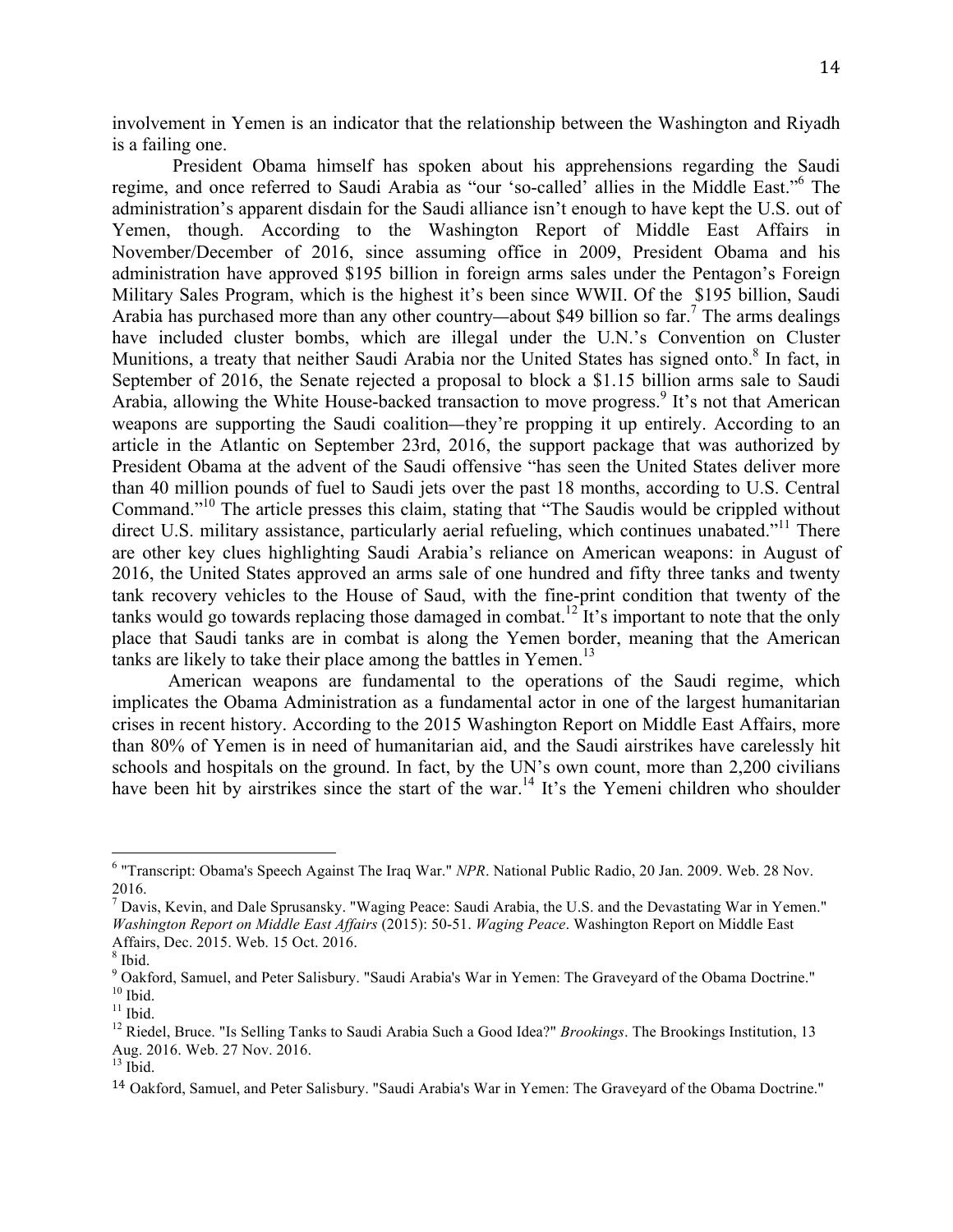most of the burden, though, more than half of those in need of humanitarian aid are children, according to the Yemeni UNICEF representative, Meritxell Relano.<sup>15</sup>

 Despite the support received from the Obama administration, the Saudis seem to be not only apathetic towards human rights concerns, but blatantly ignorant of U.S.-specific concerns, as well. In August of 2016, an airstrike destroyed a bridge that brought almost all UN aid into the Yemeni capital, Sanaa.<sup>16</sup> The bridge was on the Pentagon's "no-strike" list; its destruction caused an even larger problem for an already desperate people.<sup>17</sup> It was a bridge allowing the transport of civilian aid, not a structure hosting a military base or a rebel hideout. Despite this monumental demonstration of disrespect towards American demands, the Obama administration maintained an unsettling silence. The glaring absence of public condemnation of the bridge's destruction can only be explained by the desire to keep the human rights abuses by the House of Saud out of the light of the public domain.

 Based on President Obama's own testimony, it's clear that his administration's hand in Yemen has been a reluctant one. According to an article by Jeffrey Goldberg with the Atlantic in April 2016, President Obama has been known to argue that "dropping bombs on someone to prove that you're willing to drop bombs on someone is just about the worst reason to use force."<sup>18</sup> The President's words have an air of hypocrisy, seeing as thousands of people in Yemen are in the midst of a humanitarian crisis that was aided by American weapons—bombs that were dropped solely to prove U.S. loyalty to Saudi Arabia. President Obama's remark seems less disingenuous, however, if you look farther back into his political career; his distaste for frivolous warfare has always been a defining characteristic. In 2002, then-Senator Barack Obama gave a speech in which he spoke out against the use of unnecessary violence, stating:

 *"That's what I'm opposed to. A dumb war. A rash war. A war based* 

*not on reason, but on passion, not on principle, but on politics."19* 

 It's hard to reconcile this man with the man now in the White House, the one who has accepted billions of dollars from arms deals with a nation running an indiscriminate bombing campaign.

 The Obama Administration has built a legacy by protecting the unprotected within the U.S.—championing LGBTQ+ equality, women's rights, the rights of immigrants, and increasing healthcare access for Americans facing financial strife. In other instances, President Obama has done the same abroad, such as in his condemnation of the brutal Russian airstrikes in Syria.<sup>20</sup> In the face of a longstanding tradition of defending human rights, the conflict in Yemen, it seems, doesn't fit the mold. The U.S. support for the Saudi Arabian coalition is based on the need to secure an unsteady political alliance, meaning American weapons are being purchased at the expense of a massive humanitarian crisis. President Obama, who spoke so earnestly on behalf of

 Network, 9 Oct. 2016. Web. 28 Nov. 2016. 15 Almasmari, Hakim, and Angela Dewan. "Yemen: The 'forgotten War' in Syria's Shadow." *CNN*. Cable News

<sup>&</sup>lt;sup>16</sup> Oakford, Samuel, and Peter Salisbury. "Saudi Arabia's War in Yemen: The Graveyard of the Obama Doctrine."  $17$  Ibid. <sup>16</sup> Oakford, Samuel, and Peter Salisbury. "Saudi Arabia's War in Yemen: The Graveyard of the Obama Doctrine."<br><sup>17</sup> Ibid.<br><sup>18</sup> Goldberg, Jeffrey. "The Obama Doctrine." *Atlantic* Apr. 2016: n. pag. *The Atlantic*. The Atla

 Apr. 2016. Web. 30 Oct. 2016.

 <sup>19</sup> "Transcript: Obama's Speech Against The Iraq War." *NPR*. National Public Radio, 20 Jan. 2009. Web. 28 Nov. 2016.

<sup>&</sup>lt;sup>20</sup> Baker, Peter. "Obama Condemns Russia's Role in Bombing Syria." *The New York Times*. The New York Times Company, 2 Oct. 2015. Web. 30 Oct. 2016.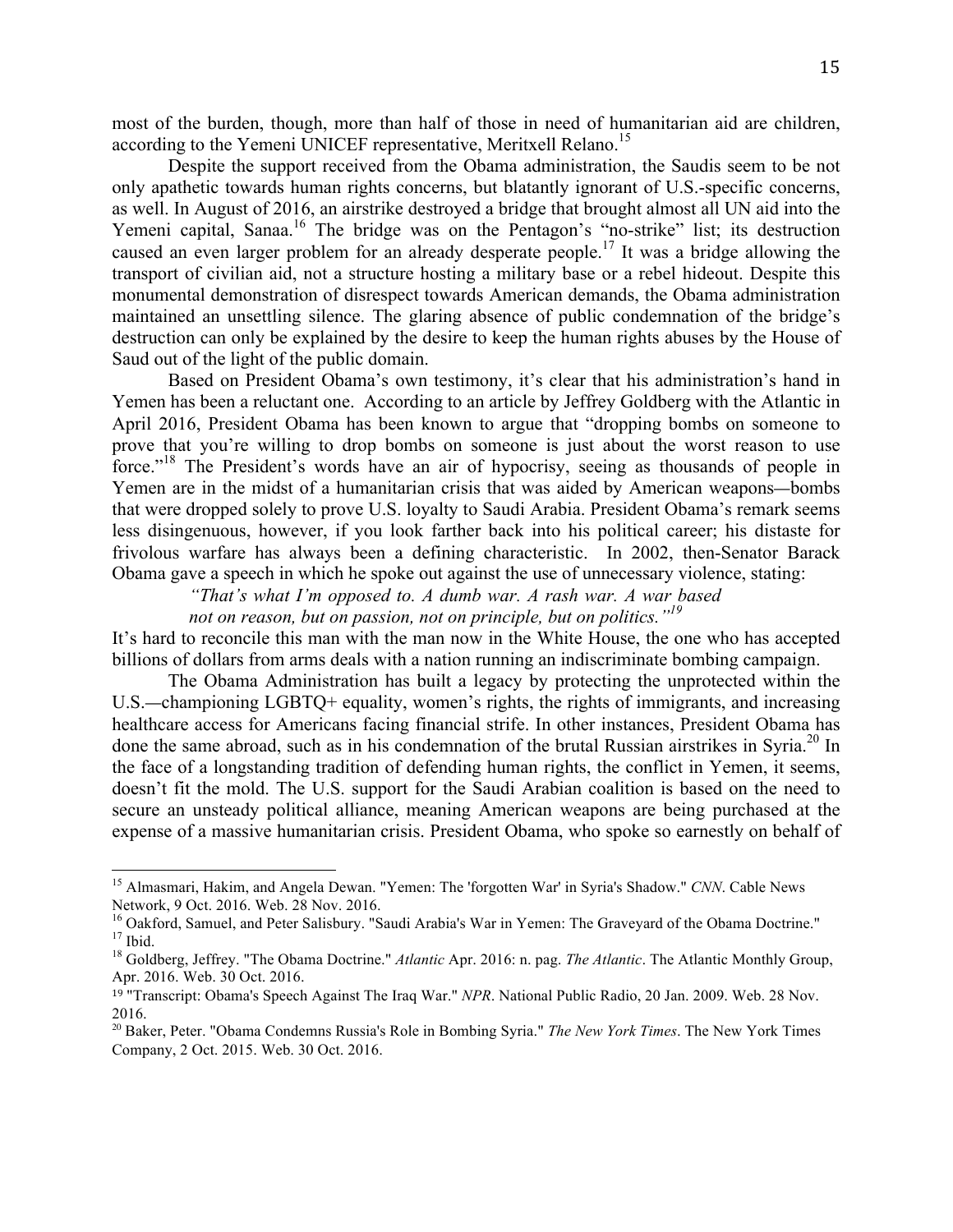human rights back in 2002, has made great strides in improving the quality of life for people across the globe, but remains deliberately silent on Yemen. It will leave a dark mark not only upon his own legacy, but also that of the United States as an advocate for human rights, something his successor will be forced to grapple with. President Obama has long fought to bring human rights abuses to light on the international stage, but as he steps out of power it remains to be seen whether his administration's facilitation of the atrocities in Yemen will be kept in the shadows, and whether the American public will remain in the dark, as well.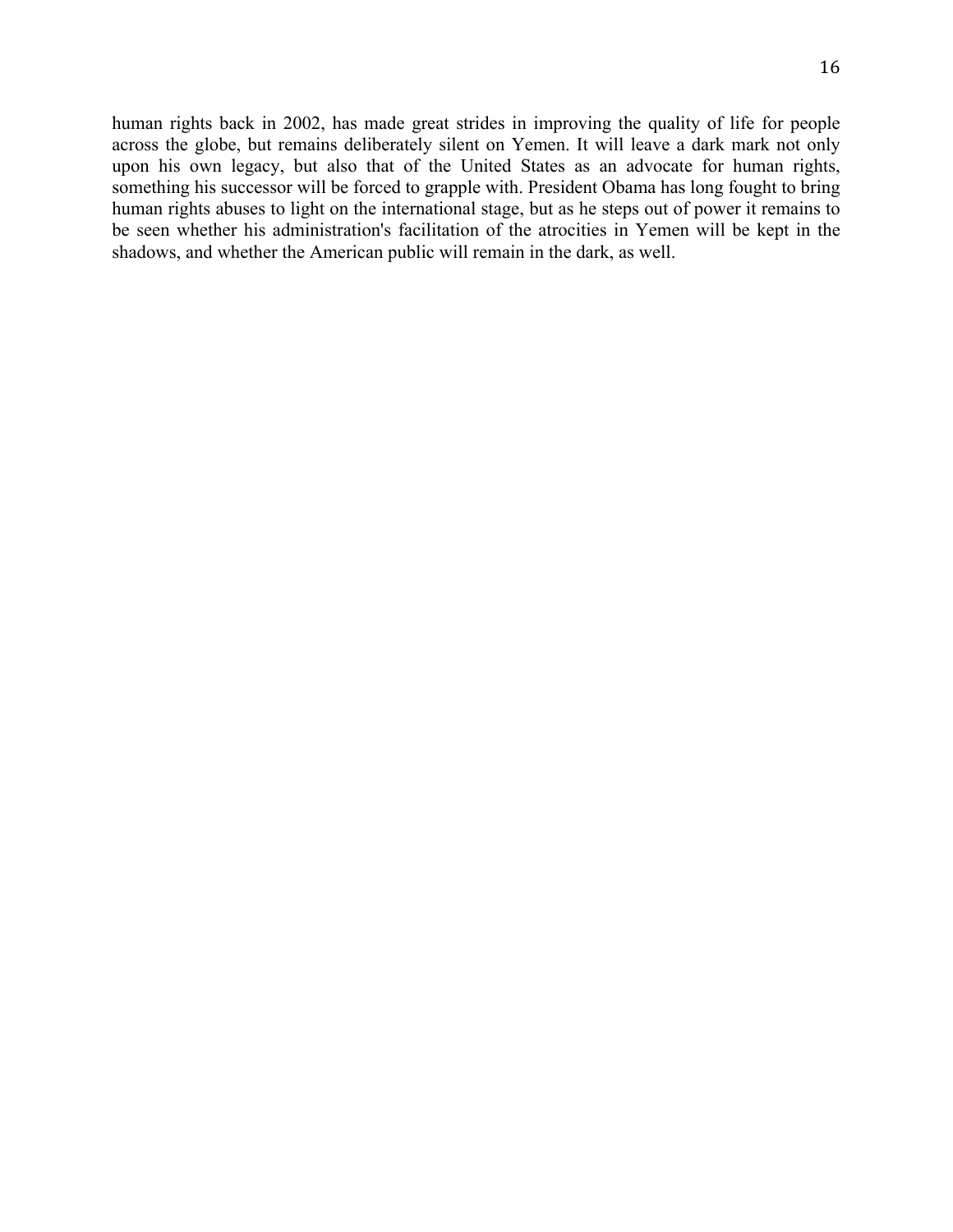# **Diplomacy and Political Opportunism: Reflecting on the**

## **Iran Nuclear Deal**

#### *William Butler*

 On July 14, 2015 it became apparent that the world had narrowly averted a showdown between Iran and the West, at least for the foreseeable future. The P5+1 nations, collectively comprised of the United States, the United Kingdom, Russia, China, France, and Germany, had successfully brokered a deal to put a lid on the Iranian nuclear program. The agreement finalized the Joint Comprehensive Plan of Action, in which Iran agreed to shelve parts of its nuclear program in exchange for the lifting of United Nations economic sanctions. Furthermore, it permitted The International Atomic Energy Agency (IAEA) to monitor Iran's nuclear program to ensure that it was complying with all of the agreed-upon resolutions.<sup>1</sup> The agreement, which has drawn praise for its precision as a nuclear non-proliferation treaty, will serve as the cornerstone of President Obama's foreign policy legacy. In the following I will analyze the strategic diplomacy the US employed to drive Iran to the negotiation table as well as the internal dissent that was overcome by either sides in order to reach an agreement.

 The sanctions leveled by the Obama Administration in 2009 were the first steps towards forcing Iran into serious negotiations.<sup>2</sup> The measures not only had detrimental effects on key Iranian exports, such as oil, but also effectively devastated the Iranian domestic economy. The adoption of Resolution 1929 struck Iran's financial sector particularly hard and signaled a strong opposition to Iran's nuclear program from the United Nations Security Council. The resolution included targeted asset freezing and provisions that limit Iran's access to foreign financial and banking systems. In addition, the measure was significant because it set standards for other nations dealing with Iranian financial institutions. Access to US foreign markets could be severed for foreign financial institutions if they were found to be doing business with Iranian This provision served to isolate Iranian financial and banking systems from the global market and was a major factor in driving Iran to the negotiating table. In addition to overt economic sanctions, the Obama Administration employed a sophisticated cyber attack, code-named "Operation Olympic Games." The newly developed method of intervention remotely stopped the enrichment of uranium in 1,000 of the  $5,000$  centrifuges Iran that had spinning at the time.<sup>4</sup> The combination of sanctions and cyber assault left Iran weakened and gave the US and other individuals linked to the nuclear program, or if they aided Iran in acquiring nuclear weapons.<sup>3</sup> western nations significant leverage.

 1 Katzman, Kenneth, and Paul K. Kerr. "Iran Nuclear Agreement." *Congressional Research Service* (2016): 1-36. Print.

 $<sup>2</sup>$  Ibid.</sup>

<sup>&</sup>lt;sup>3</sup> "Resource Center." *Iran Sanctions*. United States Treasury Department, 16 Jan. 2016. Web. 26 Nov. 2016.

<sup>&</sup>lt;sup>4</sup> Sanger, David E. "Obama Order Sped Up Wave of Cyberattacks Against Iran." The New York Times. The New York Times, 31 May 2012. Web. 12 Nov. 2016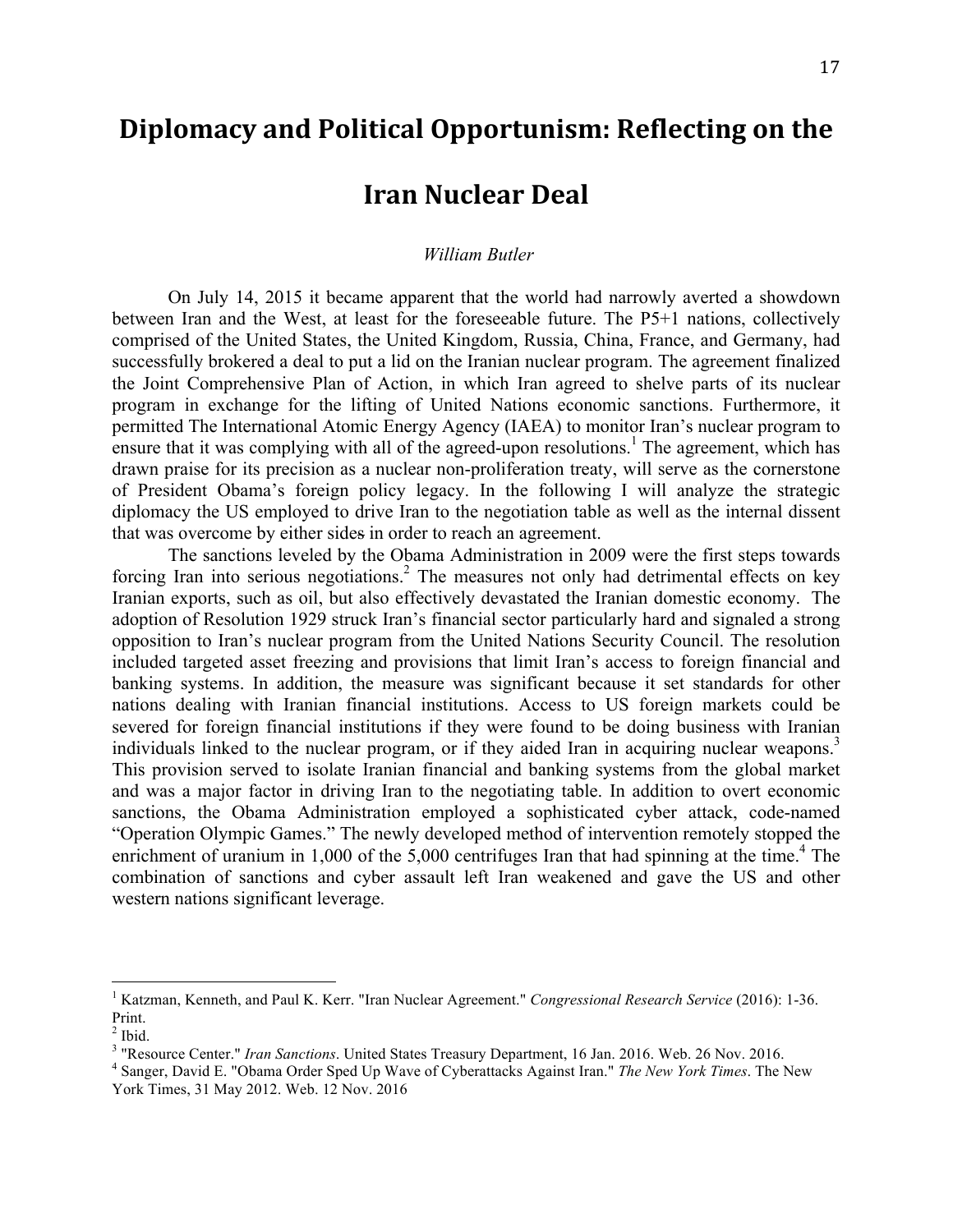In order to achieve an understanding of how the agreement was accomplished it is important to understand the structure of Iranian leadership. Sitting atop the Iranian power structure is the  *Supreme Leader, Ayatollah Ali Khamenei, who wields unbridled power over the nation's* domestic and foreign policy. The Ayatollah alone is responsible for declaring war and holds total  *control over intelligence and security operations. The second highest-ranking official in the Iranian Republic is President Hassan Rouhani, a former nuclear negotiator with a reformist*  agenda who was elected in 2013. Although the President is responsible for setting the economic agenda, his power is limited by the Constitution, which gives the Supreme Leader predominance over the executive branch. The fact that Iran is an Islamic theocracy, gives the ideologies of the Supreme Leader and his clerics prevailing power over the direction of the nation, allowing him to  *directly and indirectly preside over the judicial and legislative branches, as well.*

 Relations between The United States and Iran have been tenuous since the Iranian Revolution in 1979, primarily because of the Ayatollah's hardline stance against Zionist regimes, which support the state of Israel.<sup>1</sup> Iran's continued focus on its nuclear program despite sharp criticism from the United States characterized Iran's oppositional attitude towards the United States and the West. A nuclear-armed Iran posed a significant threat to Israel, and therefore the United States, which ultimately drove talks for a comprehensive agreement. Prior to the JCPA, the United States had attempted comprehensive talks with then-President of Iran, Mahmoud Ahmadinejad, in 2009, but negotiations were cut short by the Ayatollah himself.<sup>5</sup> Unlike Iran, the United States had remained open to talks about curbing Iran's nuclear program, but dissenting factions within the Iranian government, particularly between hardliners and western sympathizers, prevented a consensus from being established.

 The election of President Hassan Rouhani in 2013 signaled a new direction in talks between the United States and Iran. Described by CIA director John Brennan as a man who "has a history of engaging with the West," and who, compared with former President Ahmadinejad, was a "much more practical and reasonable individual," Rouhani was more conciliatory towards the US and was open to negotiations regarding Iran's nuclear program.<sup>2</sup> President Rouhani took on the job of persuading the Ayatollah to support nuclear negotiations, a monumental task given the Supreme Leader's clear dissatisfaction with the new President's moderate stance towards the West. Over the course of two years, President Rouhani worked to dissuade the Ayatollah from his "resistance economy," a policy stance stemming from the belief that Iran could thrive through its opposition to the West. Rouhani insisted that the economic situation within Iran was dire and would only worsen if sanctions were not lifted.<sup>3</sup> The Ayatollah carefully calculated the political risks of engaging in talks and concluded that if negotiations collapsed, members of Rouhani's government could be slapped with the blame, whereas Ayatollah Khomeini could personally claim to have driven any successful lifting of sanctions. Having gained the Ayatollah's permission, President Rouhani was able to finally begin formal negotiations with the United States and the other P5+1 nations in 2015. It's no exaggeration to acknowledge that the

 <sup>1</sup> Gladstone, Rick. "Iran's Supreme Leader on America: Don't Trust, Don't Cooperate." *The New York Times*. The New York Times, 03 June 2016. Web. 12 Nov. 2016.

 <sup>2</sup> Sanger, David E. "C.I.A. Director Says Iran's Economic Peril Helped Drive Nuclear Deal." *The New York Times*. The New York Times, 08 Apr. 2015. Web. 12 Nov. 2016.

<sup>&</sup>lt;sup>3</sup> Feliciano, Josemari. "Inspiration to Isolation: President Obama and Lessons in Delegation, Micromanagement, and Political Isolation." *Home*. Harvard University, 3 Aug. 2015. Web. 07 Nov. 2016.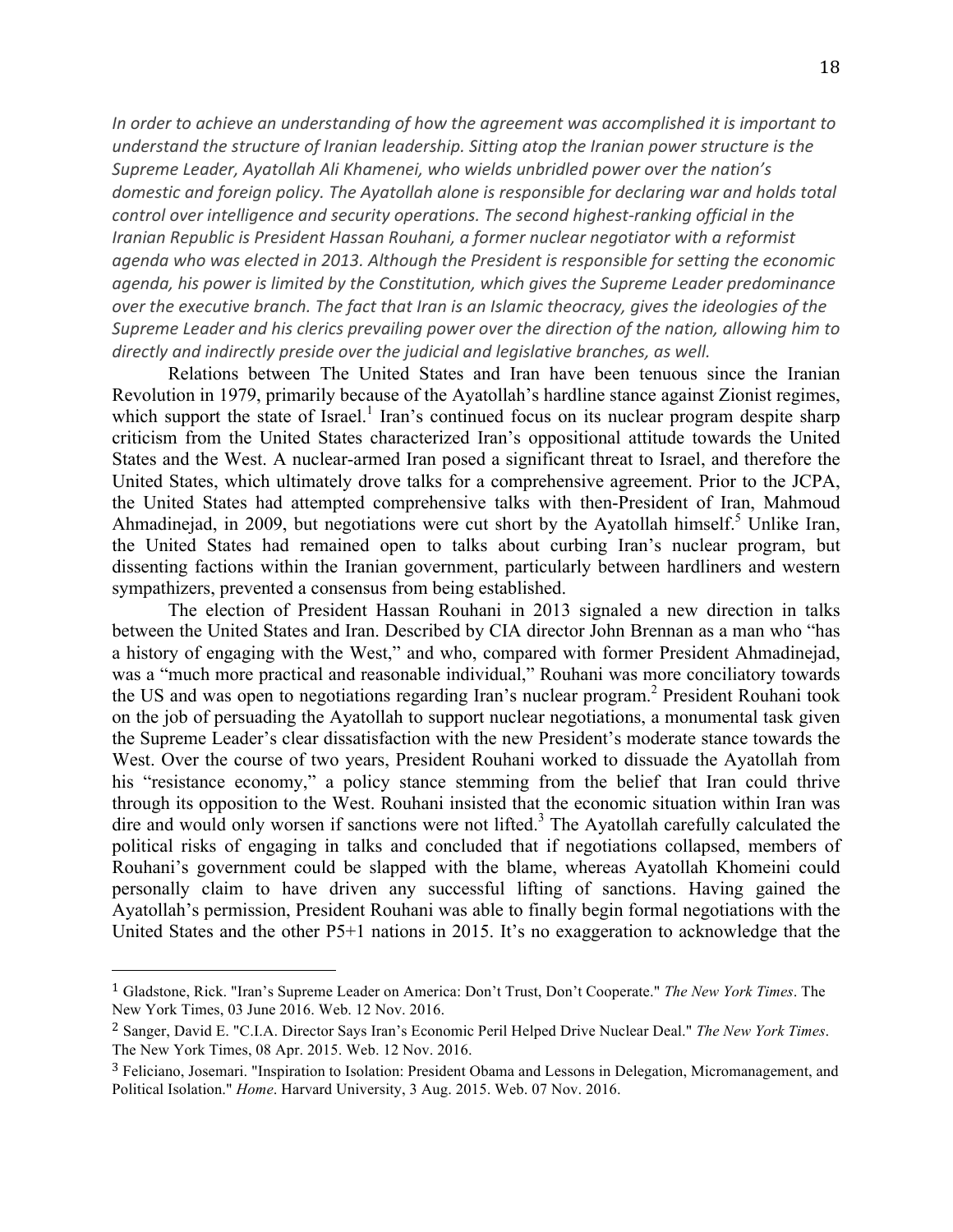internal dialogue about the potential economic repercussions of continued isolation that led to successful talks was ultimately possible because of the election of President Rouhani.

 While debate opened within Iran, the United States experienced a similar discourse within key political institutions and among other Western nations. President Obama had been open to negotiations from the onset of his Presidency, explaining in 2008, "strong countries and strong presidents talk to their adversaries."<sup>1</sup> This attitude persisted through his reelection victory in 2012, but until the Iranian presidential election the following year, the tentative talks between the two nations had proven futile. During this time, Republicans acknowledged that a nuclear Iran was a significant threat to US security, but took a more hard-lined approach, favoring tougher sanctions over any concessions that would empower Iran's economy. The Republicans' opposition lined up directly with Israel's stance on the agreement, which was revealed when Israeli Prime Minister Benjamin Netanyahu spoke before Congress regarding the deal, saying "it doesn't block Iran's path to the bomb. It paves Iran's path to the bomb." President Obama dismissed Israel's condemnation of the agreement, criticizing Prime Minister Netanyahu for "not offering any viable alternatives."<sup>2</sup> The agreement passed in the senate without a single Republican vote, a result indicative of the deep divide between the Democrats and Republicans regarding diplomatic solutions to the possibility of a nuclear Iran.<sup>3</sup> The agreement proved similarly divisive for the US and a long-standing ally Israel, which had consistently appealed to the US for support in past periods of regional tension. Furthermore, the passing of the agreement indicated the declining effectiveness of Israeli lobbying efforts in US politics.

 The US relied on calculated diplomacy as well as political opportunism to build one of the most comprehensive nuclear disarmament agreements to date. The success of President Obama and President Rouhani in overcoming internal dissent within their respective political systems in order to achieve this historic agreement would have been unthinkable in years past. Despite the significant political forces, in the form of opposing government leaders and dissenting allies, that were active on both sides, each President was able to use their respective institutions to alleviate responsibility from their opponents and to build a consensus large enough to forge the agreement. Although pundits continue to criticize the deal for its concessions, an accomplishment that cannot be discounted is the opening of a dialogue between the two nations that will provide tangible benefits to future negotiations. The influence of this dialogue should not be undervalued; especially considering the impact it could have on the ability of the United States to meet the expanding challenges in countries such as Syria and those threatened by global terrorism. Now more than ever, the United States should seek to preserve this hard-won cooperation with Iran.

<sup>1</sup> Ibid.

 <sup>2</sup> Zezima, Katie. "Netanyahu Warns That Nuclear Deal 'paves Iran's Path' to a Bomb." *Washington Post*. The Washington Post, 3 Mar. 2015. Web. 27 Nov. 2016.

 <sup>3</sup> Steinhauer, Jennifer. "Democrats Hand Victory to Obama on Iran Nuclear Deal." *The New York Times*. The New York Times, 10 Sept. 2015. Web. 12 Nov. 2016.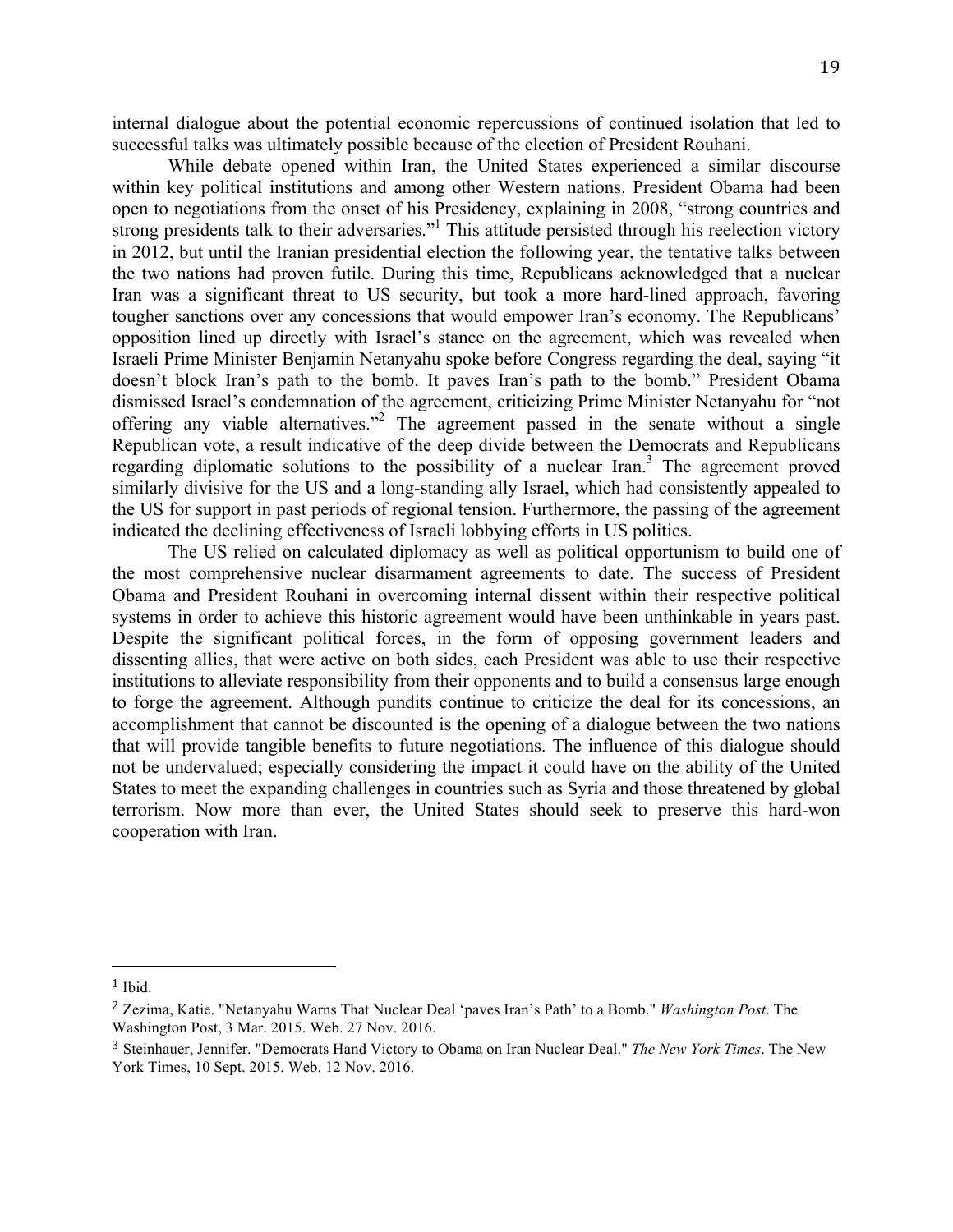## **The Obama Doctrine and Syria**

#### *Zach Weingart*

 When President Obama leaves office in January, the world will remember him for many reasons. Among these reasons is his foreign policy. This legacy may be overlooked by the American public, but is one of the most important aspects of the Obama administration to reflect on. The recent election cycle has sparked debate over many contentious issues, especially the question of whether the United States should take in Syrian refugees, and what strategy the U.S. should take to combat terrorism in the Middle East and Africa. The actions and non-actions taken by President Obama regarding Syria have had a profound impact on the future of Syria, the Middle East and United States foreign policy.

 Syria is currently embroiled in a civil war that seemingly has no end. The regime of Bashar al-Assad remains in power, backed by Russia and Iran. A host of non-unified opposition groups, ranging from moderate to extremists, are in conflict with the Assad regime. These groups are supported by Arab Gulf States, Turkey, Israel, the United States and others. Despite losing ground in both Syria and Iraq, ISIS remains a major factor in the conflict, fighting both the regime and the opposition. Since 2011, roughly 470,000 Syrians have lost their lives. Over 11 million are internally displaced or have fled the country as refugees. 4.5 million Syrian refugees are hosted in Jordan, Turkey, Lebanon, Iraq and Egypt.<sup>1</sup>

 When President Obama was elected to office in 2008, there were two issues at the forefront of American political thought: the economy, and the Middle East. The United States was deeply involved in Iraq and Afghanistan after invading these countries in 2001 and 2003. There was no clear end in sight to either of these interventions, and the American public was growing concerned that the costs of these conflicts outweighed the benefits of nation-building. In 2008, former President George Bush signed an agreement to withdraw U.S. forces from Iraq by December 31, 2011.<sup>2</sup> President Obama pledged to the American people he would abide by this agreement, and that he would work to scale down these conflicts. U.S. troops were completely withdrawn from Iraq on December 18, 2011. 8,400 U.S. soldiers will remain in Afghanistan in 2016, in light of the Afghan security forces' struggle to maintain stability.<sup>3</sup> Despite 8 years of U.S. presence in Iraq and 15 years in Afghanistan, it is difficult for any observer to declare success. In 2013, Iraq was nearly overrun by ISIS, a terrorist organization that had its roots in the 2003 invasion, and arose as a reaction to anti-Sunni sectarian violence in Iraq sponsored by former Prime Minister Nouri al-Maliki, a close ally of the United States. In Afghanistan, the Taliban, al-Qaeda and ISIS all maintain a presence to this day, and could take over the country if the U.S. were to fully withdraw. While neither of these situations arose due

 <sup>1</sup> 2016. "Syria's Refugee Crisis in Numbers" Amnesty International.

https://www.amnesty.org/en/latest/news/2016/02/syrias-refugee-crisis-in-numbers/

<sup>&</sup>lt;sup>2</sup> Fordham, Alice. 2015. "Fact Check: Did Obama Withdraw From Iraq Too Soon, Allowing ISIS To Grow?" http://www.npr.org/2015/12/19/459850716/fact-check-did-obama-withdraw-from-iraq-too-soon-allowing-isis-togrow

<sup>&</sup>lt;sup>3</sup> Shane III, Leo. 2016. "8400 Troops Will Remain in Afghanistan, Obama Says" Military Times.

http://www.militarytimes.com/story/military/2016/07/06/obama-expected-leave-8400-troops-afghanistan/86746396/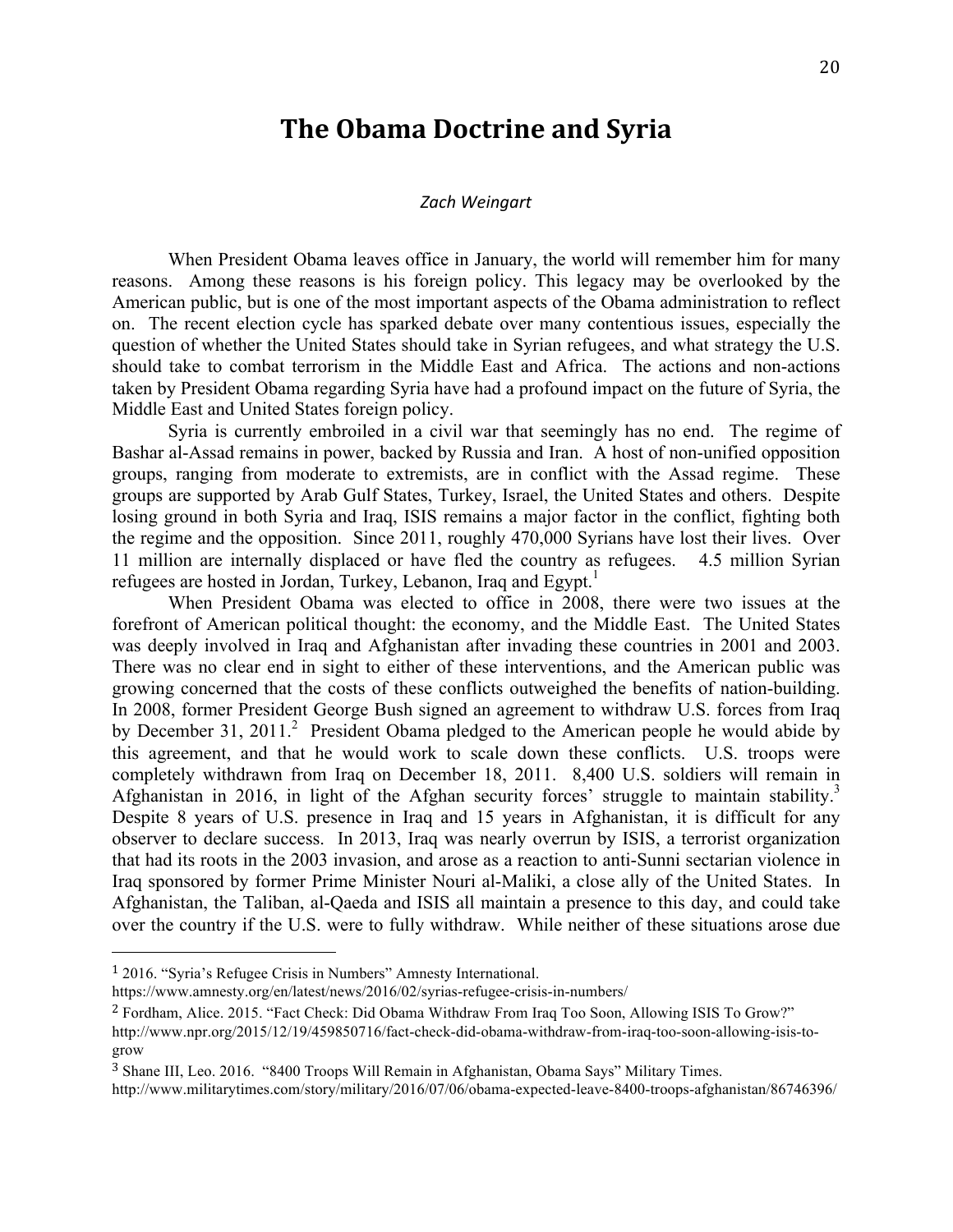to actions taken by President Obama, the legacies of Iraq and Afghanistan have weighed heavily into his Syria strategy.

 stated that the use of chemical weapons in Syria would constitute a "red line" that would change the U.S. outlook on Syria.<sup>1</sup> Until that point in time, the United States had a policy of non- intervention, and the implication of a "changed outlook" was widely taken to mean a military intervention. President Obama's red line was challenged in August 2013, when a rebel-held suburb of Damascus was attacked with sarin nerve gas, resulting in the deaths of 1,400 people. The White House asserted with a "high degree of confidence" that the regime of Bashar al-Assad was responsible.<sup>2</sup> This report would be later contradicted by other intelligence. Rather than using his executive power to initiate immediate military action, President Obama requested authorization from Congress for an airstrike on Syria, a request which was denied. Analysts debate on the motive behind President Obama's request. Some argue that the President felt military action in Syria necessitated approval from the American people. Others hold that President Obama knew Congress would deny the request, which would enable him to back down from his red line threat. The situation became further complicated as conflicting reports arose about the origin of the chemical attack. Director of National Intelligence James Clapper reported to the President that the intelligence on the attack was "robust" but was not a "slam dunk" implicating the Assad regime. $3.3$  As a result, President Obama backed down from his red line The closest the United States came to intervening in Syria was in 2013. President Obama stance.

 The situation de-escalated as Assad was prompted by his Russian allies to destroy his chemical weapons stockpiles. Roughly 1,200 tons of chemical weapons were destroyed under the guidance of the United Nations.<sup>4</sup> However, chemical weapons attacks in 2014 and 2015 have raised serious doubts in the international community about Assad's trustworthiness regarding chemical weapons. Some analysts argue that U.S. non-intervention led to the rise of ISIS, Jabhat al-Nusra and other extremist groups in Syria, as they were able to offer protection for regime opponents where the U.S. could not.<sup>5</sup> Additionally, observers felt that U.S. "credibility" was damaged, encouraging American opponents such as Russia and ISIS to become more assertive in the Syrian conflict.<sup>6</sup>

<sup>&</sup>lt;sup>1</sup> Kessler, Glenn. 2013. "'President Obama and the Red Line on Syria's Chemical Weapons."' The Washington syrias-chemical-weapons/ (November 11, 2016). Post. https://www.washingtonpost.com/news/fact-checker/wp/2013/09/06/president-obama-and-the-red-line-on-

<sup>&</sup>lt;sup>2</sup> Taddonio, Patrice. 2015. "The President Blinked: Why Obama Changed Course on the 'Red Line' in Syria." line-in-syria/ (November 11, 2016). Frontline. http://www.pbs.org/wgbh/frontline/article/the-president-blinked-why-obama-changed-course-on-the-red-

<sup>&</sup>lt;sup>3</sup> Goldberg, Jeffrey. 2016. "The Obama Doctrine: The U.S. President talks through his hardest decisions about America's role in the world." The Atlantic. http://www.theatlantic.com/magazine/archive/2016/04/the-obamadoctrine/471525/

 <sup>4</sup> Gladstone, Rick. 2014. "2 Companies to Destroy Chemicals in Syria's Arsenal" New York Times. http://www.nytimes.com/2014/02/15/world/middleeast/2-companies-to-destroy-chemicals-in-syrias-arsenal

<sup>&</sup>lt;sup>5</sup> Lister, Charles. 2016. "'Obama's Syria Strategy is the Definition of Insanity" Foreign Policy.

http://foreignpolicy.com/2016/09/21/obamas-syria-strategy-is-the-definition-of-insanity// (November 10, 2016).

<sup>&</sup>lt;sup>6</sup> Goldberg, Jeffrey. 2016. "The Obama Doctrine: The U.S. President talks through his hardest decisions about America's role in the world." The Atlantic. http://www.theatlantic.com/magazine/archive/2016/04/the-obamadoctrine/471525/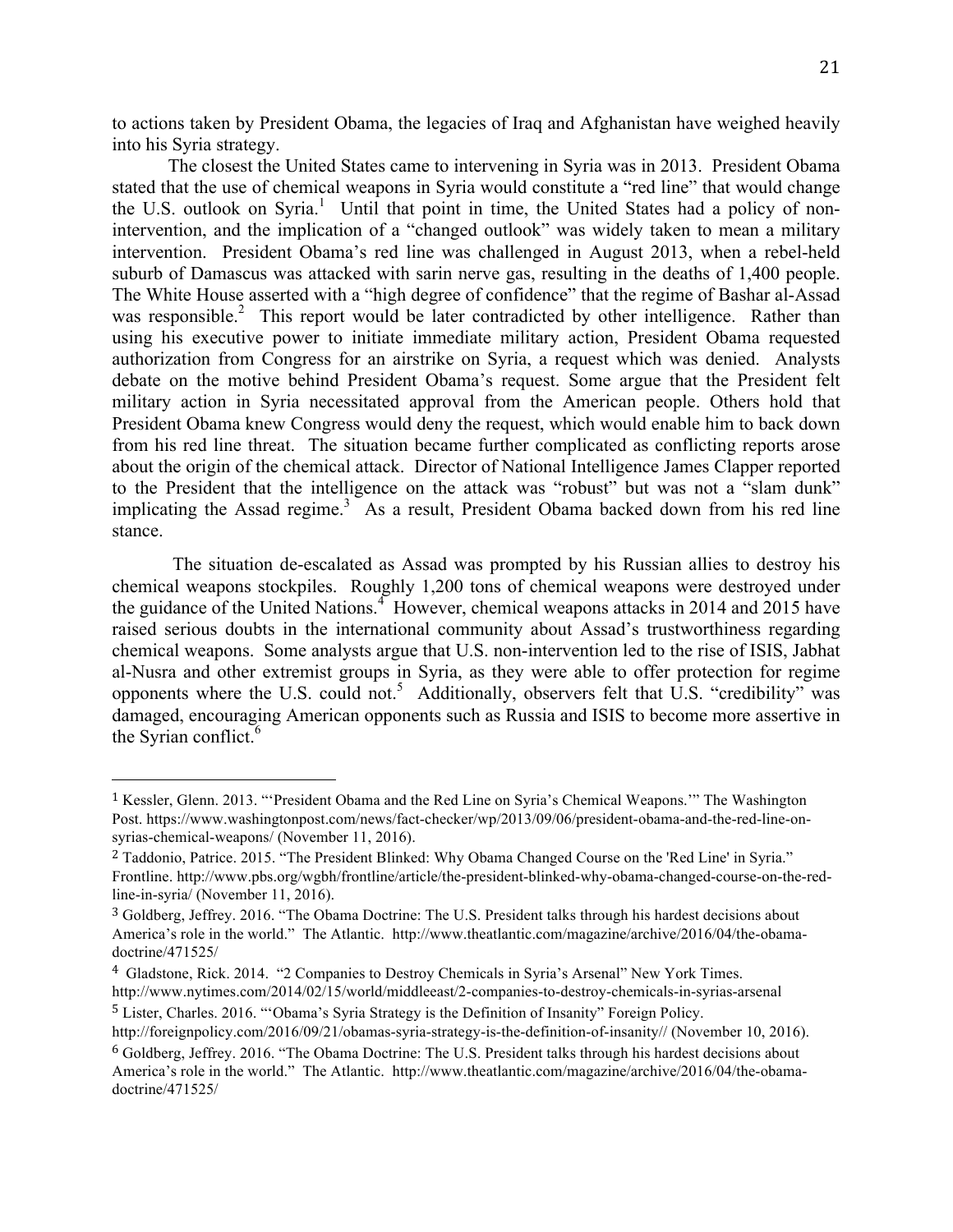eastern Syria in 2014. The U.S. has launched airstrikes against the group, and upped its levels of military and financial support to the Kurds, the Free Syrian Army and other opposition groups to The United States became more involved in Syria as ISIS began to overrun northern and

 counter ISIS. In choosing to focus its efforts on ISIS, the United States is fighting a symptom of the conflict, without working towards an effective solution. ISIS came to power in Syria due to the power vacuum left by the Assad regime, and because it offered protection to Syrians where the state and the opposition could not. If the Obama administration or any future administrations wish to bring an end to extremism in Syria, they must first bring an end to the regime of Bashar al-Assad. Thus far, these efforts have not been successful. On the United Nations Security Council, Russia has vetoed any serious action against Bashar al-Assad. The exception has been ceasefires that neither the regime nor Russia have respected. A full-scale military intervention similar to Operation Iraqi Freedom is not the best solution for a number of reasons, but the actions of the Obama administration thus far have not been enough. The best path to peace lies somewhere in the middle. After five years of military conflict, it is clear that Bashar al-Assad will not be forced out of power through war. The United States and the international community must be more aggressive in bringing pressure on Assad to either step down (an unlikely scenario), or agree to take part in a democratic political process in which he would be eligible for election. The inclusion of Assad in any political processes is certainly not an ideal scenario given his absolute brutality towards his own people in Syria. However, including Assad in elections would give him an exit strategy, which might make fighting to the death no longer the most viable option for the regime.

 When Mr. Trump takes office in January, his administration will face a difficult situation in Syria. From a geopolitical perspective, there is no clear end to the conflict in sight, and Russia remains a major obstacle to peace. From a humanitarian perspective, Syria is a disaster. Syrian civilians are caught between multiple warring factions, and are not able to receive the international aid they desperately need. Based on his campaign rhetoric, is it likely that Trump will escalate military action against ISIS, and restrict the flow of Syrian refugees into the United States. This second policy is extremely problematic. There is no substantial evidence to support the claim that Syrian refugees pose any sort of security threat to the United States. A policy restricting or banning refugees from entering the United States would only serve to endorse Islamophobia, intolerance and stereotyping of Syrians. Additionally, restrictive refugee policies in the United States and in Europe have meant that Syria's neighbors have taken on massive numbers of refugees, many of whom have nowhere else to go. The way in which the future administration deals with the Assad regime and treats Syrian refugees will have lasting impacts on the world-wide image of the United States, and on the political landscape of the Middle East. A policy of international pressure on Bashar al-Assad and open arms towards refugees would serve to the interests of the United States, Syria and the international community.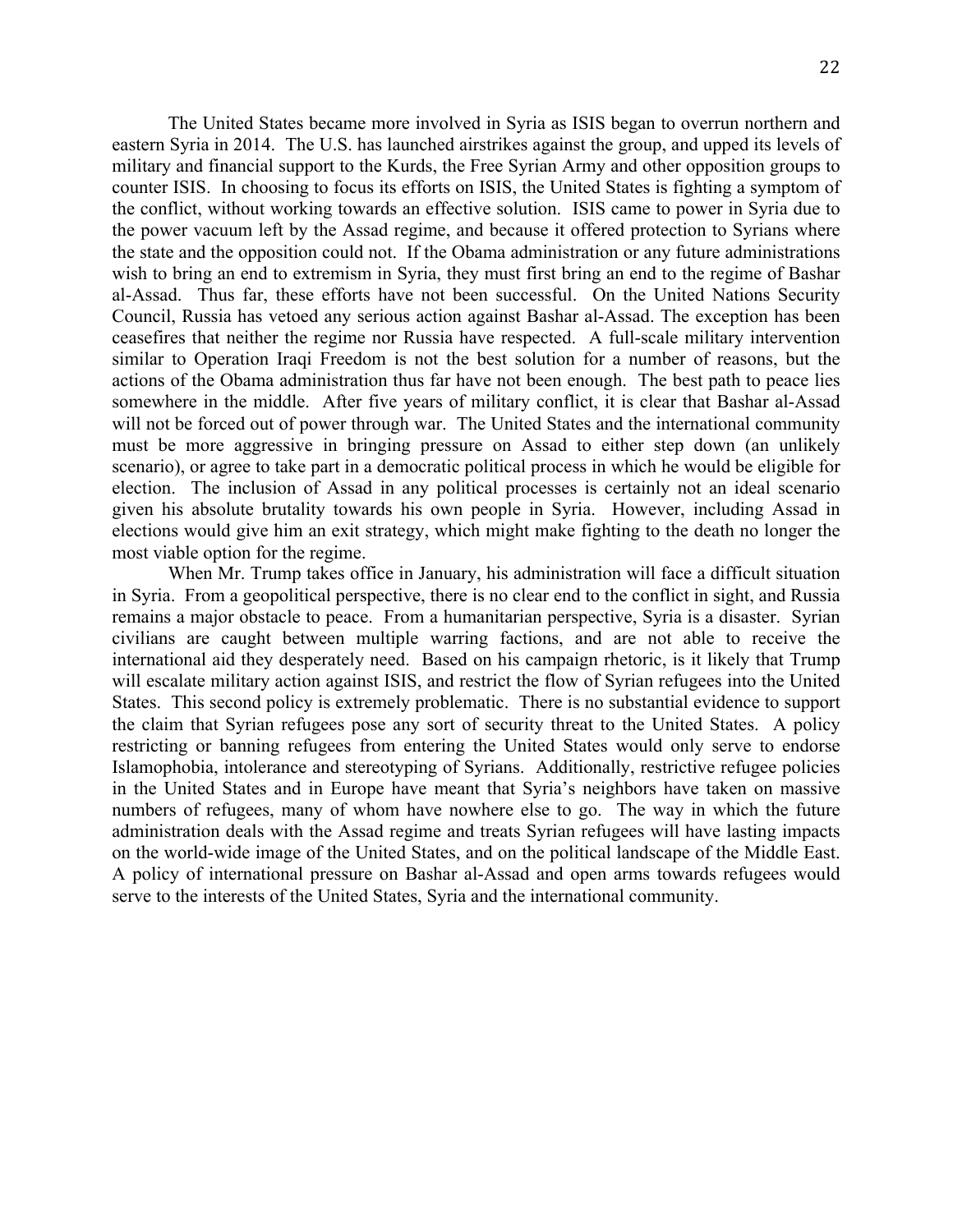# **President Obama and Gender Based Policies Within the United States**

*Castella Copland*

### **The Policies**

 Throughout the course of American History, the issue of gender equality within the workplace, at home and within a larger society has always been a continuous struggle for women. Despite progressive legislation that was passed throughout the 1970s, the fact of the matter remains that women still do not have equal representation and opportunities within their communities. Recognizing this, President Obama has taken on multiple initiatives throughout his time as president including the Equal Pay Task Force, Birth Control coverage under Obamacare, Victim control over sexual assault and rape kit policies, and additional campaigns. Some of these campaigns include more research and development on women in STEM, leadership positions and accessibility to resources<sup>1</sup>.

 One of the first initiatives that President Obama took when going into office consisted of signing the Lilly Ledbetter Fair Pay Restoration Act Bill. This bill allowed individuals to bring forth claims of pay discrimination based off of their gender, race, religion, sexuality and a variety of other identities<sup>2</sup>. President Obama stated that this bill is a part of his economic initiative to lessen the pay gap in addition to standing true to the fundamental values of the United States in equal opportunity and pay.

### **The Triumphs**

 Two of the greatest policies that President Obama has signed into law include birth control under Obamacare and a new Bill of Rights for sexual assault victim's control over their own rape kits. Prior to these policies women would often have to go through illegal means or find alternative ways to solve their reproductive issues. Despite having access to resources such as Planned Parenthood and Women's Clinics , women have been harassed, attacked and killed for attempting to access reproductive healthcare<sup>3</sup>. One of the largest issues across the US includes a women's right to her own body when making the decision to have an abortion. Many people believe that women should not be allowed to have abortions due to religious and moral reasons. When President Obama signed the Affordable Care Act into law he guaranteed/mandated that women will have access to contraceptives and other forms of reproductive health care. This reignited the debate over whether the government should guarantee that women have access to this healthcare amenity<sup>4</sup>.

 Many discussions on this were continued when he recently came out with a new Bill of Rights that gives sexual assault survivors the basic rights to have control over the evidence collected<sup>5</sup>. Prior to this Bill, sexual assault survivors were often blamed, manipulated by the

<sup>&</sup>lt;sup>1</sup>FACT SHEET: Promoting Gender Equality and Women's Empowerment<sup>2</sup> Understand the Basics

<sup>&</sup>lt;sup>2</sup> Understand the Basics

 **3** Why You're Still Paying for Birth Control Even Though It's "Free" Now

<sup>&</sup>lt;sup>4</sup>Free

<sup>&</sup>lt;sup>4</sup> Free coverage of birth control will now be guaranteed for all women <sup>5</sup> Obama just did something groundbreaking to help sexual-assault survivors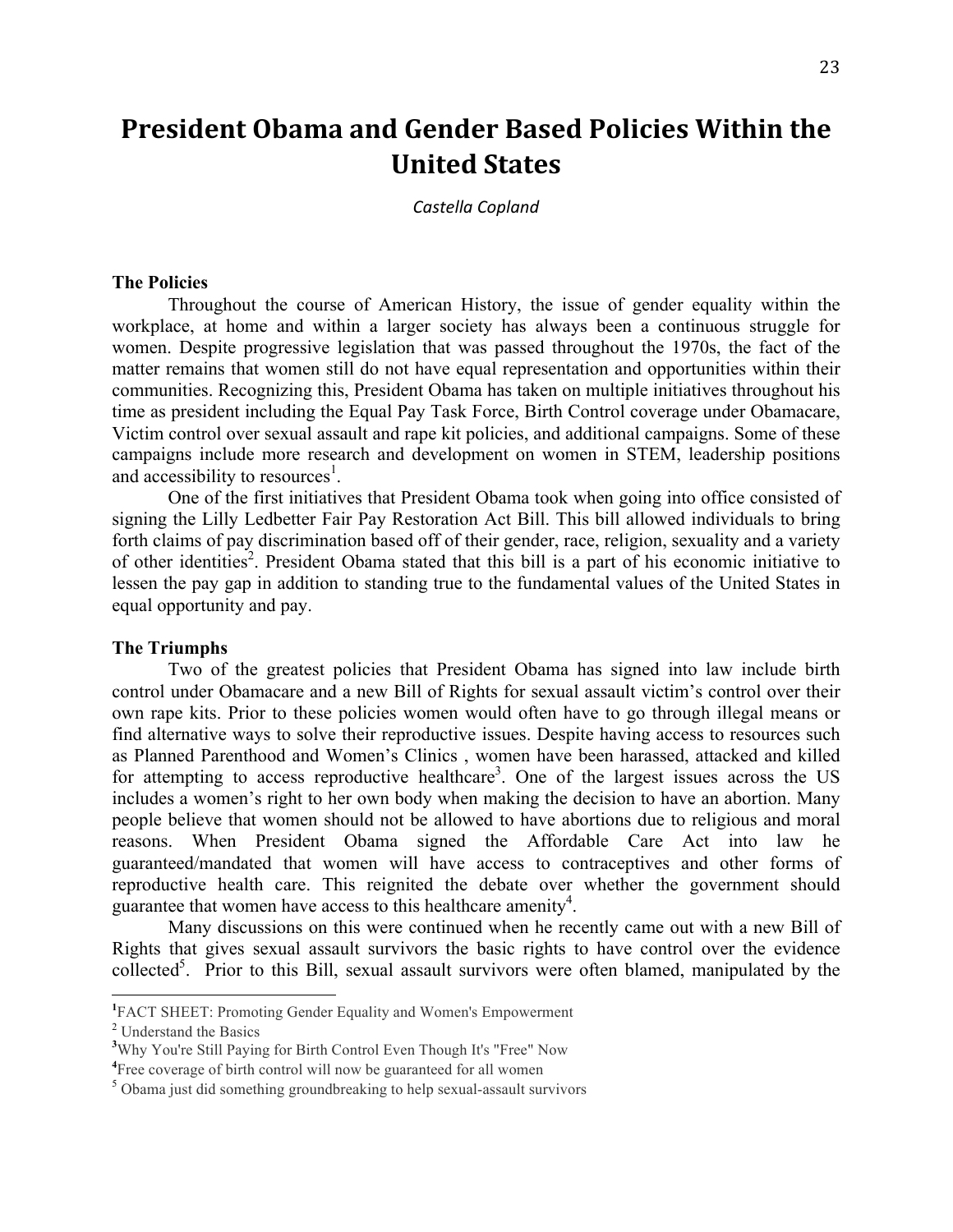system and further prosecuted for lying and false accusations. Although, this will still be a challenge for those who face sexual assault, this act allows survivors to finally have agency over their own evidence. More often than not this evidence includes genetic materials (DNA evidence) extracted from the crime scene. Prior to this bill genetic materials would 'expire', be thrown out with government officials stating that it is 'no longer needed', 'applicable to the case', or the evidence was not used because DNA testing did not exist at the time. With verdicts that often devalue victims' experiences and then proceed to devalue the victim through the media and societal response, this Bill of Rights President Obama has passed has given victims the political power of key aspects of the evidence<sup>1</sup>.

### **Gender Equality?**

 dominated professions, President Obama has taken many initiatives and projects to assist women in entering fields like politics and higher education. Another problem in this regard is equal pay for equal work or pay equity. Though the pay equity gap has lessened over time, the fact of the matter remains that "women working full time in the United States typically were paid just 80 percent of what men were paid, a gap of 20 percent."<sup>2</sup> This is a huge barrier to gender equality as it perpetuates the idea that men and women are not equal. To his credit, President Obama has taken significant steps to make equal pay for men and women a reality. However, much more Considering the many issues regarding female representation in traditionally male effort is needed.

 Despite these large scale issues that many critics argue are too tough to change, President Obama had initiatives that appeared to support women but continued to perpetuate many gender based issues. Gendercide, pay equity, sex trafficking, and abortion are just some of wide variety of issues with a continued message that everything a woman does a man can always do better. Under the Obama Administration the micromovements such as access to birth control and female dignity to women. Despite the great progress made by the Obama Administration many are left control over DNA evidence in rape cases were some of the victories that gave some more human wishing that his Administration did more.<sup>3</sup>

<sup>&</sup>lt;sup>1</sup>Obama just did something groundbreaking to help sexual-assault survivors<sup>2</sup> The Simple Truth about the Gender Pay Gap (Fall 2016)

 $2$  The Simple Truth about the Gender Pay Gap (Fall 2016)

 **3** FACT SHEET: Promoting Gender Equality and Women's Empowerment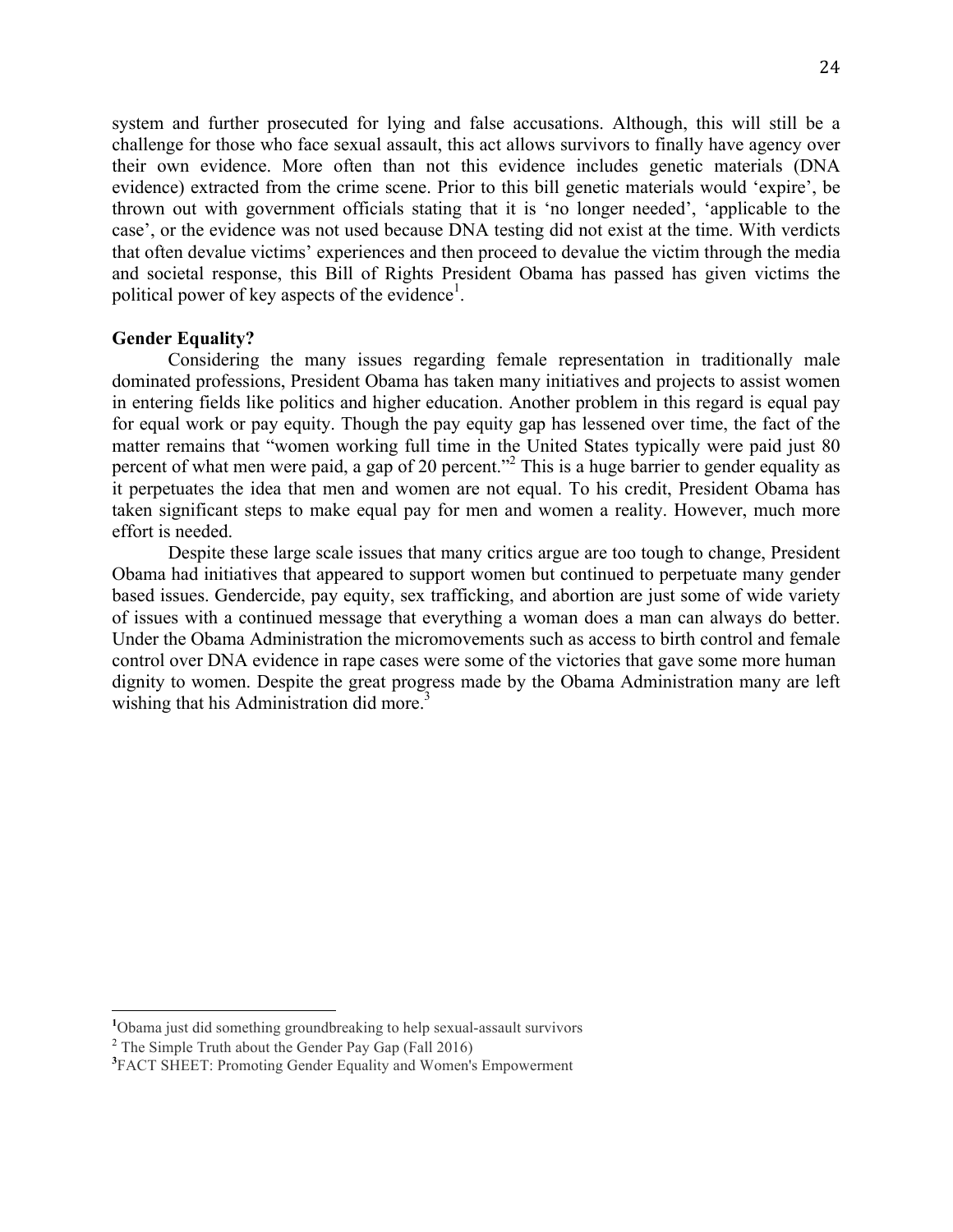# **A Call to the American Left**

### *Lucas Bladen*

Much has been said about the unexpected rise of Donald Trump and who is to blame for it. Articles blaming Democrats, Republicans, millennials, baby boomers, the two-party system, as well as third parties, among other groups, cover the Internet; in a nation is desperate need of unity, the outcome of our last election has proven more divisive than ever. Regardless of prior political affiliation, it is fair to say that not many Americans expected Trump to become their next president. In fact, his political downfall was all but assumed; in the days leading up to the election, the topic of debate was not so much whether he would win but rather how to repair a destroyed Republican party.<sup>1</sup>

However, November 9th has presented America with a profoundly different question: what happened to the liberals? According to most polls and news outlets, Hillary Clinton was overwhelmingly predicted to win, her rallying cry had been the same optimistic call for change that boosted Barack Obama to the presidency in 2008 and 2012.<sup>2</sup> Now, cries of gloom, doom, and fascism permeate the so-called "liberal bubble" which Democrats are often accused of inhabiting, but it is futile to point fingers with blanket statements pinning Donald Trump's election on white supremacy, lack of education, or the supposed mutation of the Republican Party. These are all important factors to debate, and make no mistake: one can engage in debate while being completely opposed to Trump's principles and policies. That being said, calls of insurrection against the government are unproductive at the moment; the Earth has not stopped turning since the election. Sympathizing with frustrated student protestors is understandable, but for the time being, progressives would benefit most by examining why the American left's message was not appealing enough to voters.

Most Democrats are undoubtedly concerned by the trend of extreme-right nationalism and populism sweeping through the West. American liberals tend to label Western Europe as a bastion of progressive ideas, but it is nonetheless clear that the Trump phenomenon is equally present there as well.<sup>3</sup> As the United States is experiencing a political shift that falls short of being world-ending, the left must come to terms with the fact that it needs to undergo reform in order to maintain relevance. In the United States, quite simply, progressivism has gotten lazy. Younger millennials have grown up in a political culture largely dominated by liberal thought, marked by a huge skepticism of the decisions that led to the Iraq War and the Great Recession. At the same time, they have witnessed profound steps toward social equality; for the first time in American history, a generation of young citizens will be able to benefit from marriage equality no matter where in they live.

<sup>&</sup>lt;sup>1</sup> Ball, Molly. 2016. "Saving Conservatism From Trump's GOP." The Atlantic. http://www.theatlantic.com/magazine/archive/2016/11/the-doomsayer/501137/ (November 16, 2016).

 2 Kettle, Martin. 2016. "Hillary Clinton Will Win. But What Kind of President Will She Be?" *The Guardian*. house-obama (November 16, 2016). https://www.theguardian.com/commentisfree/2016/oct/27/hillary-clinton-will-win-what-kind-of-president-white-

 <sup>3</sup> Mammone, Andrea. 2016. "Welcome to the World of Europe's Far-Right." *Al Jazeera English*. http://www.aljazeera.com/indepth/opinion/2016/06/world-europe-160605132634954.html (November 16, 2016).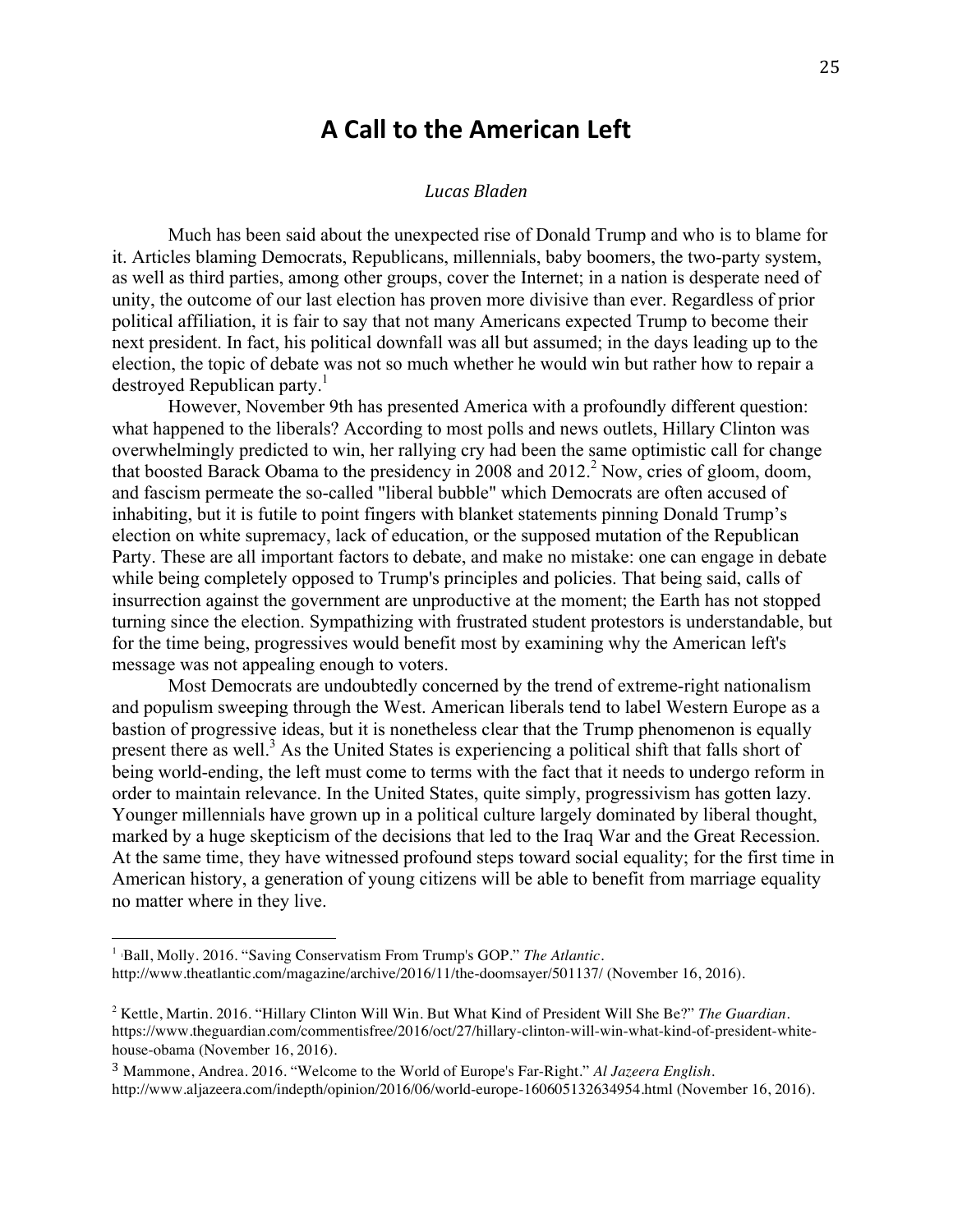Unfortunately, though, those same college-aged, middle-class liberals are guilty of taking recent social progress for granted. Concentrated in places like college campuses, it is easy for them to become insulated, viewing those in dissimilar socioeconomic circumstances with contempt. Donald Trump promised economic change for areas left behind by globalization and post-industrialization, and no matter how empty or ridiculous his statements were, the best response the Democrats could produce a smug condemnation of the "deplorable" Trump supporters.<sup>1</sup> The white working-class that turned to Trump did so primarily out of economic disillusion<sup>2</sup> and minorities and political correctness made for easy scapegoats for desperate people to turn against.

time in decades.<sup>4</sup> In the aftermath of the election, it is easier to appreciate the potential draw of The left, by nominating Hillary Clinton, did little to convince non-Democrats (and even some former party supporters) that it could better their economic situation. Both Donald Trump and Clinton's rival in the primaries, Bernie Sanders, ran on the message of bringing politics closer to the people and defying party elites with focuses on financial reform.<sup>3</sup> When Sanders lost his party nomination, it signaled the full turn of the white working class towards Trump; many historically Democratic districts marked by high union participation went red for the first Sanders' message; while it is hard to jump to conclusions by claiming that "if Bernie had been nominated, Trump would have lost," it is likely that Democrats will have to move more towards his paradigm if they wish to remain relevant.

In our modern era of economic flux, the new Democratic Party will have to embrace a much more progressive fiscal stance. Resting on the political laurels of over eight years of social change, liberals thought that their message of continuous progressivism would persist unchallenged—clearly, they were wrong.<sup>5</sup> Xenophobia, Islamophobia, racism, and sexism have gained renewed visibility as significant forces in American political thought, but it seems doubtful that over fifty percent of voters make their decisions based solely on these principles. The left must demonstrate to the American people that it promises more than just safe spaces and unilateral political correctness, it also needs to make its appeal to the working class voter.

In many ways, Franklin D. Roosevelt's New Deal marked the traditional connection between the white working class and the Democratic Party, providing much-needed labor programs and union support to regions in distress, including predominantly immigrant

 <sup>1</sup> Bruni, Frank. 2016. "The Democrats Screwed Up." *New York Times*.

 http://www.nytimes.com/2016/11/13/opinion/the-democrats-screwed-up.html (November 16, 2016).

 <sup>2</sup> Cohn, Nate. 2016. "Why Trump Won: Working-Class Whites." *The New York Times*.

 http://www.nytimes.com/2016/11/10/upshot/why-trump-won-working-class-whites.html (November 16, 2016).

 <sup>3</sup> deBoer, Fredrik. 2016. "Hillary Clinton Lost. Bernie Sanders Could Have Won." *The Washington Post*. won/?utm\_term=.9dc9641b4e2e (November 16, 2016). https://www.washingtonpost.com/posteverything/wp/2016/11/10/hillary-clinton-lost-bernie-sanders-could-have-

 <sup>4</sup> Sraric, Paul. 2016. "Why Trump Gets Backing of White Working Class." *CNN*.

 (November 16, 2016). http://www.cnn.com/2016/09/06/opinions/trump-appeal-to-white-working-class-opinion-sracic/index.html

 <sup>5</sup> Ball, Molly. 2015. "Liberals Are Losing the Culture Wars." *The Atlantic*.

 http://www.theatlantic.com/politics/archive/2015/11/liberals-are-losing-the-culture-war/414175/ (November 16, 2016).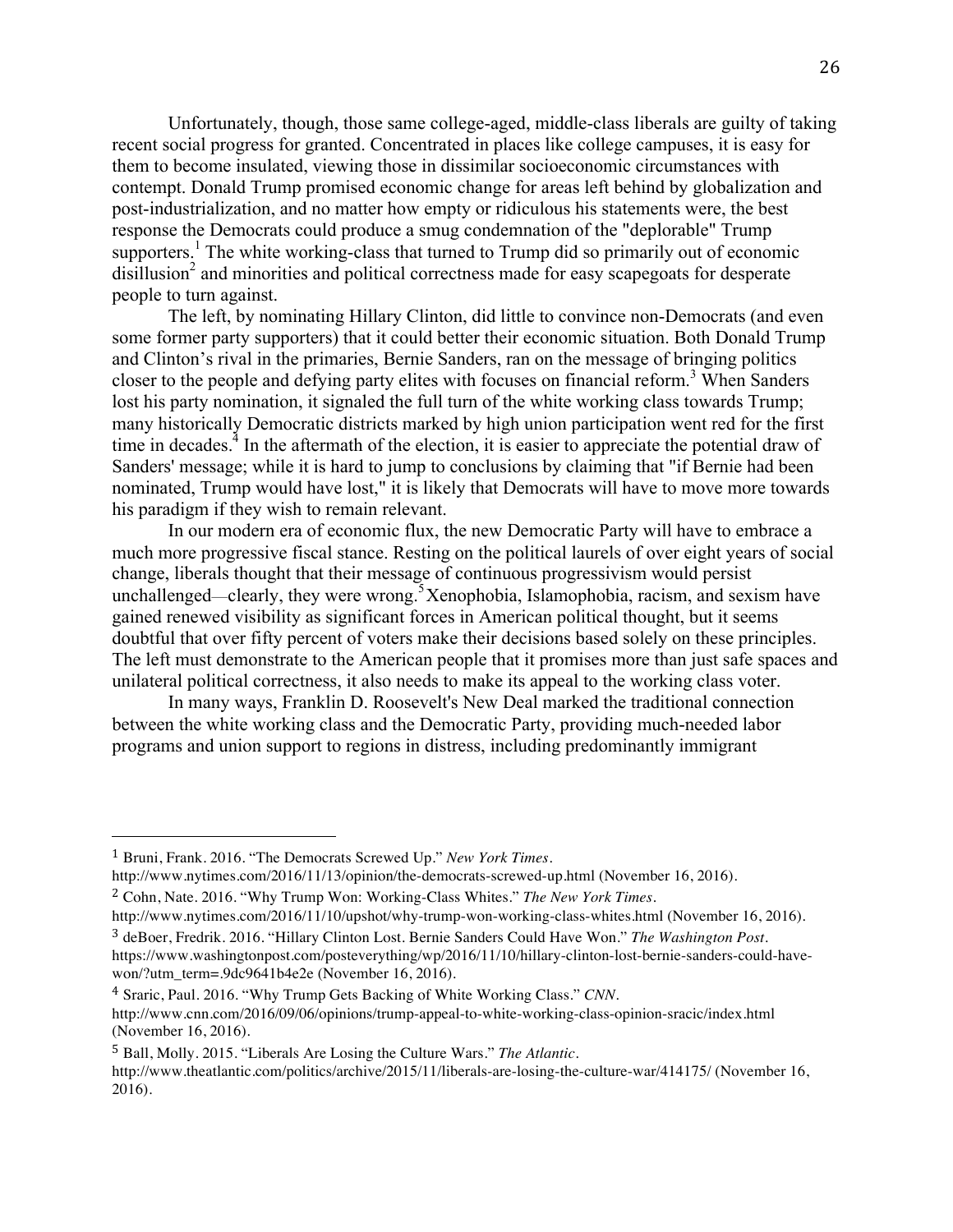communities.<sup>1</sup> It was this type of reform, controversial at the time of enactment, that brought the Democrats into a new area. Only when the modern party is able to reunify its coalition of immigrants, ethnic and religious minorities, the working class, the LGBT community, and yes, educated middle-class millennials, will it be able to effectively respond to the divisions that have propelled President-Elect Trump to power. Democrats must unite their fellow progressives in order to further their fight against bigotry, demagoguery, and political tribalism, but to do so a new ideological paradigm is needed.

The left must look inward to face the future; it must show voters that it always has been and always will be the party of change. If dark days are to come under a Trump presidency, political self-renewal is the only adequate response that we progressives can have. As demonstrated by past progressive struggle, the only way to face injustice and defeat is with hope, and that is exactly what the Democratic Party needs now more than ever if it wants to reclaim its identity as the party of change.

 http://www.washingtonexaminer.com/how-the-democrats-lost-the-white-working-class/article/2607257 (November <sup>1</sup> Zito, Salena. 2016. "How the Democrats Lost the White Working Class." *Washington Examiner*. 16, 2016).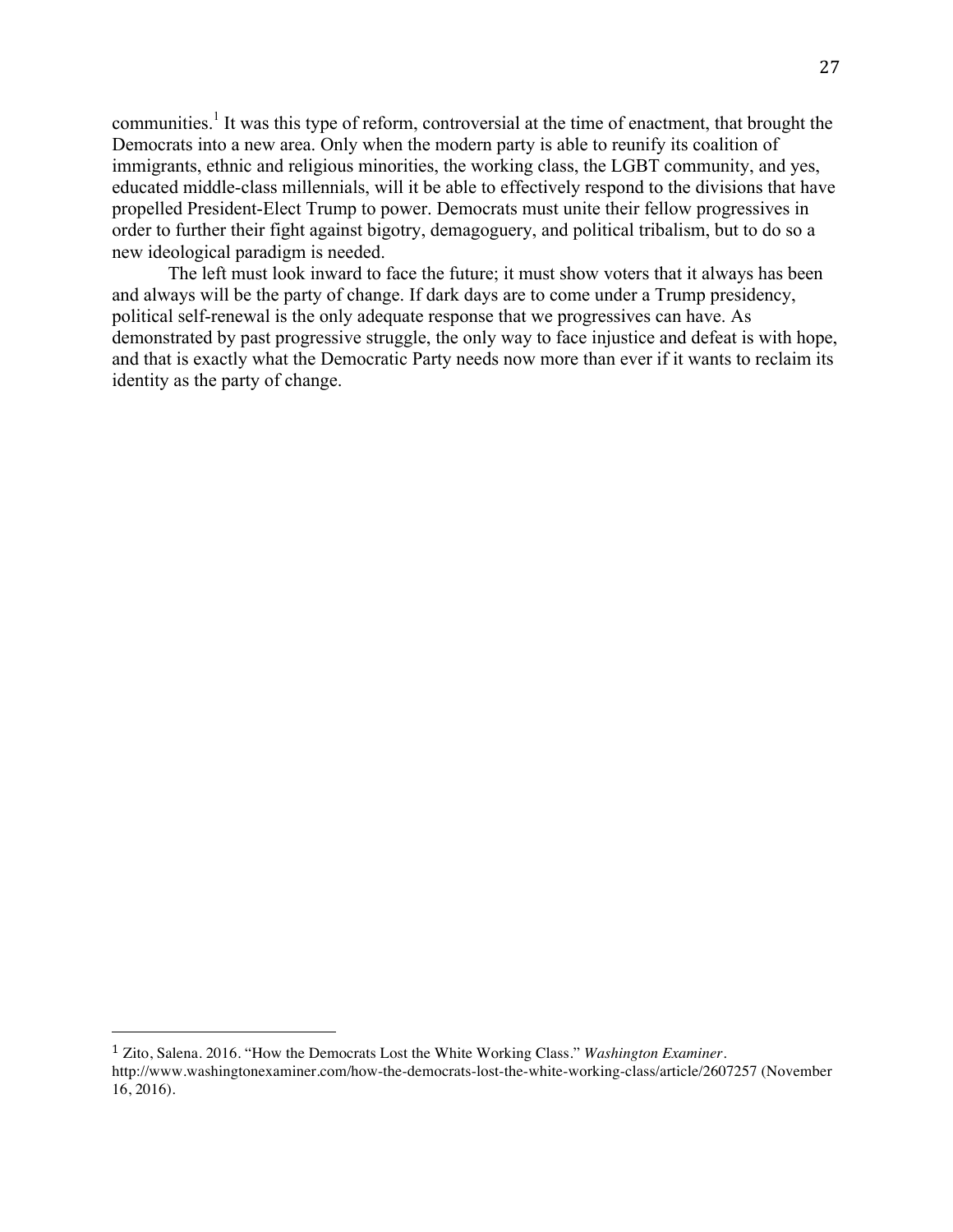# **Obama's Presidency: The Re-Emergence Of Black Political Activism**

### *Zach Mills*

 As Barack Obama's presidency comes to an end, we must assess the legacy left by his time in the Oval Office. He will be remembered for many initiatives, such as Obamacare and the removal of troops from Iraq and Afghanistan. Yet, looming larger over his presidency has been the issue of race. For many, Obama's presidency symbolized the progress our nation has made in its short history. In a mere century and half, the United States had transformed from a nation with black slaves to a country with an African-American president. With Obama at the helm, many hoped that he would lead an overhaul of racial relations that led to increased equality. Obama represented a voice African Americans had never had in the highest elected office; someone who understands their frustration with the systematic, pervasive racism that they face today.

 For this reason, Obama is seen as more than just the first African American president; he represented the hope for racial equality. Some may argue that this has taken place, while others insist that racial tension under Obama greatly increased. In order to adjudicate among these positions and dissect Obama's actual legacy on race, we must consider how Obama handled racial issues in different moments as president of the United States. I argue that although Obama may have failed to reach his campaign goals of achieving progressive racial change, he succeeded in activating Black political engagement and activism that laid dormant before his presidency.

 The most highlighted racial issue during Obama's presidency has been the controversial policing of African Americans. Specific cases, such as the deaths of Michael Brown and Eric Garner, ignited a firestorm of protest across the country.

 As more and more people reacted to these racially charged events, movements such as "Black Lives Matter" formed and spread throughout the country. The Black Lives Matter Movement, which is against unwarranted police violence against African Americans, organized nationwide protesting across the country. As the organization gained traction, the media became increasingly involved in covering mass protests led by this and related groups. With the creation of Black Lives Matter as well as the increase of media attention on this issue, Obama faced great pressure to respond from both the police and African Americans. Although many who voted for him hoped he would be a progressive leader for African Americans, as president, Obama did not support one side, instead having to play the role of mediator. As the country's leader, he had no choice but to walk a fine line between the two opposing sides in an attempt to diffuse potentially escalating violence.

 Importantly, Obama responded to these situations differently in distinct moments of his presidency. For example, following the death of Trayvon Martin Obama was quoted in *The Atlantic* saying: "But my main message is to the parents of Trayvon Martin. If I had a son, he'd look like Trayvon. And I think they are right to expect that all of us as Americans are going to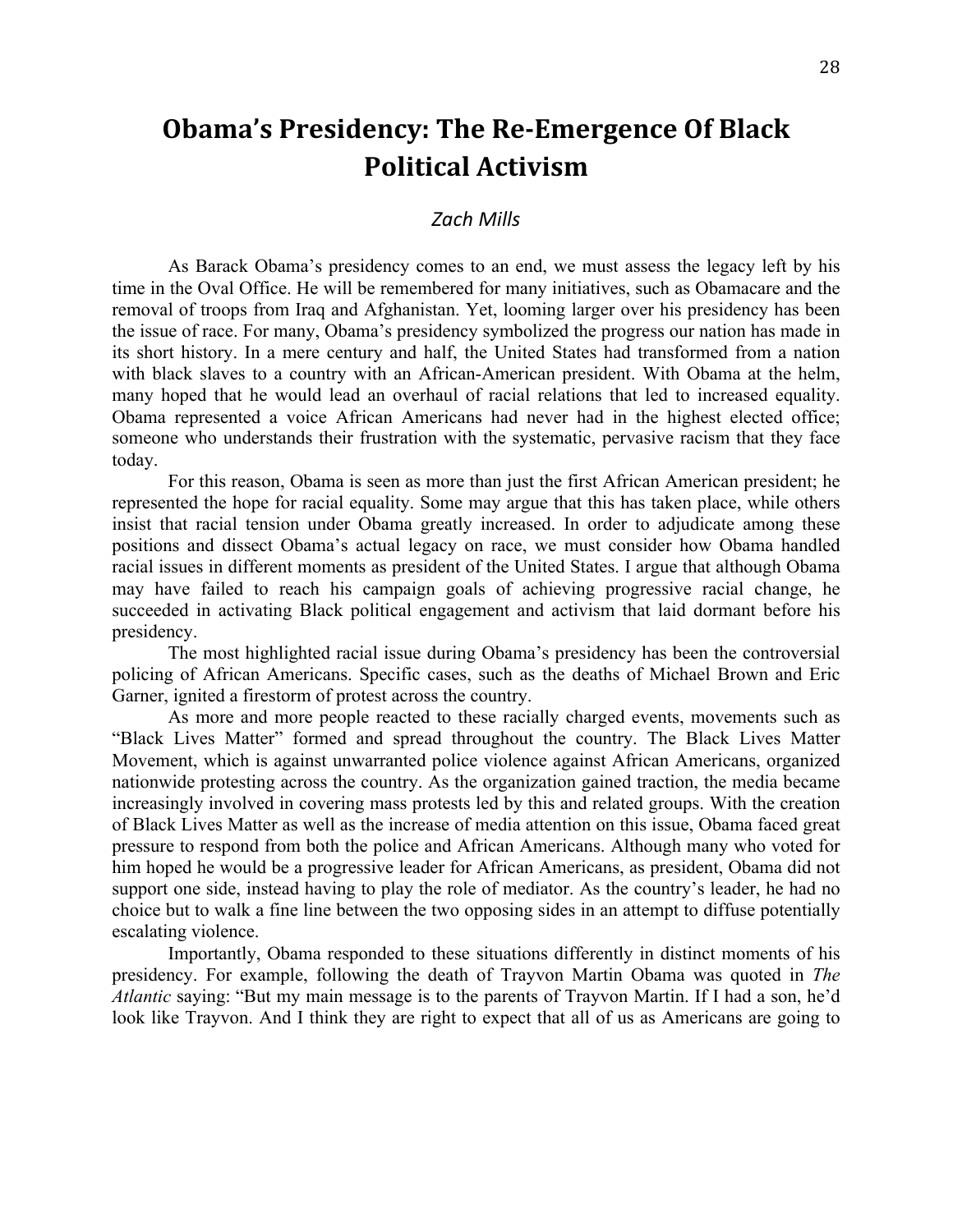take this with the seriousness it deserves, and that we're going to get to the bottom of exactly what happened."<sup>1</sup>

 Here, Obama personalizes his response, identifying with African American parents in this political situation. His stance in this situation emphasized his direct link with black Americans while in other quotes taken after controversial deaths of African Americans throughout his presidency he did not. This event took place in early 2012, mere months before his election bid for a second term.

 By comparison, this is his response to a question from *The Washington Post* relating to the Black Lives Matter movement toward the end of his second term: " I'm constantly reminding young people, who are full of passion, that I want them to keep their passion," Obama said. "But they've got to gird for the fact that it takes a long time to get stuff done in this democracy."<sup>2</sup> When re-election loomed, at least some of the time, Obama seemed to take a more personal tone, leaning more toward the protesters with promises of finding a solution. But with the politics of re-election behind him, Obama takes a more neutral tone, rejecting the idea that protest and violence can bring about radical change.

 Without the pressure of his own re-election, Obama leaned away from appealing to the protesters as he did in his election bids. Their support was critical for his election bids to be successful and he knew he had to appeal to the protesters and African Americans with promises of immediate change. Yet, with elections behind him, Obama backed away from more polarizing statements, hoping to appeal to both sides. Although Obama might seem to have fallen far below a bar set high in terms of racial progress, many good things have happened under his presidency that have been unfairly overlooked.

 In terms of race, one of the most overlooked achievements of Obama's presidency has been the increase of black political engagement. With Obama in the Oval Office, there has also been a shift in the view of political activism within the African American community. Under Obama, a new generation of African American activism has taken root. Obama's presence in the Oval Office represented the ability for African American's finally to have their voices heard. This was shown in the historic voter turnout of African Americans during the 2008 election, Blacks had the highest turnout rate among this age group — 55 percent, or an 8 percentage point jump from 2004.<sup>3</sup> This historic turnout was due to the fact that African American's finally had a candidate they could relate to.

 Before the 2008 election, every presidential candidate throughout American history had two things in common; they were both white and male. Obama is the Jackie Robinson of the politics: he finally broke the color barrier of the executive branch. This excited African Americans, driving them to the polls in record numbers. As the living and breathing representation of the ability for African Americans to take part and affect the political process, African American's felt they would finally have their voice heard. The simple idea of a Black President ignited a spark of political activism that lay dormant in the African American community for decades. No longer would their pleas for equality fall on deaf ears due to a president who didn't understand their situation.

<sup>&</sup>lt;sup>1</sup> Graham, David. 2012. "Quote of the Day: Obama: 'If I Had a Son, He'd Look Like Trayvon'."The Atlantic.

<sup>&</sup>lt;sup>1</sup> Graham, David. 2012. "Quote of the Day: Obama: 'If I Had a Son, He'd Look Like Trayvon'." The Atlantic.<br><sup>2</sup> Joseph, Peniel. 2016. "Obama's Effort to Heal Racial Divisions and Uplift Black America." *Washington Post.*<br><sup></sup>

<sup>&</sup>lt;sup>3</sup> Mcguirt, Mary. 2009. "Young Black Turnout a Record in 2008 Election." ABC News.

 http://abcnews.go.com/Politics/story?id=8140030&page=1 (November 27, 2016).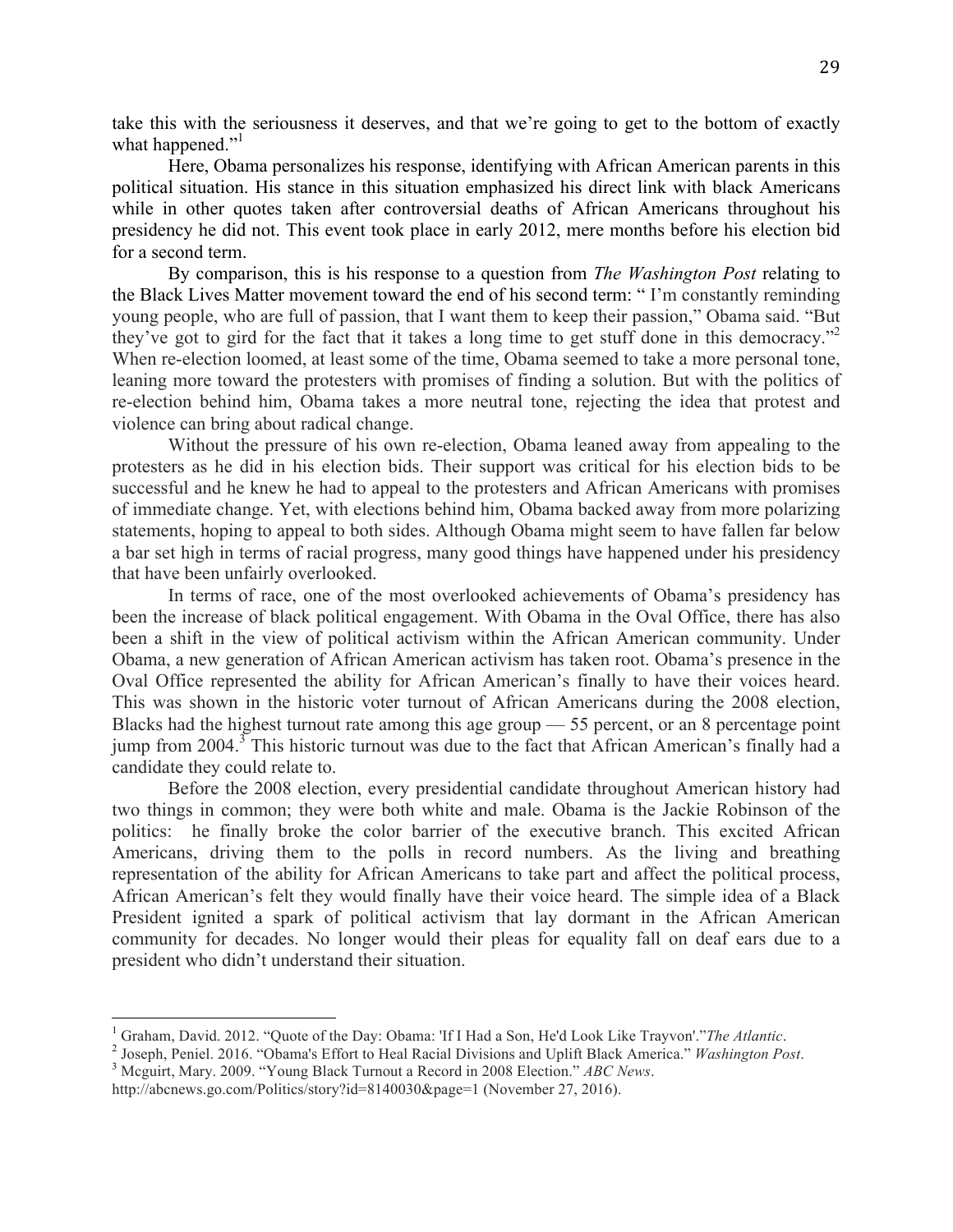Moreover, Obama's presence in the White House also allowed for black celebrities to become more comfortable in speaking out and having their voices heard. This is evident in a comment made by Georgetown professor Michael Eric Dyson: "There's no question that the Obama era, the age of Obama, has raised implicit expectations about black excellence and black representation among black elites."<sup>1</sup> The election of Obama has shown African Americans that they too have the ability to affect the political agenda. This has inspired other influential African Americans to use their platforms in having their voices heard. There have been many examples of African Americans speaking out. One of the most recent is Colin Kaepernick and his protest of kneeling during the National Anthem. Prior to Obama's presidency, perhaps out of fear of repercussions, whether public scrutiny or losing sponsorships, we rarely saw athletes or celebrities speaking critically about racial politics.

 Although there still might be slight repercussions, these acts of peaceful protest have generally been supported by President Obama. He stated, " I want (the protesters) to listen to the pain that that may cause somebody who, for example, had a spouse or a child who was killed in combat and why it hurts them to see somebody not standing." Obama added, "But I also want people to think about the pain he may be expressing about somebody who's lost a loved one that they think was unfairly shot."<sup>2</sup> This quote shows that although Obama supports African Americans in their protests, he must still walk a fine line as Commander in Chief. Although he identifies with African Americans and is angered by these events, he is thrust into a difficult role of playing mediator due to his position of power. The political pressure he faces comes from both protesters and the counter protesters alike. He must balance his role as an advocate for the African American community as well as his role as representing the entire nation. This situation has forced him to take less progressive stances than the ones he campaigned for and has led many progressives and African Americans to become increasingly frustrated in Obama's job as president, especially when it comes to the most controversial issues of his presidency, race and police violence against African Americans.

 When we evaluate Obama's presidency in terms of race, many African Americans will claim he did too little for them while in office. Yet they fail to realize that his presidency did achieve great progress. His simply being elected, united and inspired the African American community to take a larger role in voicing their issues and influencing the political agenda. Before Obama, millions of African Americans believed their issues and concerns fell on deaf ears. Although Obama did not achieve as much progress as even he hoped, his voice echoed their concerns. His election stimulated a new wave of optimism, one that will hopefully continue even after he leaves office. As Obama's days in the White House wind down we will remember his presidency for a variety of reasons. One of them will be how the raised expectations of his presidency, even when disappointed, nurtured in a new period of political activism in the African American community.

<sup>&</sup>lt;sup>1</sup> Vardon, Joe. 2016. "LeBron James and President Obama Seem to Share a Burden to Speak out on Social Issues." *cleveland.com*. http://www.cleveland.com/cavs/index.ssf/2016/02/lebron\_james\_and\_president\_oba.html (November 23, 2016).

 $2$  Diaz, Daniella . 2016 "Obama Defends Kaepernick's Anthem Protest."

http://www.cnn.com/2016/09/28/politics/obama-colin-kaepernick-nfl-national-anthem-pr esidential-town-hall-cnn/ (November 23, 2016).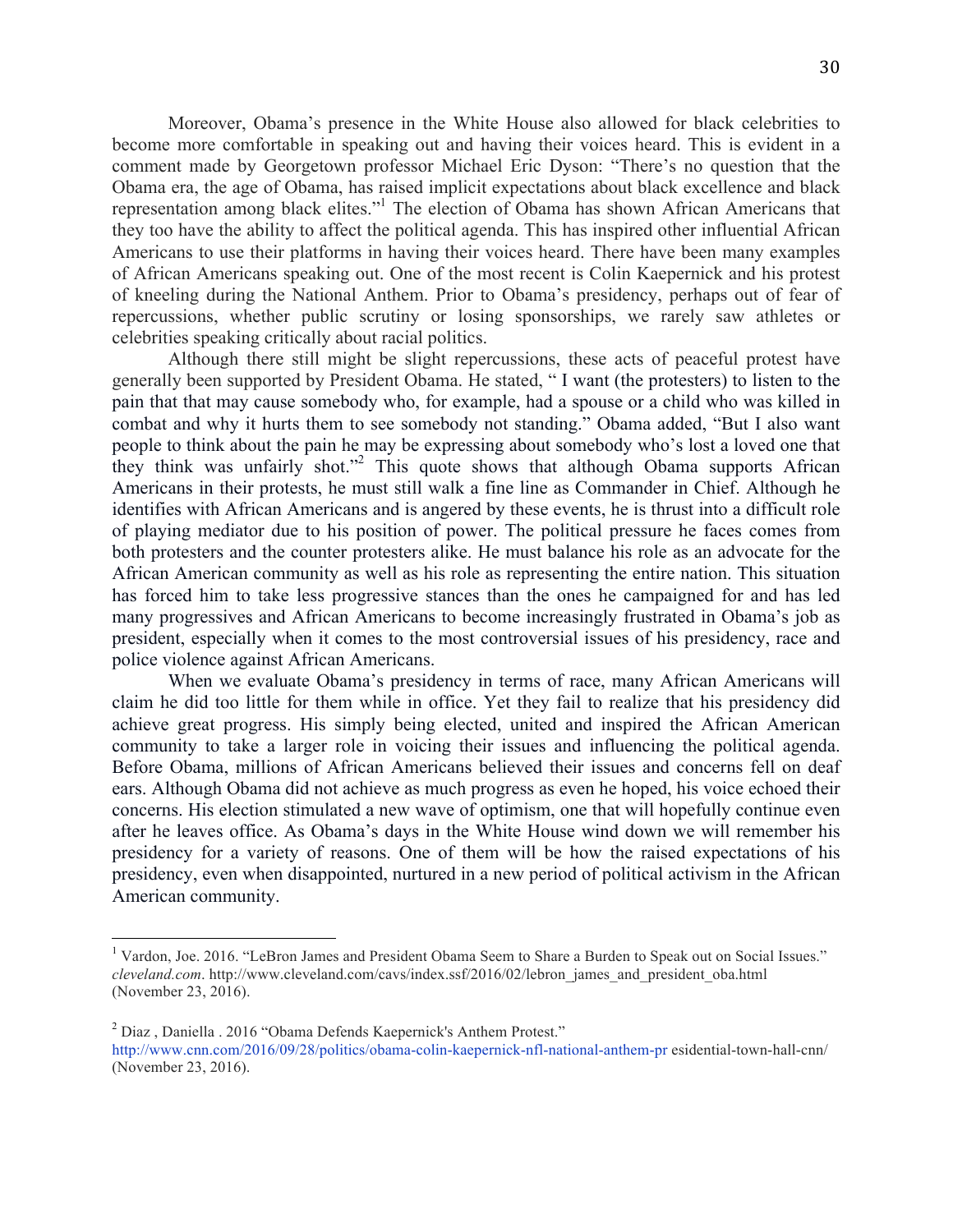# **President Obama's Influence on the Progress of the LGBTQA Community**

### *Emily Coletta*

 Controversial topics tend to be avoided by politicians. They place being reelected or higher approval ratings over answering the hard questions that could help us move forward as a society. They strategically avoid topics that could marginalize a larger portion of potential supporters, such as the LGBTQA (lesbian, gay, transgender, queer, and asexual or ally) community, along with others like racial and religious minorities. With our past leaders skirting around the subject of the LGBTQA, progress was stunted. President Barack Obama broke this trend, beginning with the repeal of the Don't Ask, Don't Tell policy. He was also the first president to openly support same-sex marriage equality while in office. The Democratic Party followed his progressive lead, which finally led to the Supreme Court decision that states could not ban same-sex marriage. He tops off his presidency with the recent announcement of the Stonewall National Monument for LGBTQA rights. President Obama, as the first sitting president to openly support marriage within the LGBTQA community, has pushed and allowed for incredible progress to be made in the community as a whole and in the individual lives of everyone connected to this struggle.

 President Obama broke the mold when he beat the odds and became the leader of the United States. All of the past presidents of the U.S. have been incredibly homogenous. All were white, male, heterosexuals who mostly came from powerful, affluent families. With a leader who demonstrates all of these qualities, the qualities of the those who were never persecuted, the rights and liberties of minorities can easily be pushed aside. President Obama relates to the LGBTQA community because, as an African-American, he understands their struggle. He demonstrated this when he included LGBTQA rights into the civil rights movement for women and African-Americans in his second inaugural address.<sup>1</sup> President Obama has a perspective that is incredibly unique compared to former presidents of the United States.

 office was the bipartisan repeal of the military's Don't Ask, Don't Tell policy that he signed in 2011. This was a monumental step forward because it gave freedom to those who put their lives on the line for the rest of their nation. It was a major contradiction for LGBTQA members to sacrifice so much for a country that would not even allow them to show themselves for who they truly are. On the fifth anniversary of the repeal of Don't Ask, Don't Tell, the president posted on his Facebook account reminiscing about the repeal and the impact that it made. He described, "Because of all we've accomplished together, a grieving widow can now receive her wife's flag at her funeral,"<sup>2</sup> as a representation of the forward move. He also makes the point that in order to The first major milestone for the LGBTQA community during President Obama's time in

 1 Horsley, Scott. 2016. "Obama Names LGBT Landmark As National Monument." *NPR*.

 http://www.npr.org/2016/06/24/483385747 /obama-names-lgbt-landmark-as-national-monument (October 23, 2016).

 2 Somanader, Tanya. 2015. "President Obama on the Five Years Since Repealing 'Don't Ask, Don't Tell'." *The White House: President Barack Obama*. https://www.whitehouse.gov/blog/2015/12/22/president-obama-five-years-herepealed-dont-ask-dont-tell (October 23, 2016).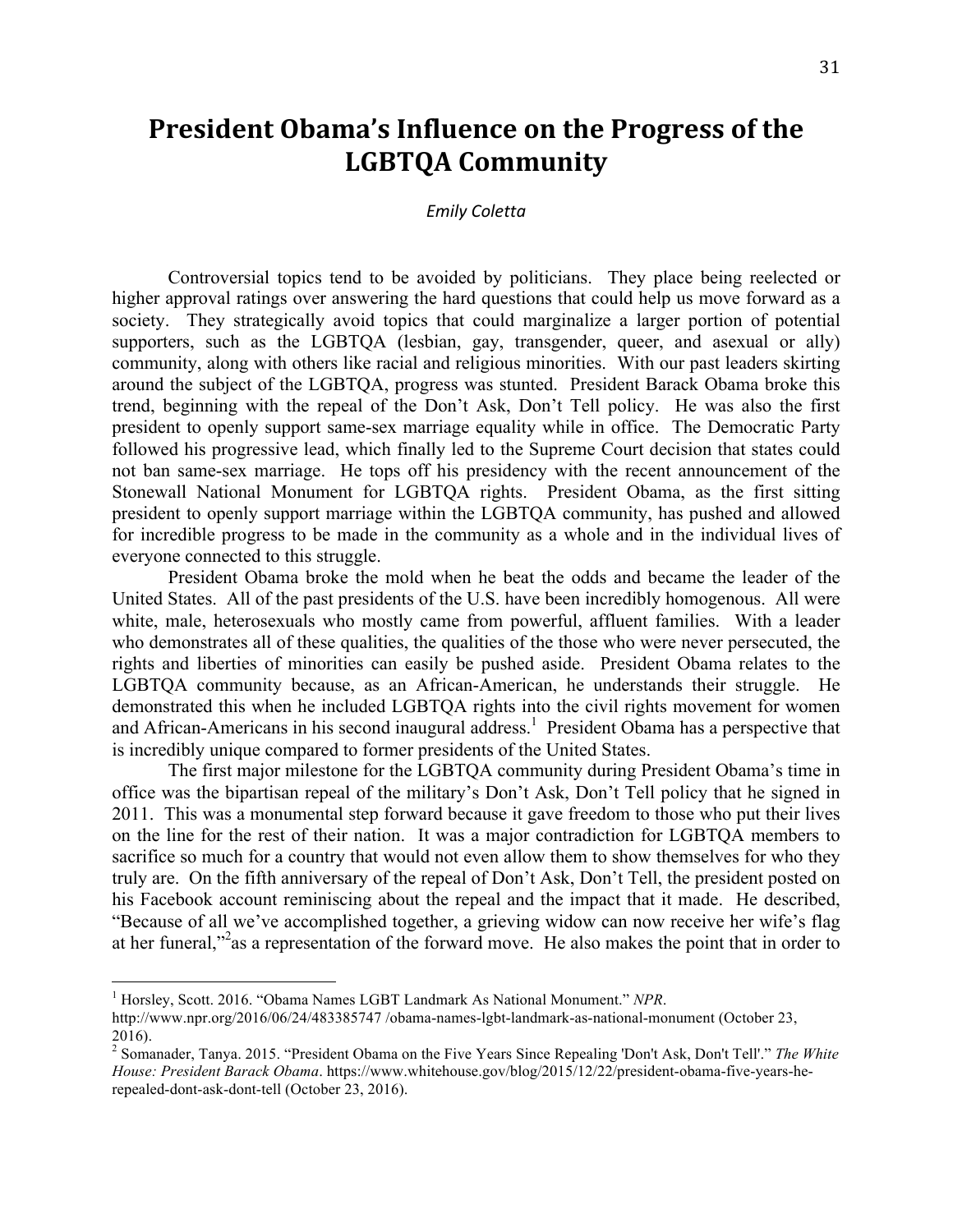protect the United States in the most effective way possible, we need the best of the best to contribute, which includes members of the LGBTQA community. Marginalizing LGBTQA members marginalizes great protectors that want to serve their country. The president wisely ends with comments focused on the progress still to be made in this area. He focuses on the concept of celebrating the progress made without overshadowing what still needs to be done for much of the posting.

 In an interview with ABC on May 9, 2012, President Obama courageously became the first sitting president to explicitly express support for marriage within the LGBTQA community. When he stated, "I think same-sex couples should be able to get married,"<sup>1</sup> he opened the door for him to lose the next presidential election. Previously, President Obama had not supported same-sex marriage citing that the word marriage had deeply religious and traditional roots for him. This was a scapegoat for many politicians like him who did not want to directly deny the LGBTQA community of anything but also wanted to please conservative voters. He also campaigned that civil unions should be enough for the LGBTQA community. The problem with this logic is that saying civil unions is good enough for LGBTQA members is equivalent to saying that 75% pay is good enough for African-Americans compared to the pay of a white person for the same job. Civil unions may be a step in the right direction, but most would consider them much less than marriage, and they kept the LGBTQA community in harsh inequality.

 Fortunately, the fact that the president publicly changed his stance before his second term shows that he thought LGBTQA rights were important enough to risk reelection. This opened the door for the Democratic Party to do the same. Later in 2012, the Democratic Party became the first major party to support same-sex marriage. As President Obama's party, many connections have been made to the president stating his support and the party beginning to move forward on the same topic only two months later. The Democratic platform used during the president's first race to the White House claimed the goal of "equal responsibility, benefits and protections,"<sup>2</sup> for same-sex couples. It did not explicitly mention marriage. This was changed before the president's second race for president. This change spiraled and permitted much more growth in the LGBTQA community.

 Arguably the most important victory for the LGBTQA community in generations was the ruling by the Supreme Court that states could not ban same-sex marriage in June of 2015. President Obama did not have his hand directly in any part of this decision seeing as it was accomplished in the judicial branch of government. However, it is safe to say that the president's support of any decision will help it come to life anywhere in the United States because the president has so much influence; this decision was no different. It is no coincidence that this ruling was finally made while President Obama was in office because he welcomed the decision as others would not have. He was quoted saying that the ruling, "affirms what millions of Americans already believe in their hearts."3

<sup>&</sup>lt;sup>1</sup> "Transcript: Robin Roberts ABC News Interview With President Obama." 2012. ABC News. http://abcnews.go.com/politics/transcript

<sup>-</sup>robin-roberts-abc-news-interview-president-obama/story?id=16316043 (October 23, 2016).

 -robin-roberts-abc-news-interview-president-obama/story?id=16316043 (October 23, 2016). 2 Peters, Jeremy W., and Michael D. Shear. 2012. "Democrats Draft Gay Marriage Platform." *The New York Times*. http://www.nytimes.com /2012/07/31/us/politics/democrats-draft-gay-marriage-platform.html?\_r=0 (October 23, 2016).

 3 Liptak, Adam. 2015. "Supreme Court Ruling Makes Same-Sex Marriage a Right Nationwide." *The New York Times*. http://www.nytimes.com /2015/06/27/us/supreme-court-same-sex-marriage.html (October 23, 2016).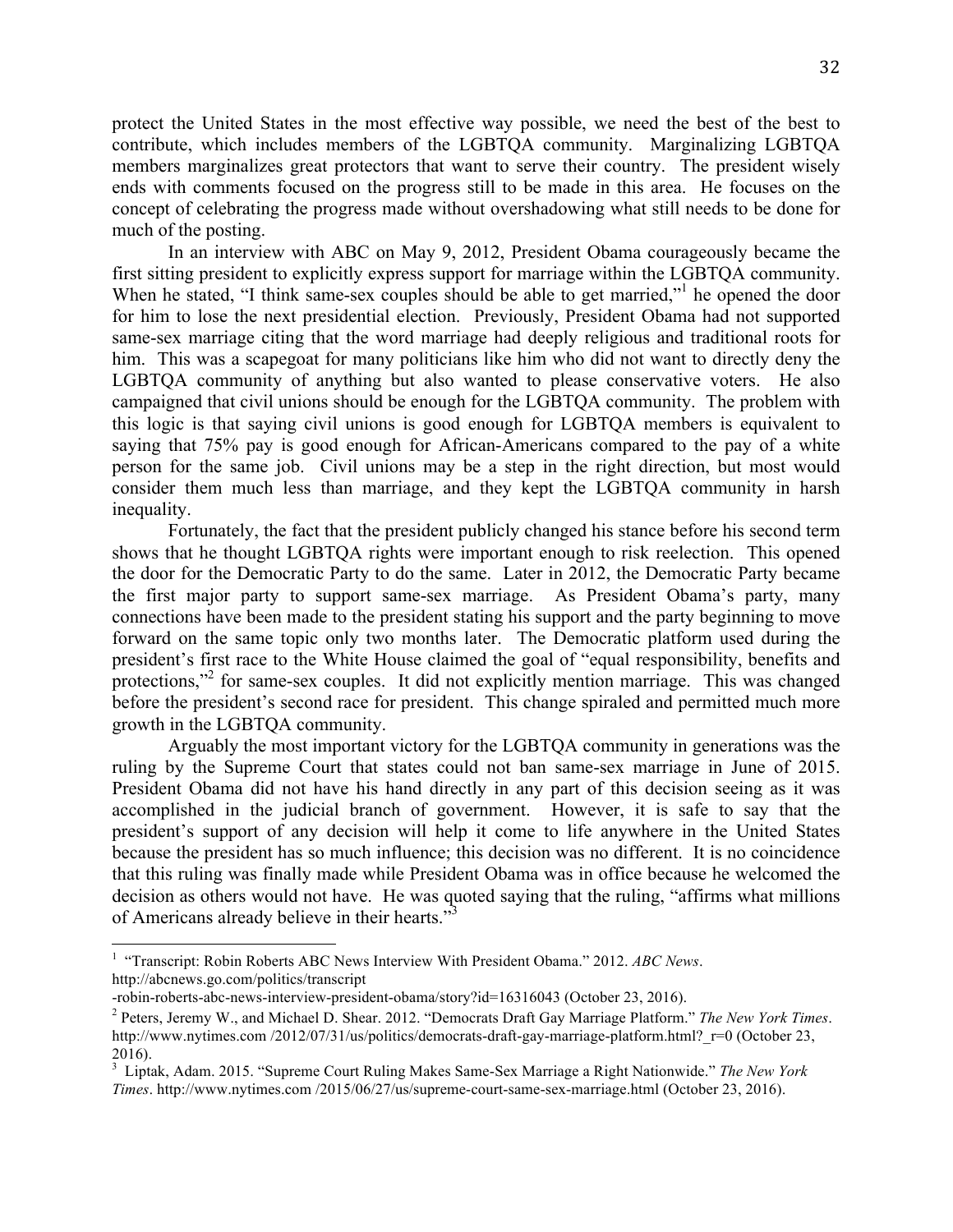To finish off his presidency in style, President Obama recently announced the Stonewall National Monument: "our national parks should reflect the full story of our country, the richness and diversity and uniquely American spirit that has always defined us. That we are stronger together. That out of many, we are one."<sup>1</sup> This will be the first national monument dedicated to the LGBTQA community and their fight for equality. It will commemorate the spark of the modern gay rights movement at the Stonewall Inn of Greenwich Village, New York, in 1969. Patrons of the inn clashed with police as they decided to no longer tolerate injustice against their community and persecution from police.<sup>2</sup> This announcement came less than two weeks after 49 people were killed in an Orlando, Florida, gay bar by a gunmen.

 To the benefit of many, President Barack Obama has pushed the United States into a future of equality for all. He not only led the fight by signing the repeal of the Don't Ask, Don't Tell policy and stating overtly his support for the community, but his prestige enables his opinion to have sway over other governmental bodies including the Supreme Court and the Democratic Party as a whole. Presidents have a hold over their country much further than the governmental processes they are directly involved in because they set precedents for every inch of their country. President Obama set the precedent that no matter who you are, who you love, or who you identify as, you deserve to live your life as you see fit with the equality of any other United States citizen.

<sup>&</sup>lt;sup>1</sup> "LGBT Rights Milestones Fast Facts." 2016. *CNN*. http://www.cnn.com/2015/06/19/us/lgbt-rights-milestonesfast-facts/ (October 23, 2016). fast-facts/ (October 23, 2016). 2 Horsley, Scott. 2016. "Obama Names LGBT Landmark As National Monument." *NPR*.

 http://www.npr.org/2016/06/24/483385747 /obama-names-lgbt-landmark-as-national-monument (October 23, 2016).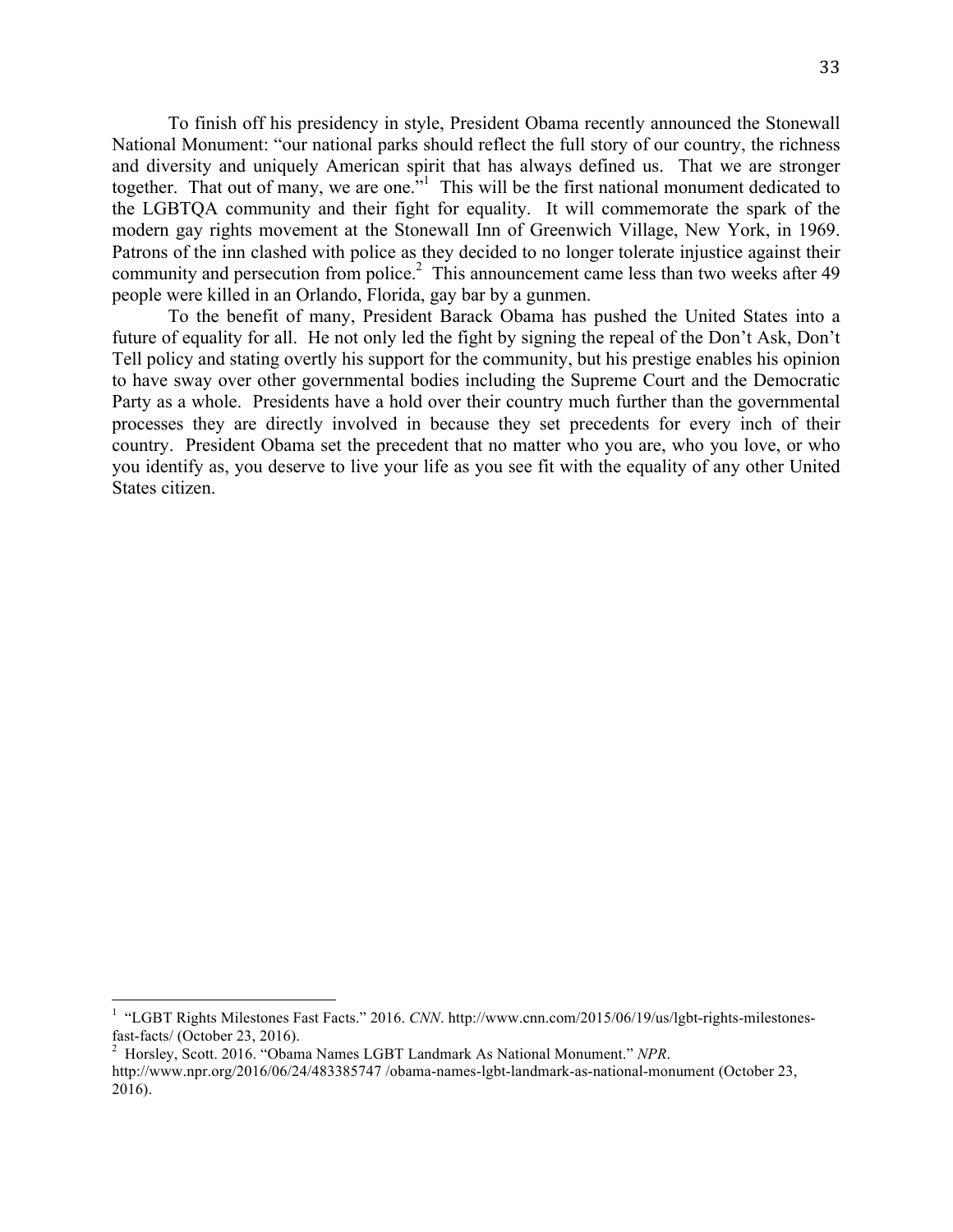# **An Analysis of the Iran Nuclear Deal**

#### *Hannah Bissonnette*

 A particularly impressive achievement of President Barack Obama's eight years in office is the Iran Nuclear Deal, referred to as "arguably the most significant foreign policy achievement of Barack Obama's presidency."1 Passed in 2015, the Iran Nuclear Deal is a deal between Iran and the P5+1, a coalition of the United States, the United Kingdom, France, China, and Russia, plus Germany. This historic deal is the product of twelve years of international negotiations, and establishes the effective end of the development of Iran's nuclear program in exchange for leniency on various sanctions imposed on Iran related to their nuclear program. The Iran Nuclear Deal proves that diplomatic effort can bring about positive change, setting an example for international communication and collaboration. Its success may be if not the most significant achievement in foreign policy, an extremely important one, with the potential to enact longlasting positive change.

 This goal is achieved by ensuring that Iran's nuclear program will be solely peaceful through many restrictions on the program, while still allowing for minimal nuclear enrichment. The deal blocks the four pathways to a nuclear weapon, including highly enriched uranium at the Natanz facility and Fordow, weapons-grade plutonium and covert attempts to produce fissile materials. The agreement also limits enrichment to 3.7 percent and caps the stockpile of low-enriched uranium at 300 kilograms for 15 years. Iran has also agreed not to build any additional heavy The goal of the deal is to "verifiably prevent Iran from obtaining a nuclear weapon." water reactors for 15 years.

 The agreement furthermore includes a number of efforts to ensure that Iran complies with the established terms. Inspectors will have access to the supply chain that supports the nuclear program, and there will be continuous surveillance of centrifuge manufacturing and storage facilities conducted. This constant surveillance prevents Iran from engaging in any other nuclear activity, other than that outlined in the Joint Comprehensive Plan of Action, in the Iran Nuclear Deal. The Deal also set a timeline, requiring Iran to reduce the current stockpile of low-enriched uranium by 98% and limits the enrichment capacity, research, and development for 15 years. So, while the deal does not completely put an end to nuclear production in Iran, it will effectively halt the process for the next fifteen years; while allowing Iran to rebuild economically and introducing the possibility for Iran to re-engage the international community.

 and U.S. sanctions related to their nuclear program. Iran is able to continue with their nuclear program in a limited capacity and can look forward to rebuilding their economy as an international player. On the other hand, the United States and other nations can be assured that Iran will never develop nuclear weapons and that any sort of nuclear progress will be very The benefits of this deal are numerous. The Deal relieves Iran of all UN Security Council closely monitored for years to come.

<sup>&</sup>lt;sup>1</sup> Borger, Julian, and Saeed Kamali Dehghan. "Iran Seals Nuclear Deal with West in Return for Sanctions Relief." The Guardian. November 24, 2013. Accessed November 08, 2016.

https://www.theguardian.com/world/2013/nov/24/iran-nuclear-deal-west-sanctions-relief.<br><sup>2</sup> House, The White. "The Iran Deal: Introduction." Medium. August 04, 2015. Accessed November 08, 2016. https://medium.com/the-iran-deal/introduction-fcb13560dfb9#.iewczm6q2.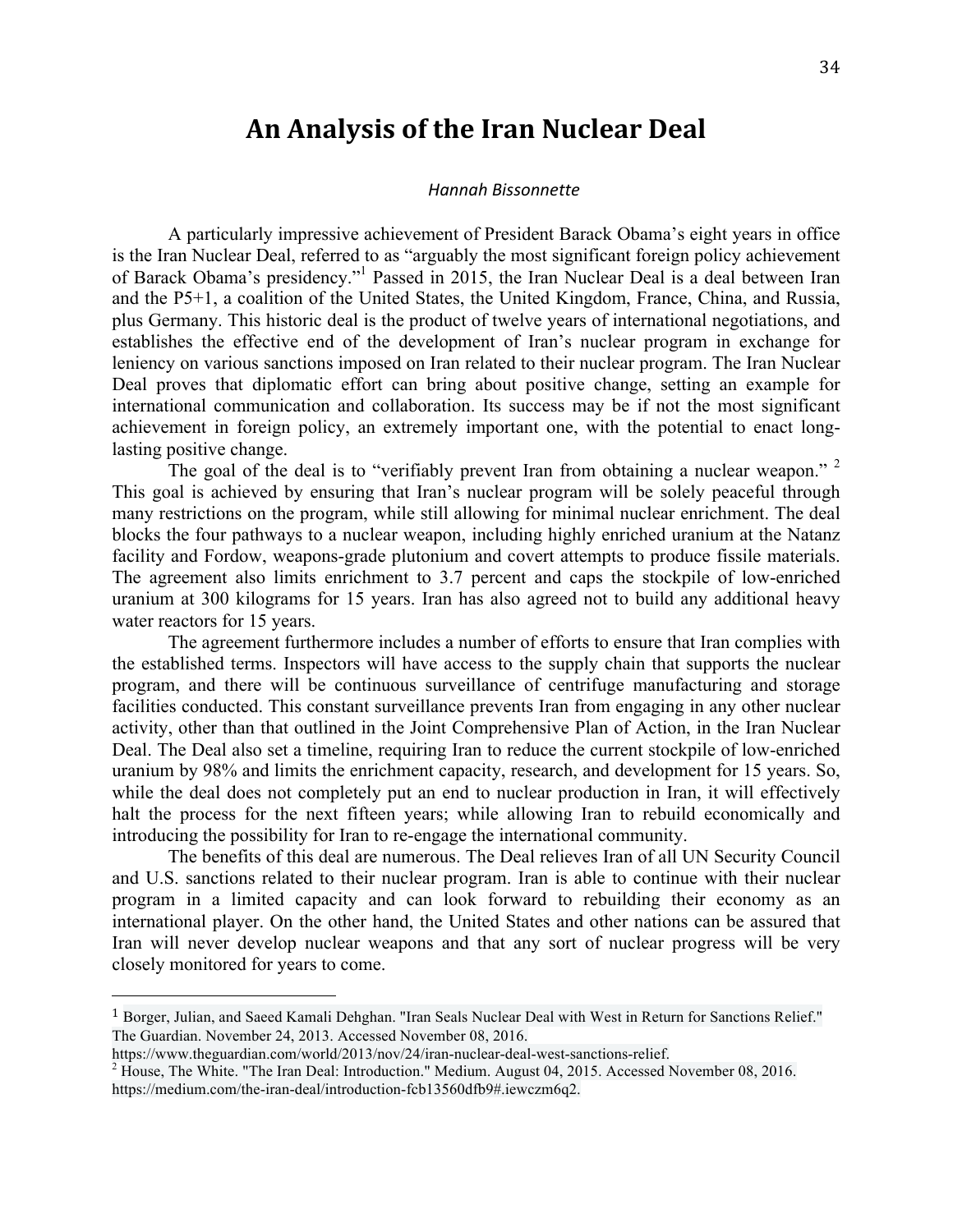The Iran Nuclear Deal was not popular with all public figures, however, most noticeably the Israeli Prime Minister Benjamin Netanyahu and major Republicans in the U.S. Congress. Many leaders referred to the agreement as a "Bad Deal", because it failed to dismantle Iran's nuclear program completely, and that it would "likely fuel nuclear arms race around the world" as Speaker of the House John Boehner stated<sup>1</sup>. While the deal fails to fully dismantle Iran's nuclear program, it succeeds in postponing nuclear development in Iran for at least a decade, and as a diplomatic agreement, furthers international communication between Iran and the rest of the global community. The sanctions that have crippled the Iranian economy can always be reimposed on Iran if they fail to comply, giving other countries leverage over their actions.

 Another argument against the deal postulated that all of the money from sanctions relief would go to straight to support terrorist activity in the region. The United States, however only removed the sanctions for Iran's nuclear program, while maintaining sanctions for terrorism, human right violations and other reasons. In addition, most of the sanction money will go directly to more pressing problems, such as economic needs.

 implementation, the deal has unfolded as predicted, with Iran beginning to decrease their nuclear program, and U.S. and U.N. sanctions subsequently being gradually lifted. For President Obama to have negotiated a deal that was controversial both in his country and abroad, at a time when This is an international issue that was resolved peacefully, and though it took many years, has so far only experienced success. It is inspiring to see a deal such as this succeed; for so many countries to collaborate and engage in negotiation about an issue that had the prospect of exploding into war, and do so in a way that makes the majority of participants happy proves to show that successful collaboration and agreement on a global scale is possible. With Barack The Iran Nuclear Deal was passed by Congress in September 2015. Since its air strikes and nuclear war were being considered as alternatives, is indeed an impressive feat. Obama leaving office next year, the Iran Nuclear Deal is a long-lasting and impactful legacy.

 In the future, the Iran Nuclear Deal will hopefully open more channels of communication between Iran and the U.S., and integrate Iran more fully into the international community. This will only improve relations between U.S. and Iran in the future, as communication is the key to successful foreign policy and international relations. There are many that doubt that two countries with such a complicated history will be able to improve their relations, but I argue that the passage of the deal is already a step in the right direction. The Iran Nuclear Deal will put more pressure on Iran from the international community to comply with the terms, and to consequently moderate Iran's terrorism. The deal will also remain as proof that a successful agreement on this scale can, and should, be accomplished in contemporary politics, especially considering that the alternative could result in nuclear war. The Iran Nuclear Deal that was championed and pushed through by President Obama is indeed a historic achievement that will hopefully set a precedent for future international relations.

<sup>&</sup>lt;sup>1</sup> Wong, Scott. "Boehner: Iran Deal Will 'fuel a Nuclear Arms Race'" The Hill. July 14, 2015. http://thehill.com/homenews/house/247794-boehner-iran-deal-will-fuel-a-nuclear-arms-race.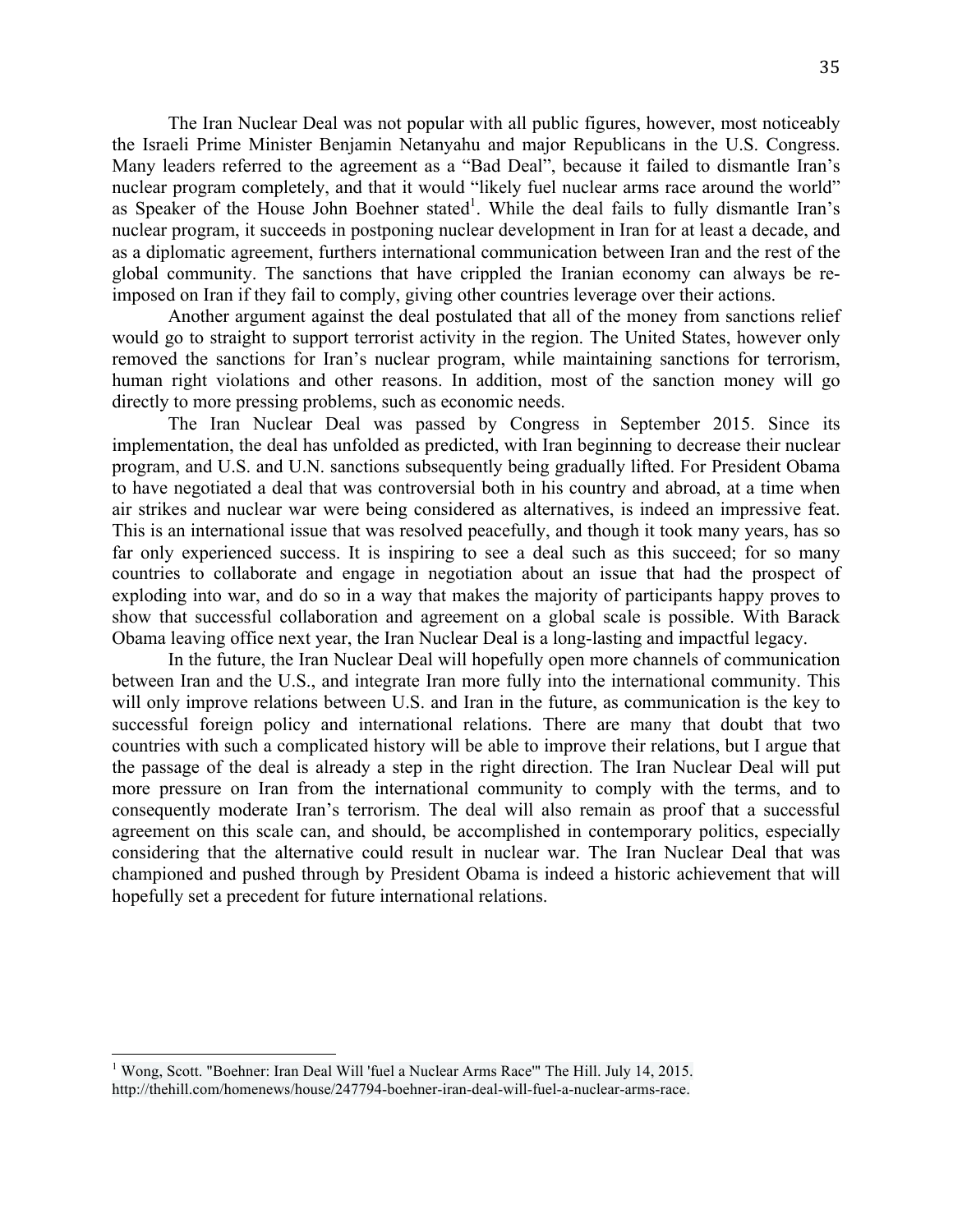# **Equality is the Best Policy: the Obama Administration**

# **and Civil Rights**

#### *Sahar Iqbal*

 A whirlwind of emotions were evoked in 2008 when the United States of America elected its first African American president, Barak Obama. Many Americans were excited that a minority was running for President, which made this election specifically unique due to high minority turnout compared to other elections. Excitement stemmed from the sentiment that the past elections generally involved the same old moderately mundane white males repeatedly butting heads with each other. It was clear the public yearned for a different, refreshing figure that accurately reflected the marginalized portion of America. When Barack Obama won the election against Senator John McCain, it conveyed the American people were ready for a change, establishing a sturdy stepping stone for all minorities to gradually receive representation. Under the Obama administration, minority turnout increased significantly, allowing marginalized individuals to be incorporated within government, and leading to the establishment of various progressive policies. President Obama has left a profound mark on American history by catalyzing progression within the United States.

 When President Obama campaigned for his second term within 2012, the minority turnout rate was historically the highest than ever before due to the appeal of his campaign. Within the 2004 election, it was palpable to see that minorities could not relate to either presidential candidate regardless of the party. As a result, the election experienced the lowest black American voter turnout rate<sup>1</sup>. But eight years later, an alarming rate of minorities were vocal about criticizing Governor Romney's inability to accommodate to minorities. Lauren Howie, an employee at Case Western Reserve University's medical school, believes that President Obama's previous campaigns were more appealing when compared to his Republican counterparts. She comments, "Romney couldn't care less about [her] fellow African Americans" since he was "a white Mormon swimming in money…Romney was not someone [she] was willing to trust with [her] future"<sup>2</sup>. Howie's comment reflects how many minorities felt about Governor Romney's campaigns. President Obama, on the other hand, was successful in attracting minorities due to his own status as an African American. However, not all of America was in favor of the President's candidacy. His position as a candidate raised controversy among a different group of Americans who questioned his citizenship and demanded to see his birth certificate. Due to this belligerent demand, many immigrants sympathized with President Obama's situation, which is another factor that contributed to his appeal. His gregarious allure was even dubbed the "Obama Effect" by Andra Gillespie, a political science professor at Emory University. This effect explains that minorities possessed a heightened sense of motivation to

<sup>&</sup>lt;sup>1</sup> Fox News

<sup>2</sup> Fox News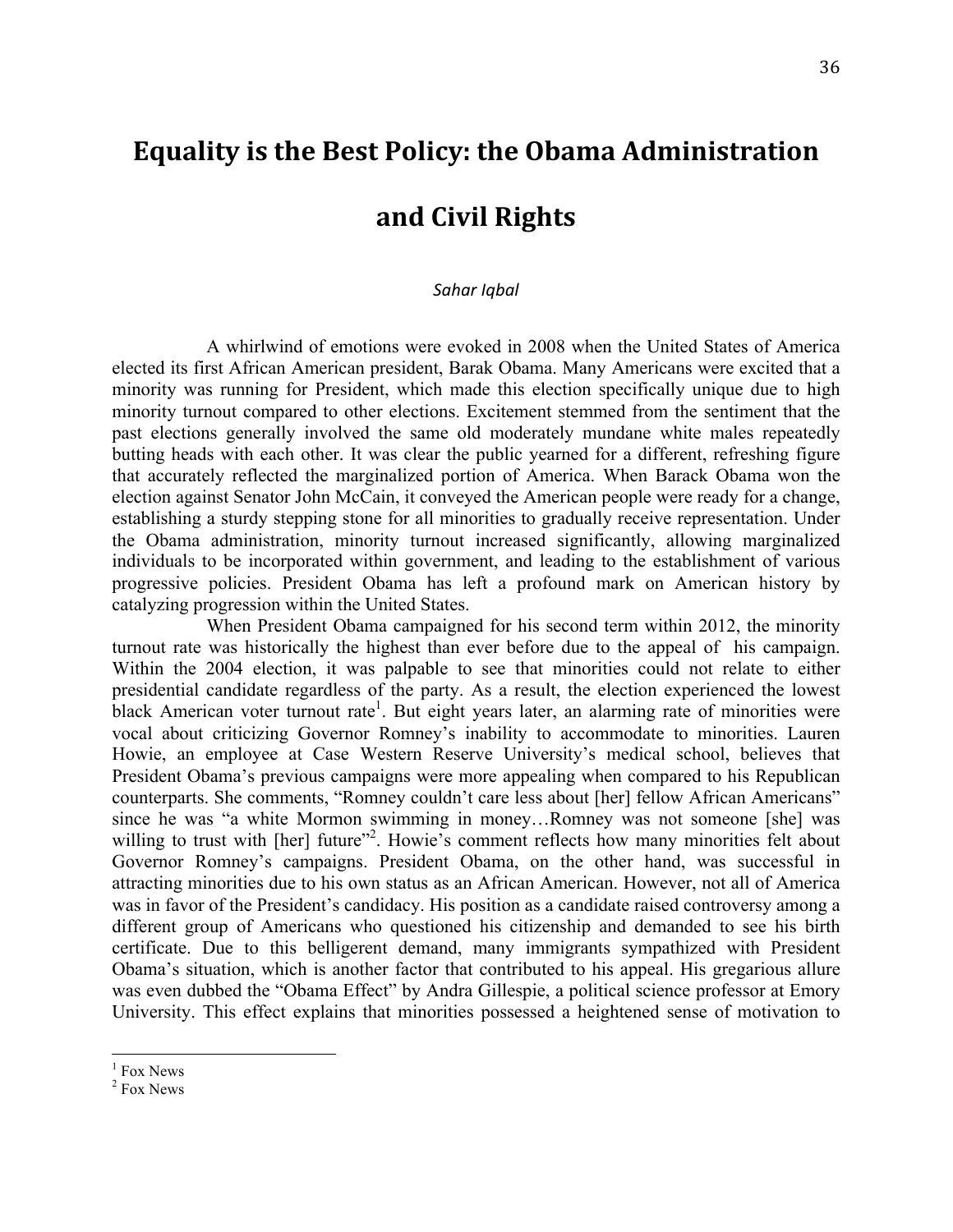vote and support a fellow minority's campaign<sup>1</sup>. However, it should be noted that during the 2008 elections, black Americans had surpassed turnout rates in comparison to white Americans and even other minority groups. When black Americans had recognized that it was possible for a minority to win during the 2008 elections, it had motivated them to venture outside their homes in order to cast their vote once again. Gillespie noted that "2012 turnout is a milestone for blacks" since the possibility of other minorities running for president was looming in the  $air<sup>2</sup>$ . Obama successfully yielded minority voters due to his own status as an African American, reflecting to the American people that progress is tangible within the upcoming decades.

 Progress within American history is strongly reflected under the Obama administration, as more marginalized individuals are able to hold government positions. Robert Raben, a Democratic consultant works on diversity issues within the White House. He states that the Obama administration has "settled for the fact that diversity is a permanent part of the federal government"<sup>3</sup>. The most notable feature of his presidency regards the position of women and minorities as the top policy appointments within the Executive branch<sup>4</sup>. Anne Joseph O'Connell, a Berkeley law school professor within the University of California, arranged a database of government appointees confirmed by the Senate encompassing 80 important policy positions between January 1977 and August 2015. The research conducted conveys that President Obama had placed women and minorities in 53.5 percent of these governmental posts, which is 27.9 percent higher than President George W. Bush<sup>5</sup>. President Obama's staff focuses on employing African Americans, Latinos, Native Americans, women, disabled individuals, and members from the LGBTQ+ community. So far, there are five transgender men and women serving in the federal agencies, six openly gay ambassadors, a full time transgender employee within the White House, and a gay man serving as a specialized envoy to promote  $LGBTQ$ + rights globally  $<sup>6</sup>$ . For</sup> women, Latinos, and Asian Americans, employment has also increased within top policy jobs. The amount of women in positions rose from 23.3 percent to 35.5 percent from Clinton's presidency to Obama's presidency respectively. Employment of Latinos and Asian Americans in these jobs has risen from 4.6 percent to 8.5 percent. The Obama administration articulates the importance of diversity within government, encouraging governmental employment positions for minorities in order for their voices to be regarded within the policy making process.

 The Obama administration has been beneficial for minorities, as they have been placed within government in order to positively affect policies pertaining to human rights. The biggest turning point was when President Obama endorsed same sex marriage within 2012 and then declared the legalization of same sex marriage on June  $26$ ,  $2015<sup>7</sup>$ . Although this solicited a multitude of emotions nationwide, it marked yet another milestone under the Obama presidency. The installation of minorities within government has an external, positive effect as well upon the public. President Obama has passed several policies that support marginalized individuals such as, but not limited to, women, immigrants, LGBTQ+ members, and ethnic minorities. By introducing the "JumpStart Our Business Startups" (JOBS) Act, it allowed the emancipation of capital for women and minority owned business since they are more susceptible to hardships

 

4 Washington Post

6 Washington Post

<sup>&</sup>lt;sup>1</sup> Fox News

<sup>&</sup>lt;sup>2</sup> Fox News

<sup>&</sup>lt;sup>3</sup> Washington Post

 5 Washington Post

<sup>7</sup> Washington Post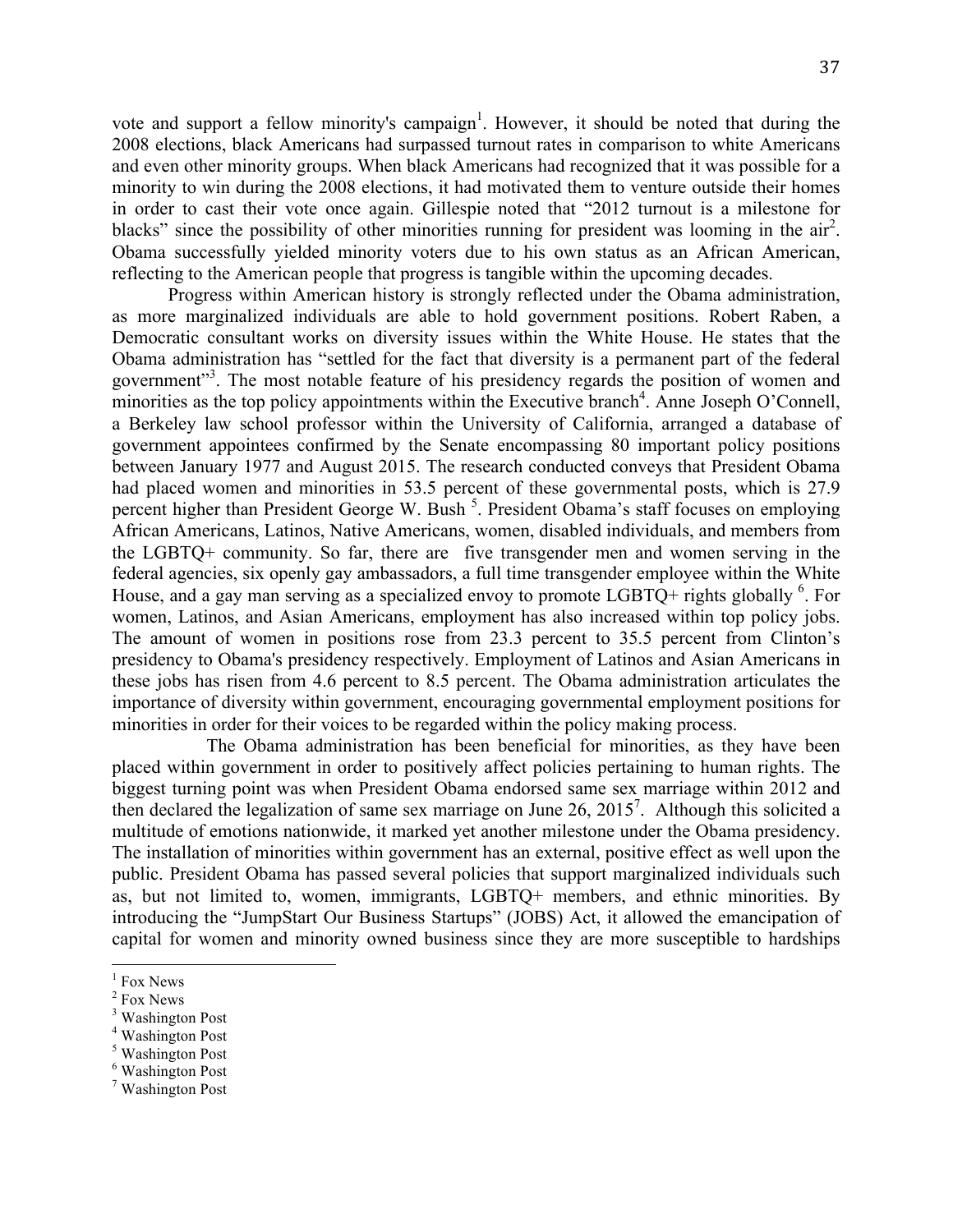accessing capital. Fortunately, minorities and individuals who made lower net worth are enabled to receive investments that contributes more wealth within their communities<sup>1</sup>. President Obama has helped the African American community by introducing My Brother's Keeper, which places an emphasis on improving the lives of black American males. Its main goal is to encourage nonprofit organizations to raise \$200 million dollars within 5 years<sup>2</sup>. He has also supported numerous bills pertaining to improving the lives of undocumented immigrants, most notably by enacting the Development, Relief, and Education for Alien Minors (DREAM) Act. This act had placed hope within undocumented immigrants since it enables them to pursue a higher education and contribute to the U.S armed forces<sup>3</sup>. By placing minorities within governmental positions, the Obama administration has made equality a priority, thereby increasing the amount of policies and programs catered towards marginalized individuals.

 The United States had to come face to face with progression as soon as Barack Obama was elected as the first African American President within the 2008 election. Many minorities began to adopt the mentality that progression is an actual possibility that will ensue within America. Even after civil rights were obtained, minority groups still faced oppression and were underrepresented within the government. When President Obama was elected, it had validated the claim that America is a beacon for hope and a symbol that change in the face of prejudice was possible. The 2008 and 2012 election had produced the highest turnout rate amongst minority voters within history. President Obama successfully delivered on his promise to make diversity a priority by having women, ethnic minorities, and well as a record number of  $250$  LGBTQ+ appointments within the federal government<sup>4</sup>. As a result, many programs and policies concerning minorities have been enacted such as the DREAM Act, same sex marriage, My Brother's Keeper, and several other policies aimed at advocating basic human rights. The Obama administration was notable for passing laws like these that accommodated oppressed groups, thus leaving a permanent mark in American human rights history.

<sup>&</sup>lt;sup>1</sup> Black Enterprise

<sup>&</sup>lt;sup>2</sup> Black Enterprise

<sup>3</sup> Washington.gov

 4 Human Rights Campaign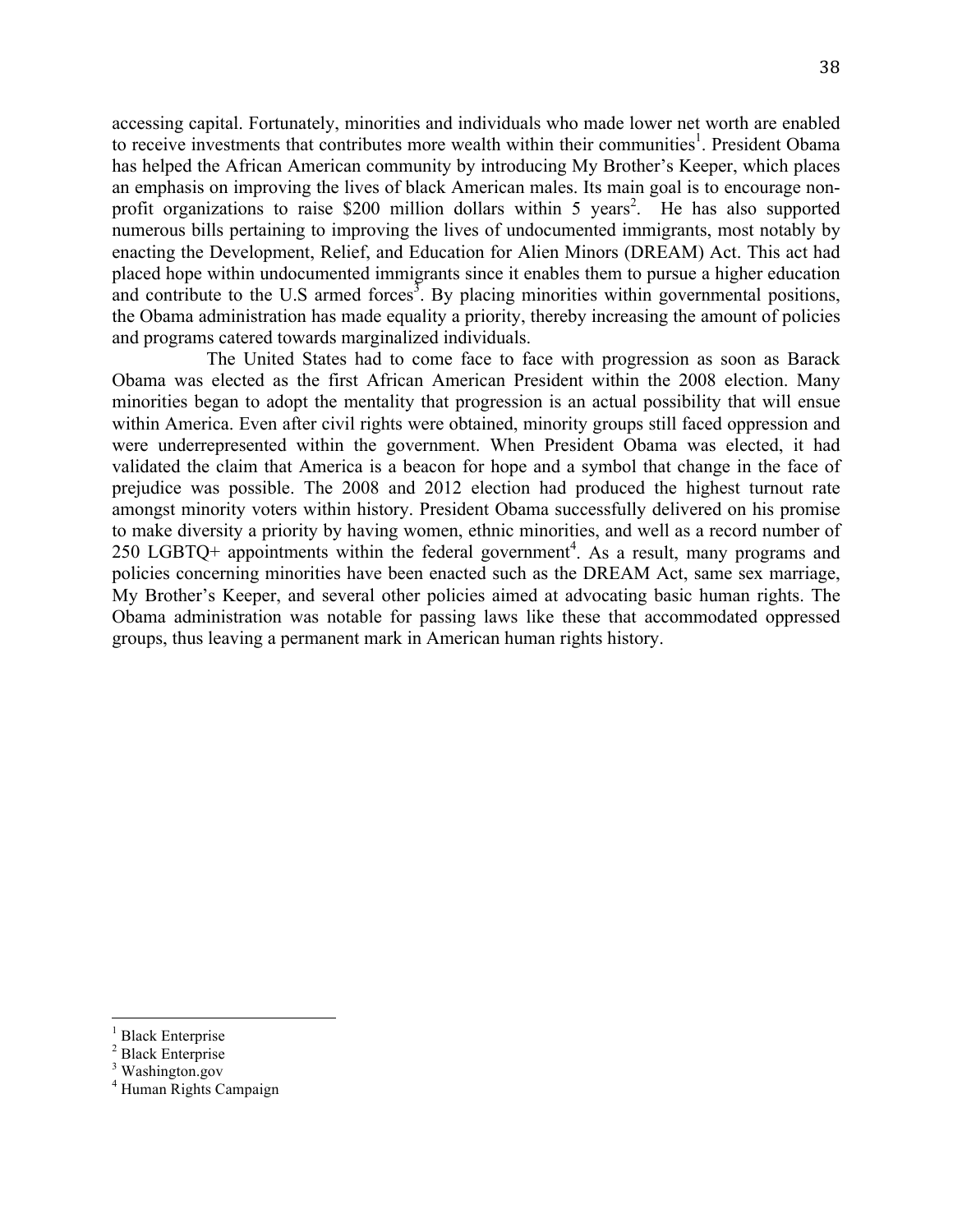### **Mass Shootings**

#### *Caio Goncalves*

 In the aftermath of the Umpqua Community College shooting in 2015, which claimed the lives of nine people, President Obama's speech had a noticeably different tone than similar speeches he had made in the past following other mass shootings. Over the course of his presidency, we heard President Obama imagine his daughters in that Aurora movie theater, we saw him weep for the families of the children of Sandy Hook and we heard him tell us how heartbroken he was that another shooting had occurred in Fort Hood. But this speech on October 1, 2015, was different. Obama appeared not just solemn, but frustrated and dare I say it, angry. "Somehow this has become routine. The reporting is routine. My response here at this podium ends up being routine. The conversation in the aftermath of it. We've become numb to this."

 And since then, mass shootings have continued to happen. President Obama has continued to be forced to speak in front of cameras about it, the constant coverage for days has continued to happen, and sadly, we have continued to forget about those tragedies when our attention spans give out. There is the impression, and it isn't an unfair one, that Obama's presidency has been plagued with mass shootings - more than the four previous presidents combined. A closer look at the numbers reveal that this is simply not true.<sup>2</sup> It is true however, that more and more shootings have occurred under the Obama administration than any other president.

 Let's unpackage the term *mass shooting* for a moment. A mass shooting is typically defined as an incident in which 4 or more people are killed, though there are some discrepancies in ways different agencies define the term.<sup>3</sup> So, why is it that the trend for mass shootings in America has spiked over the recent years, and America's 3 deadliest shootings have occurred in the last 10 years?

 There is not necessarily one sure reason why our nation is seeing more and more mass shootings. What we can do however, is take a look at the numbers, which could certainly serve to explain why we as a country face so much carnage in gun related violent episodes in comparison to the rest of the developed world. "The number of gun murders per capita in the US in 2012 - the most recent year for comparable statistics - was nearly 30 times that in the UK, at 2.9 per 100,000 compared with just 0.1," according to the BBC. $4$ 

 The fact is, America is obsessed with guns, and although there is no sure statistic, it is estimated that there are roughly 300 million guns in the country - that is nearly one gun per every individual American. While some unenlightened proponents of NRA rhetoric would blame Hollywood, the video game industry, or states' defunding of mental health budgets on these tragedies, guns and their accessibility to those who should not have them, is most often the

 $<sup>1</sup>$  The White House. "Statement by the President on the Shootings at Umpqua Community College, Roseburg,</sup> Oregon." 01 Oct. 2015. Web. 25 Oct. 2016.

 <sup>2</sup> Snopes. Daniel Evon. "FALSE: Mass Shootings Under Obama." 04 Dec. 2015. Web. 25 Oct. 2016. <http://www.snopes.com/mass-shootings-obama/>.

 <sup>3</sup> CNN. "A Visual Guide: Mass Shootings in America." 21 June 2016. Web. 25 Oct. 2016.

<sup>&</sup>lt;http://www.cnn.com/2016/06/13/health/mass-shootings-in-america-in-charts-and-graphs-trnd/>.

 <sup>4</sup> BBC News. "Guns in the US: The Statistics behind the Violence." *BBC News*. N.p., 5 Jan. 2016. Web. 14 Nov. 2016. <http://www.bbc.com/news/world-us-canada-34996604>.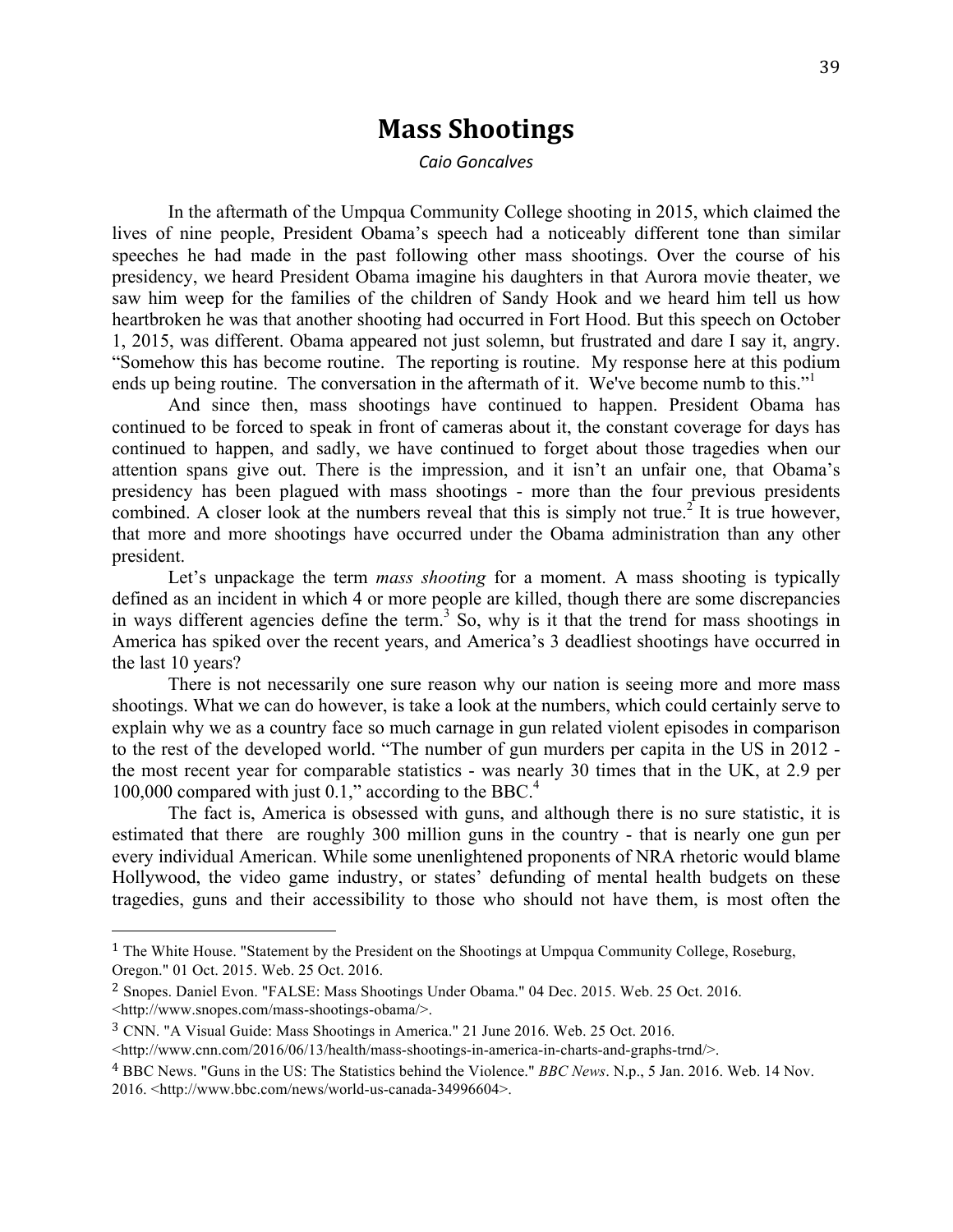common denominator in these cases. There are exceptions - as in the case of Adam Lanza, the Sandy Hook shooter, who used his mother's guns which were obtained legally, to commit his crime. But as President Obama said, "We know we can't stop every act of violence, every act of evil in the world. But maybe we could try to stop one act of evil."

 In that same speech in 2016, Obama announced new gun legislation in the form of an curious about Obama's fight against Congress on this issue is that it has nothing to do with voters and everything to do with lobbyists. As a matter of fact, this is perhaps the one issue that crosses party lines as Americans are overwhelmingly in favor of stricter gun reform. A Quinnipiac poll conducted in June of 2016, found that 86% of respondents supported a ban on executive orders, which unsurprisingly received immediate push back from Republicans. What's gun sales for those on terrorist watch lists and 90% supported stricter background checks.<sup>1</sup>

 One of the loudest voices in favor of gun control legislation, has been Connecticut United States Senator Chris Murphy (D). In a statement to The UConn Political Review<sup>2</sup>, Sen. Murphy wrote about how the tragedy at Sandy Hook changed the course of his political career dramatically and that since then, he has been waging a fight against the Republican majority in Congress.

 "Despite numerous common-sense legislative options that could help prevent these tragedies in the future, in the past four years Congress has refused to pass a single measure that would significantly reduce gun violence. On June 15, 2016--three days after the worst mass shooting in American history--I had had enough with Congress's inaction, and took the floor of the Senate to demand votes on measures that would help keep guns out of the hands of would-be terrorists, gun traffickers, and criminals," the statement read. "I held the floor for nearly 15 hours in an attempt to force action, and was able to announce at 2:00 a.m. that Republicans had agreed to hold votes on two critical reforms: a measure to prohibit those on the terrorist watch list from purchasing guns and a measure to ensure universal background checks for every commercial gun sale. These measures are supported by more than 80% of Americans--Republicans and Democrats--and represent simple, reasonable steps we can take to keep guns away from dangerous individuals, while respecting the rights of law-abiding gun owners."

Both amendments proposed by Sen. Murphy were ultimately defeated.

 "I am deeply disappointed by this result, but far from surprised; breaking the stranglehold that the gun lobby has over this Congress is going to be a long, uphill climb. But the simple fact remains that Americans want a background check system that prevents dangerous people and terrorists from getting their hands on guns. It will take time, but this country is rising up to demand stronger, safer gun laws, and in the face of unspeakable tragedy, our movement for change continues to grow," Sen. Murphy concluded.

 before President Obama got really tough on Congress and on the NRA. It seems as though the politicizing tragedy. Even in his remarks after the Orlando Pulse Nightclub shooting, the deadliest in the country's history, Obama's remarks focused heavily on support for the survivors One would think it wouldn't have taken so many cases of highly publicized gun violence President, and far too many other high standing figures in both parties, are way too afraid of

<sup>&</sup>lt;sup>1</sup>Quinnipiac University. "QU Poll Release Detail." N.p., 30 June 2016. Web. 25 Oct. 2016. <https://poll.qu.edu/national/release-detail?ReleaseID=2364>.

<sup>&</sup>lt;sup>2</sup> Sen. Chris Murphy's statement to the UConn Political Review, November 4th, 2016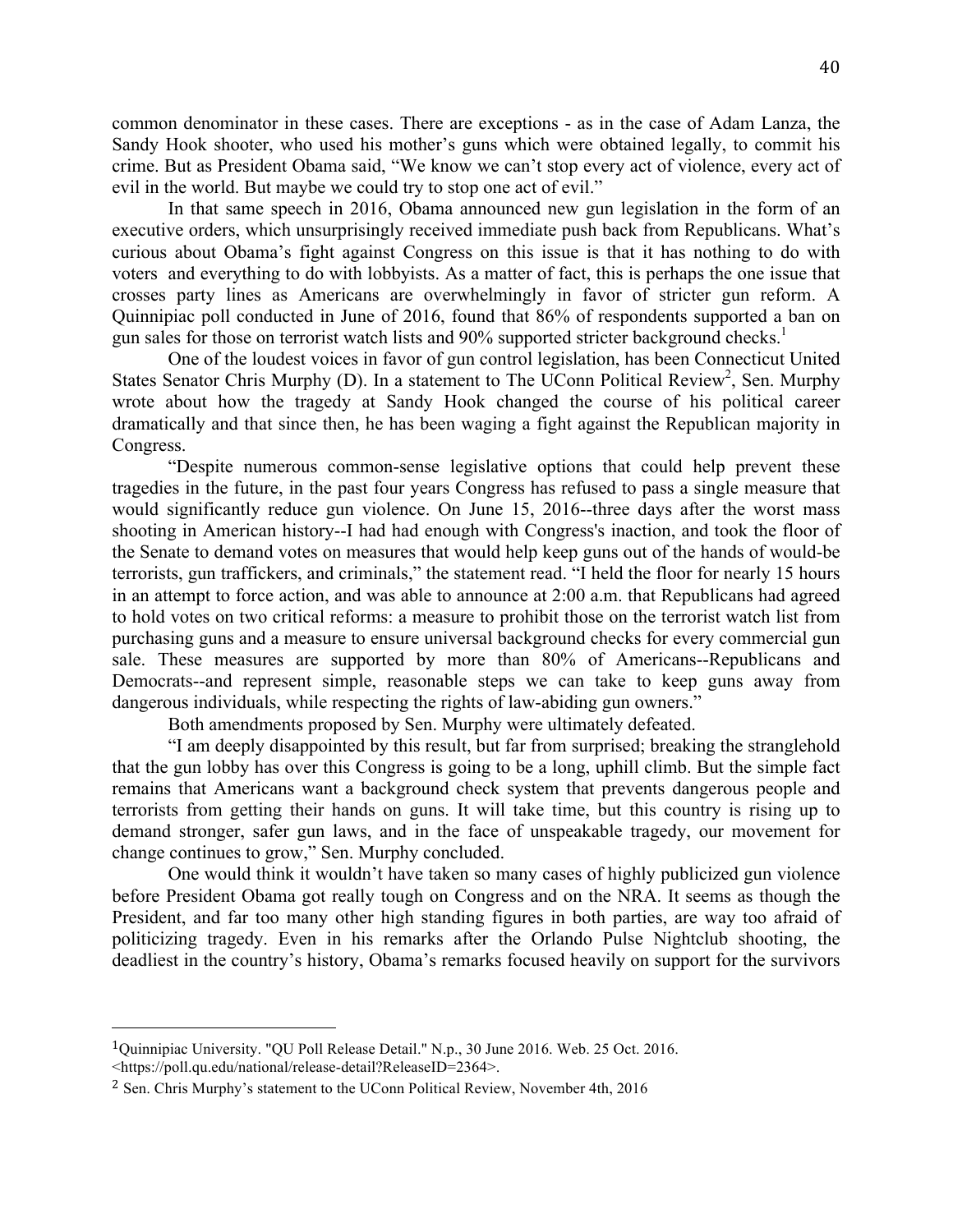and the families of the fallen, $<sup>1</sup>$  and failed to hammer the point that these tragedies will continue</sup> to happen in higher and higher numbers if we fail to put pressure on our legislators. Some on the opposite side of the argument may say it is insensitive to use lives lost as props for a political movement or agenda. I happen to agree with former Attorney General Eric Holder when he said about Sandy Hook, "If the American people, legislators, members of Congress, had had the ability to be with me on that day, to walk through those classrooms and see the caked blood, if people had seen the crime scene search pictures of those little angels, I suspect that the outcome of our – that effort that we mounted last year would have been different.<sup> $2$ </sup>

 <sup>1</sup> Slate Magazine. Waldman, Katy. "A Brief, Inglorious History of "Not Politicizing Tragedy"." *Slate Magazine*. N.p., 12 June 2016. Web. 25 Oct. 2016.

<sup>&</sup>lt;sup>2</sup> US Senator Richard Blumenthal. N.p., 29 Jan. 2014. Web. 14 Nov. 2016. <http://www.slate.com/blogs/lexicon\_valley/2016/06/12/the\_orlando\_shootings\_and\_politicizing\_tragedy.html>.

<sup>&</sup>lt;https://www.blumenthal.senate.gov/newsroom/press/release/holder-to-blumenthal-obama-administration-remainscommitted-to-comprehensive-effort-to-reduce-gun-violence-expand-mental-health-access>.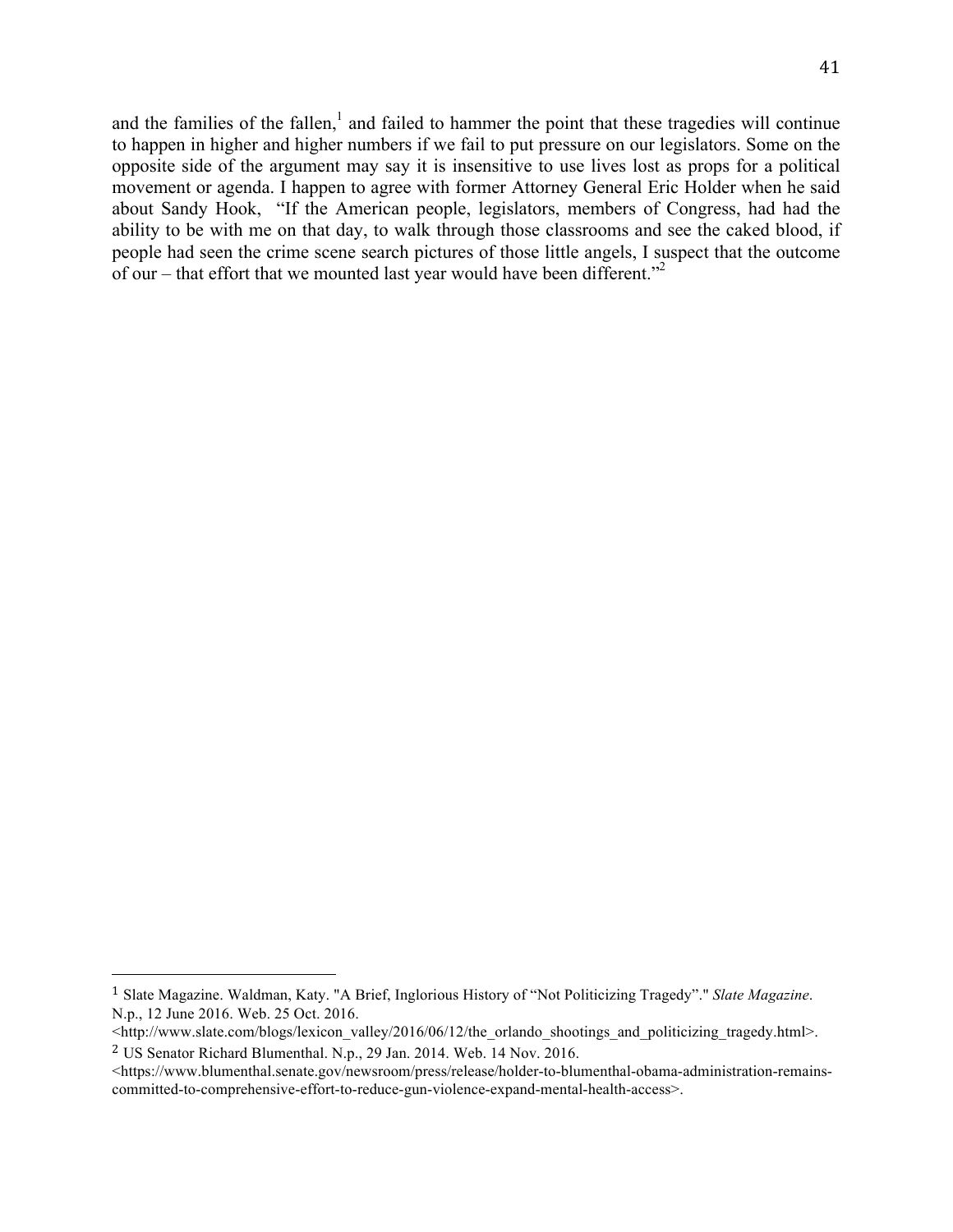# **Obama's Presidency and Transparency in the**

### **Information Age**

#### *Austin Beaudoin*

 United States of America, Barack Obama wielded the power and prestige of the office with a dignity that will be missed as the transitional power process begins. Like so many heads of state that came before him, I believe Barack Obama to be an idealistic man of strong convictions constrained by the political climate of his time. Chief among the issues demonstrating this contentious dichotomy lies transparency, the perpetual struggle between privacy and security. Obama acknowledged the need for an emphasis on transparency reform and a deviation from the previous Bush administration, making a consistent campaign promise to lead the 'most transparent administration ever'. Holding the President accountable for the sprawling bureaucratic structure that the Executive branch has become is a complex process, yet certain Regardless of his efficacy as an executive while serving as the  $44<sup>th</sup>$  President of the trends in information dissemination and policy cannot be ignored.

 indicative of the devastating impact 9/11 left on the American psyche; in reality, initiatives stifling public access to the federal government were set in motion before the horrific acts of terrorism during George W. Bush's tenure as President. Early legal struggles by the administration resisted the Advisory Committee Act in the interest of blocking departmental data from being dissected by the public, as well as Bush's executive order essentially negating the 1978 Presidential Records Act and greatly enhancing the powers of executive privilege.<sup>1</sup> September  $11<sup>th</sup>$ , 2001 gave the Bush administration the chance they had been waiting for in greatly enhancing the powers of the executive without a significant presence of organized opposition. Clint Hendler of the Colombia Journalism Review explains, "The Justice Department invoked a state-secrets privilege in an extraordinarily wide range of cases. The administration and its conservative allies waged a rhetorical war on journalists who worked to learn and disclose the government's secrets. Legal justifications for the administration's detainee and warrantless wiretapping polices remain shrouded in secrecy today."<sup>2</sup> The Bush administration faced a time of political crisis and rapidly expanding modes of instantaneous electronic communication, prompting a "draconian crackdown on the free flow of government information to the public."<sup>3</sup> President Obama entered office with a pledge to reverse these practices, leading to a sense of collective hope among journalists that this new administration would usher in a new One can easily diagnose the chronic lack of transparency of the Bush administration as age of government accountability.

 opaque intelligence agencies and private contractors were discretely utilized in the name of President Obama ascended to the White House at a time where government black sites,

<sup>&</sup>lt;sup>1</sup> Hendler, Clint. 2009. "What We Didn't Know Has Hurt Us". February.

 <sup>2</sup> Ibid. http://www.cjr.org/feature/what\_we\_didnt\_know\_has\_hurt\_us.php. (October 30, 2016).

 <sup>3</sup> Hendler, Clint. 2009. "What We Didn't Know Has Hurt Us".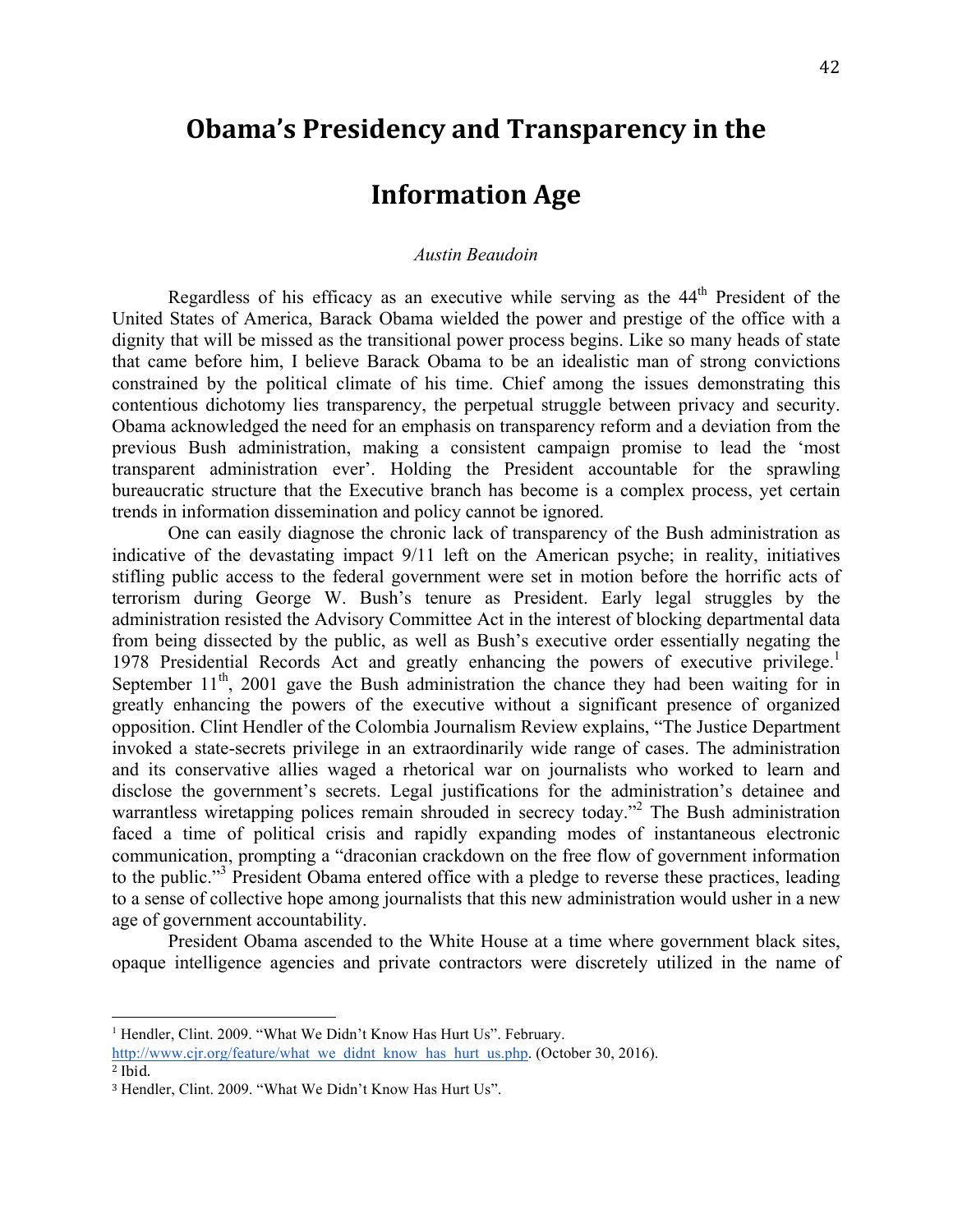fighting terrorism around the globe.<sup>1</sup> An astute politician, Barack Obama immediately called attention to the need for additional government transparency. The first full day of office was marked by a Presidential Memorandum on Transparency and Open Government, as well as an analogous memorandum on Freedom of Information Act (FOIA), directing all executive departments and agencies to operate on principles of 'openness and transparency'.<sup>2</sup> A direct reversal to the Bush administration's policy of resisting FOIA requests based on a 'sound legal basis', Obama immediately established the integral 'presumption of openness' essential to government transparency. A subsequent Executive Order (EO) repealed Bush's EO 13233 allowing for current and former executives to delay the release of documents based on the principle of executive privilege. An additional EO (13526) was enacted to better classify, store, and declassify government information through the establishment of the National Declassification Center within the National Archives. President Obama has empirically initiated government programs to advance the interests of accountability, leading the White House to champion the campaign promise of "the most transparency administration in history" as a mission accomplished.

 Obama's transparency initiatives have been centered on increased departmental centralization of data, improving methods of declassification and response to document requests, particularly regarding FOIA. The Obama administration broke precedent by publishing the White House visitor logs, as well as increasing emphasis on the declassification of documents of historical value from the National Archives.<sup>3</sup> The Open Government Initiative brought about new government mediums for information sharing, such as Ethics.gov and Data.gov, providing both clear outlines of transparency policy and a huge volume of government data collected to administer coherent policy regarding energy, land management, and even some intelligence gathering.4 Much of these programs were enacted through unilateral executive action, making the FOIA Improvement Acts of 2014 and 2016 significant pieces of legislation in the interest of transparency. Establishing a Chief FOIA Officers Council, in addition to the FOIA Advisory Committee, supervises the compliance of requests throughout the federal government as well as the DOJ pilot program to create a centralized 'FOIA.gov' request website all furthered the interest of open government. These amendments to existing policy certainly worked towards Eric Holder's 2009 "release to one is a release to all" proposition to encourage a wider spread of declassified government information.<sup>5</sup> All progress made during Obama's tenure signifies promise, yet the process of transforming a powerful and secretive government takes nearly universal compliance. Without forcefully advocating for these initiatives to be strictly enforced through the force of law, executive departments are given the autonomy to manage transparency as they see fit. President Obama has shown proficiency in managing the innovations in coherent transparency policy and departmental compliance, particularly former Attorney General telecommunications and data collection, molding the new age of information to his benefit.

<sup>&</sup>lt;sup>[1](#page-43-0)</sup> Downie Jr., Leonard and Rafsky, Sara. 2013. "The Obama Administration and the Press: Leak investigations and surveillance in post 9/11 America". October 10, 2016.

<sup>&</sup>lt;sup>2</sup> White, Lee. 2012. "Transparency, Declassification, and the Obama Presidency" September 2016.

<sup>&</sup>lt;sup>3</sup> White House. 2016. "Fact Sheet: New Steps Towards Ensuring Openness and Transparency in Government". https://www.whitehouse.gov/the-press-office/2016/06/30/fact-sheet-new-steps-toward-ensuring-openness-andtransparency. (October 30, 2016).

 $<sup>4</sup>$  Ibid.</sup>

 $<sup>5</sup>$  White House. 2016. "Fact Sheet: New Steps Towards Ensuring Openness and Transparency in Government".</sup>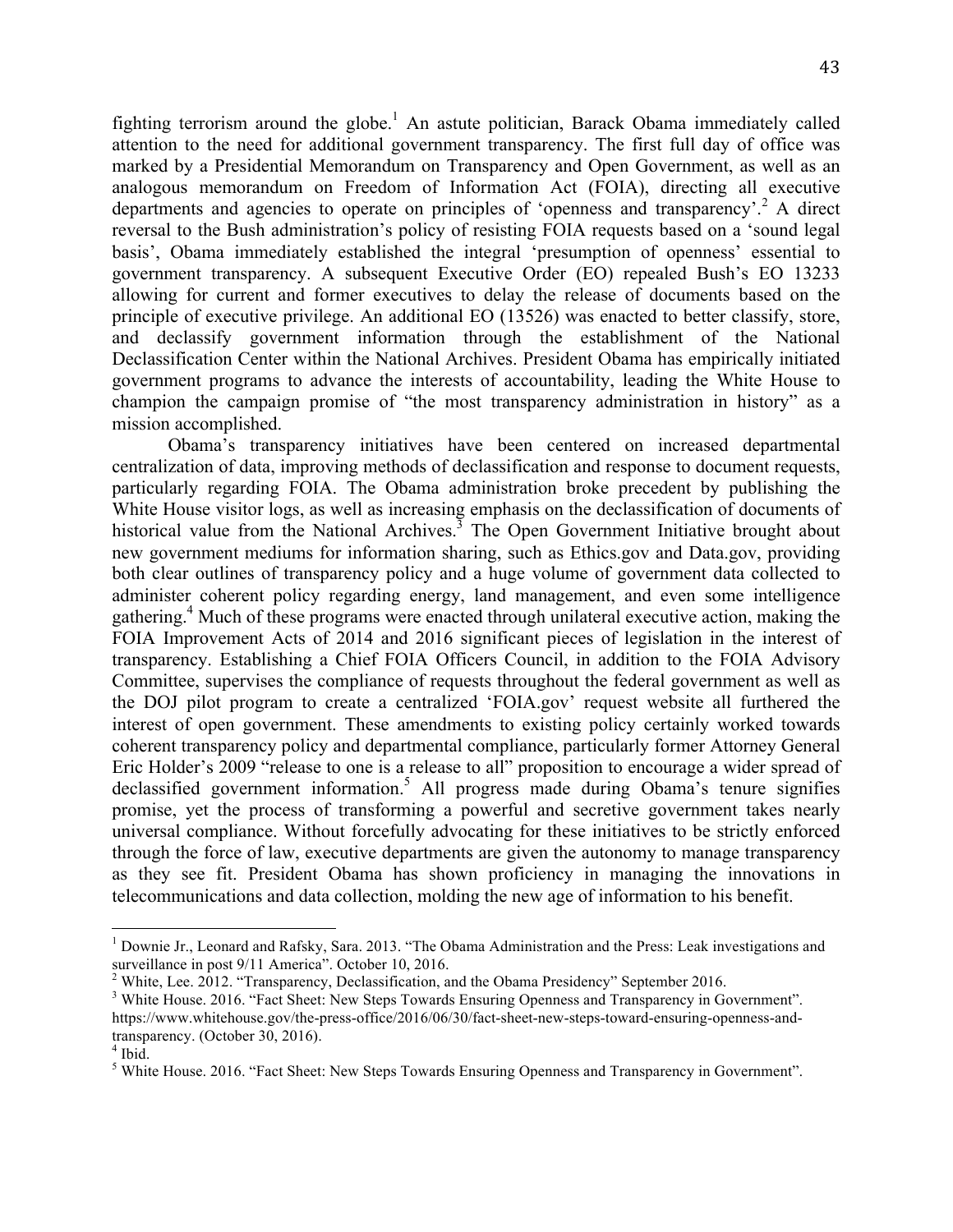<span id="page-43-0"></span> champion of open government seems outwardly impeccable. Lamentably, subsequent Presidential and departmental actions have demonstrated an aversion to the press and dedication to withhold information for reasons that go beyond immediate national security. The advent of social media has allowed President Obama to subvert the press almost entirely, choosing to appeal to the public via mediums such as Youtube or Facebook, while posting policy on government websites largely on his own terms. These practices allow the administration to claim With a lengthy and public record of transparency initiatives, Obama's legacy as a transparency by publishing large amounts of information to the public while limiting exposure.<sup>1</sup>

 The contradictory behavior of the administration symbolizes the struggle to achieve security of national interests while maintaining a transparent government, "This [Obama's] administration has made unprecedented releases of data with a measurable impact on many sectors of society at the same time that the White House and agencies have stonewalled the press asking tough questions."<sup>2</sup> While the lesser of the administrations aggressions towards the press, stifling journalists ability to participate in coverage of important executive decisions only maintains the façade of transparency. The fierce resistance of Washington towards meaningful transparency reform is notable, yet a President campaigning with transparency and accountability as a core tenant of his platform must have the resolve to mount a full-throated defense of these initiatives. Alex Howard of the Sunlight Foundation notes Obama's quiet support of the Data Act as well as the absence of his opposition to the National Defense Authorization Act, a piece of legislation that would essentially exempt the DoD from FOIA, as damning examples of the Presidents true dedication to transparency.<sup>3</sup> 2015 saw a record number of FOIA requests and denials, with departments largely operating based on their own internal standards and policies.<sup>4</sup> Obama's failure in demanding open government has allowed departments such as the DOJ and CIA to resist meaningful document publications, making the administration's claim of a 91% FOIA fulfillment rate ring hollow due to its inclusion of partially released documents, many with no relevant information, to be considered releases.<sup>5</sup> Government resistance in a largely hostile political climate is expected, as well as Obama's tepid enforcement of executive policy for those same political reasons. What makes this administration a failure in securing its professed aims of transparency is found in direct action to stifle the spread of information to the public, as well as the perpetuation of policies from the Bush era.

 The Obama administration has employed both a negligent attitude towards the activities of its executive departments and coherent initiatives aimed at reducing public accessibility to the inner workings of the White House. Obama's administration has employed the contradictory stance of seemingly embracing the dissemination of electronic data while using archaic legislation such as 1917's Espionage Act to aggressively prosecute whistleblowers. The availability of tracking leaks via electronic footprints, coupled with the revelations of sites such as Wikileaks utilizing un-redacted government documents for publication, has produced a

 <sup>1</sup> Downie Jr., Leonard and Rafsky, Sara. 2013. "The Obama Administration and the Press: Leak investigations and surveillance in post 9/11 America"

 <sup>2</sup> Howard, Alex. 2016. "How should history measure the Obama administration's record on transparency?*"*  September 2. https://sunlightfoundation.com/blog/2016/09/02/how-should-history-measure-the-obamaadministrations-record-on-transparency/. (October 30, 2016).

 <sup>3</sup> Ibid.

 <sup>4</sup> Ibid.

 <sup>5</sup> Downie Jr., Leonard and Rafsky, Sara. 2013. "The Obama Administration and the Press: Leak investigations and surveillance in post 9/11 America."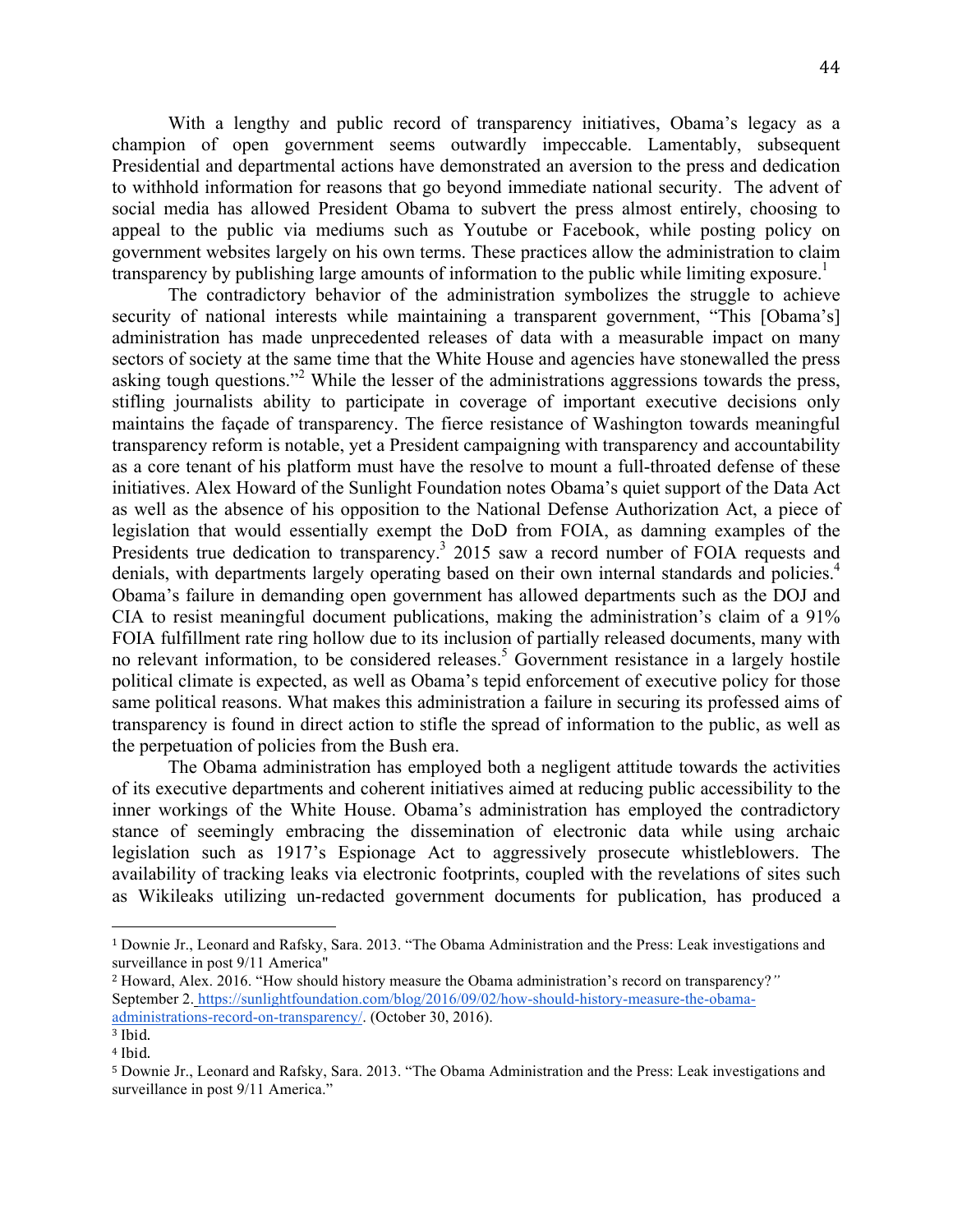political climate at odds with journalists and government whistleblowers. Legislative efforts such as the 2012 Whistleblower Act are indicative of the tendency of Obama's Presidency to exalt the virtues of open government, yet lend these efforts little other than vocal support. Under Obama, six government employees and two government contractors (including Snowden) have been aggressively pursued by the DOJ under the Espionage [Act.](#page-45-0)<sup>1</sup> Snowden's revelations in particular revealed the need to aggressively monitor the activities of executive departments, particularly those involving the collection of metadata and intelligence. The DOJ's legal prosecutions of whistleblowers have both increased in volume and the obtrusiveness of their surveillance methods, illegally monitoring and subpoenaing private phone calls and records of private citizens to build their cases for prosecution.<sup>2</sup>Obama's own initiatives to stifle true investigative journalism regarding the activities of the federal government stands as his most enduring legacy in the struggle over transparency.

 In a direct contrast to previous unilateral executive action, Obama's memorandum requiring all departments to establish an 'Insider Threat Program,' a process of government dissent. Even in the Bush era, journalists and government officials had an open dialogue on topics of grave national significance, a conduit for public accountability that has been shrinking dominate our news cycles without any real insight into the government policies and methods for finding solutions to the fundamental issues of our time. The grey area between classified and public information has been so blurred under Obama's leadership that many government officials have simply severed ties with their old contacts, a reality that could not be more damning towards Obama's record as a champion of transparency. Without a strong President firmly committed to the ideals of transparency divorced from the realities of politics, it is unlikely the precedent established by Obama of symbolic gestures with little institutional reform will be subject to change. Sadly, I believe this is the most enduring legacy Obama will leave on the accountability in reporting or monitoring their colleagues, encourages conformity and punishes under Obama. $3$  Counterterrorism methods, data gathering, and foreign military campaigns bureaucratic processes of the federal government.

 <sup>1</sup> Downie Jr., Leonard and Rafsky, Sara. 2013. "The Obama Administration and the Press: Leak investigations and surveillance in post 9/11 America."

 <sup>2</sup> Howard, Alex. 2016. "How should history measure the Obama administration's record on transparency?*"* <sup>3</sup> Ibid.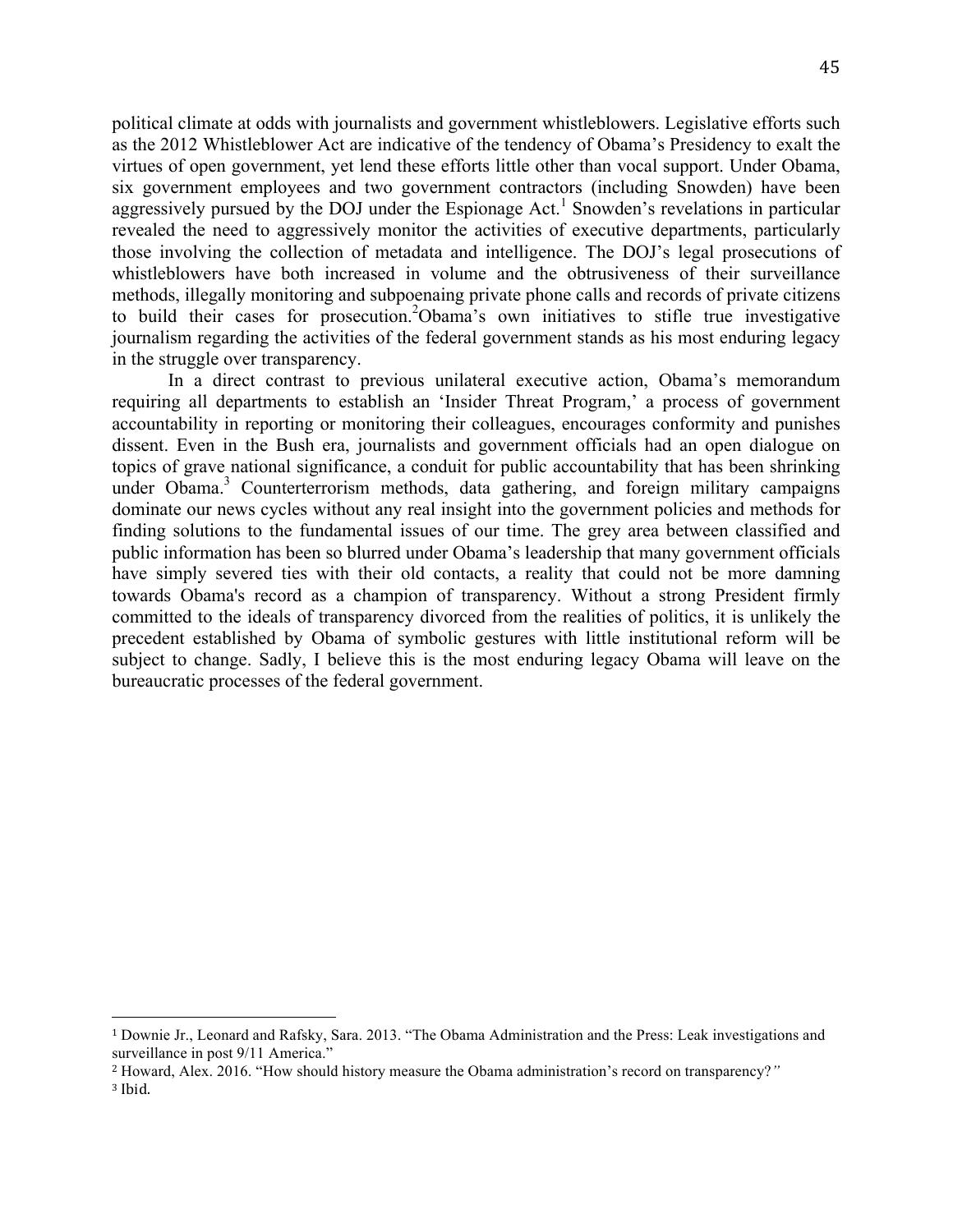### <span id="page-45-0"></span>**President Obama: an LGBTQ+ Champion**

### *Christian Velez*

 The LGBTQ community has been subjected to persecution and chastisement throughout history. Over the past few decades, the United States has been slowly progressing towards becoming a more inclusive and LGBTQ-friendly nation. The Obama Administration will likely be remembered as a catalyst for increasing exposure, acceptance, and rights amongst the LGBTQ community. Throughout his eight years in office, President Obama was able to aid in the advancement of LGBTQ rights like no other president before him. While there is undeniably more progress to be made, the Obama Administration has laid the groundwork needed to move forward.

 Before President Obama was sworn into office in January of 2009, the LGBTQ community faced a constant fight for marriage equality along with all of its federal benefits. On October 11, 2008, Connecticut had become only the third state to legalize same-sex marriage.<sup>1</sup> Connecticut, Massachusetts, and California were the only states that legally permitted same-sex marriages—three out of fifty states. On November 4, 2008, the very day Barack Obama got elected to his first term, three states voted to ban same-sex marriages: Florida, Arizona, and California.<sup>2</sup> That's right - California, one of the three states that had previously recognized same- sex marriages, had overturned its stance on same-sex marriage with the passage of Proposition 8. President Obama inherited a nation that, for the most part, excluded same-sex couples from legally being wed.

 President Obama began fighting for the LGBTQ community from the very beginning of his administration in 2009. In Mid-June of his first year, President Obama signed a memorandum that allowed for same-sex partners of federal employees to share certain extended benefits.<sup>3</sup> While this action undoubtedly paved the way for LGBTQ rights to progress, it didn't set many gay rights advocates at ease as it only affected a small number of people. It was President Obama's other actions during his first year that began to solidify him as a champion for the LGBTQ community.

 In October of 2009, President Obama signed the Ryan White HIV/AIDS Treatment living with HIV."4 While people outside the LGBTQ community also contract HIV/AIDS, people of the LGBTQ community are affected by a much higher percentage. According to the U.S. Department of Health & Human Services, 83% of HIV diagnoses among males are from gay or bisexual men.<sup>5</sup> In addition to the Ryan White Act, the Obama Administration Extension Act, which "provide[s] critical health services to uninsured and underinsured people

<sup>&</sup>lt;sup>1</sup> Altimari, Daniela. 2008. "State Supreme Court Legalizes Same-Sex Marriage." Hartford Courant.

http://www.courant.com/news/connecticut/hc-gaymarriage1011.artoct11-story.html (November 1, 2016).

http://www.courant.com/news/connecticut/hc-gaymarriage1011.artoct11-story.html (November 1, 2016).<br><sup>2</sup> McKinley, Jesse, and Laurie Goodstein. 2008. "Bans in 3 States on Gay Marriage." The New York Times.

 http://www.nytimes.com/2008/11/06/us/politics/06marriage.html (November 1, 2016).

<sup>&</sup>lt;sup>3</sup> Montopoli, Brian. 2009. "Obama Signs Same Sex Benefits Memorandum." CBS News.

http://www.cbsnews.com/news/obama-signs-same-sex-benefits-memorandum/ (November 1, 2016). http://www.cbsnews.com/news/obama-signs-same-sex-benefits-memorandum/ (November 1, 2016).<br><sup>4</sup> "Obama Administration Record for the LGBT Community." The White House.

https://www.whitehouse.gov/sites/default/files/docs/lgbt\_record.pdf (November 5, 2016).

https://www.whitehouse.gov/sites/default/files/docs/lgbt\_record.pdf (November 5, 2016).<br><sup>5</sup> "HIV in the United States: At a Glance." 2014. AIDS.gov. https://www.aids.gov/hiv-aids-basics/hiv-aids-101/statistics/#footnotec (November 5, 2016).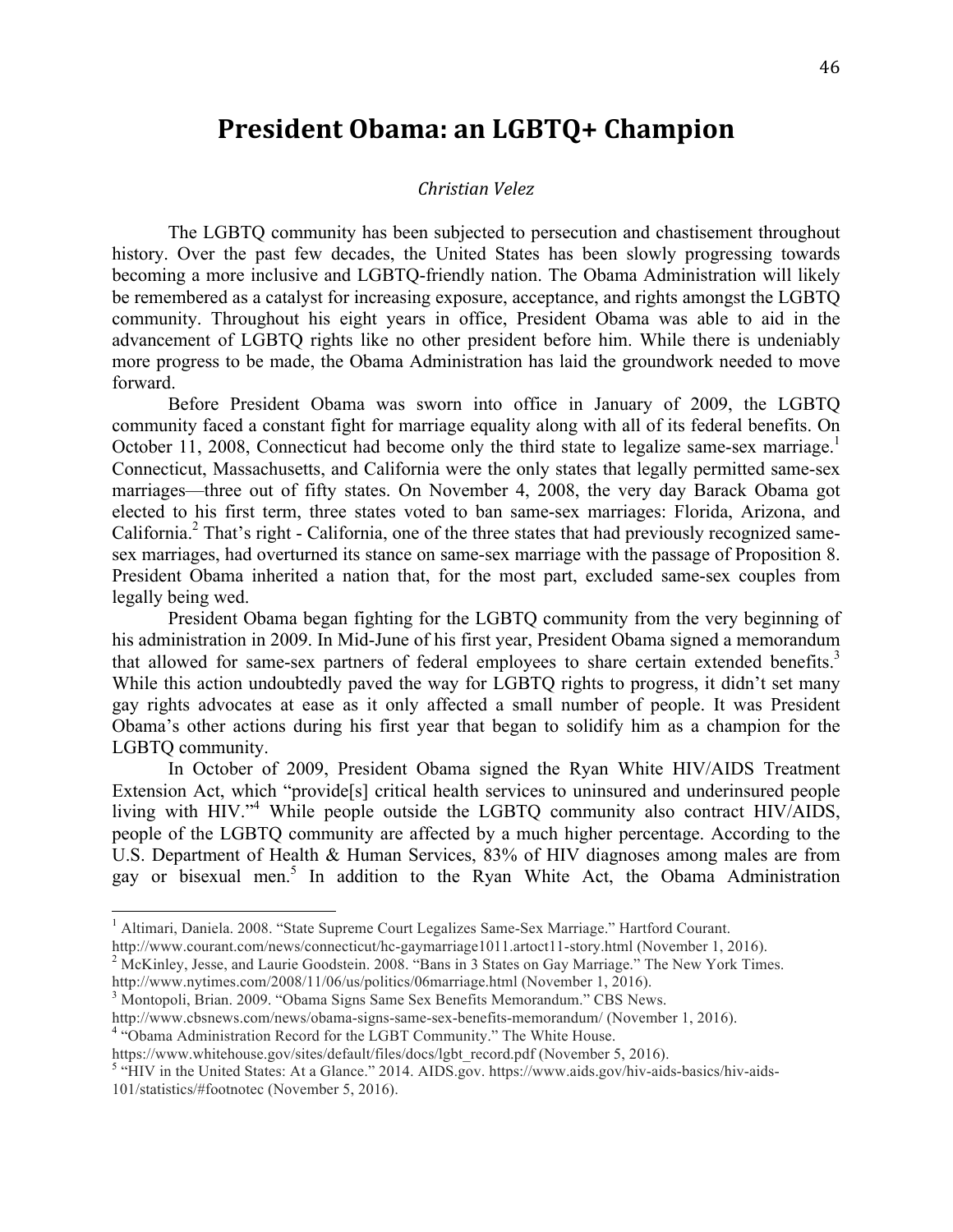implemented a \$50 million increase in funds towards the AIDS Drug Assistance Program  $(ADAP)$  in the 2011 Fiscal Year.<sup>1</sup> In the 2012 Fiscal Year, the Administration announced another \$35 million that would be set-aside for the  $ADAP$ .<sup>2</sup> President Obama actually released "the Nation's first comprehensive plan for responding to the domestic HIV epidemic."<sup>3</sup> It's safe to say that President Obama has done more for the HIV/AIDS epidemic than any other President since it began in the 1980s.

 In October of 2009, the Obama Administration passed the Matthew Shepard and James Byrd, Jr. Hate Crimes Prevention Act. This Act provides federal funding to state and local jurisdictions to aid in investigating hate crimes. 4 Before this act, hate crimes based on race, color, or religion were investigated by federal funding, but hate crimes based on gender, sexual orientation, and gender identity weren't.<sup>5</sup> With this Act, the Obama Administration took a very clear stance that he and his administration would have zero tolerance towards hate crimes against anyone, including the LGBTQ community.

 In December of 2010, President Obama signed a bill that repealed Don't Ask Don't Tell, which banned gays and lesbians from serving in the Armed Forces. President Obama, speaking at the Human Rights Campaign (HRC)  $15^{t}$  Annual National Dinner, poignantly stated, "All around the world, you've got gays and lesbians who are serving, and the only difference is now they can put up a family photo. No one has to live a lie to serve the country they love."6 Although repealing Don't Ask Don't Tell was a tremendous step towards a more LGBTQinclusive nation, it was what President Obama did on May  $9<sup>th</sup>$ , 2012 that established him as a true champion for the LGBTQ community: President Obama became the first sitting president to support same-sex marriage.<sup>7</sup> The LGBTQ community was used to seeing their president support the states' right to decide whether same-sex marriage would be legal. President Obama, once again, took a stance—this time, during the campaign season that saw his reelection—and supported the equal marriage rights of the LGBTQ community.

 After reelection, the second Obama Administration sought to continue progress for LGBTQ citizens. In February of 2013, President Obama directed the Department of Health and Human Services to require that all hospitals who receive Medicaid or Medicare funding to allow

<sup>&</sup>lt;sup>1</sup> "Obama Administration Record for the LGBT Community." The White House.

https://www.whitehouse.gov/sites/default/files/docs/lgbt\_record.pdf (November 5, 2016). https://www.whitehouse.gov/sites/default/files/docs/lgbt\_record.pdf (November 5, 2016).<br><sup>2</sup> "Obama Administration Record for the LGBT Community." The White House.

 https://www.whitehouse.gov/sites/default/files/docs/lgbt\_record.pdf (November 5, 2016).

<sup>&</sup>lt;sup>3</sup> "Obama Administration Record for the LGBT Community." The White House.

https://www.whitehouse.gov/sites/default/files/docs/lgbt\_record.pdf (November 5, 2016).

<sup>&</sup>lt;sup>4 "</sup>The Matthew Shepard And James Byrd, Jr., Hate Crimes Prevention Act Of 2009." 2015. The Matthew Shepard And James Byrd, Jr., Hate Crimes Prevention Act Of 2009 | CRT | Department of Justice.

 https://www.justice.gov/crt/matthew-shepard-and-james-byrd-jr-hate-crimes-prevention-act-2009-0 (November 5, 2016).

<sup>&</sup>lt;sup>5</sup> "The Matthew Shepard And James Byrd, Jr., Hate Crimes Prevention Act Of 2009." 2015. The Matthew Shepard And James Byrd, Jr., Hate Crimes Prevention Act Of 2009 | CRT | Department of Justice.

 https://www.justice.gov/crt/matthew-shepard-and-james-byrd-jr-hate-crimes-prevention-act-2009-0 (November 5, 2016).

<sup>&</sup>lt;sup>6</sup> Coccaro, Kasie. 2011. "President Obama at the Human Rights Campaign's 15th Annual National Dinner." annual-national-dinner (November 5, 2016). annual-national-dinner (November 5, 2016).<br><sup>7</sup> Gast, Phil. 2012. "Obama Announces He Supports Same-Sex Marriage." CNN. WhiteHouse.gov. https://www.whitehouse.gov/blog/2011/10/02/president-obama-human-rights-campaigns-15th-

 http://www.cnn.com/2012/05/09/politics/obama-same-sex-marriage/index.html (November 5, 2016).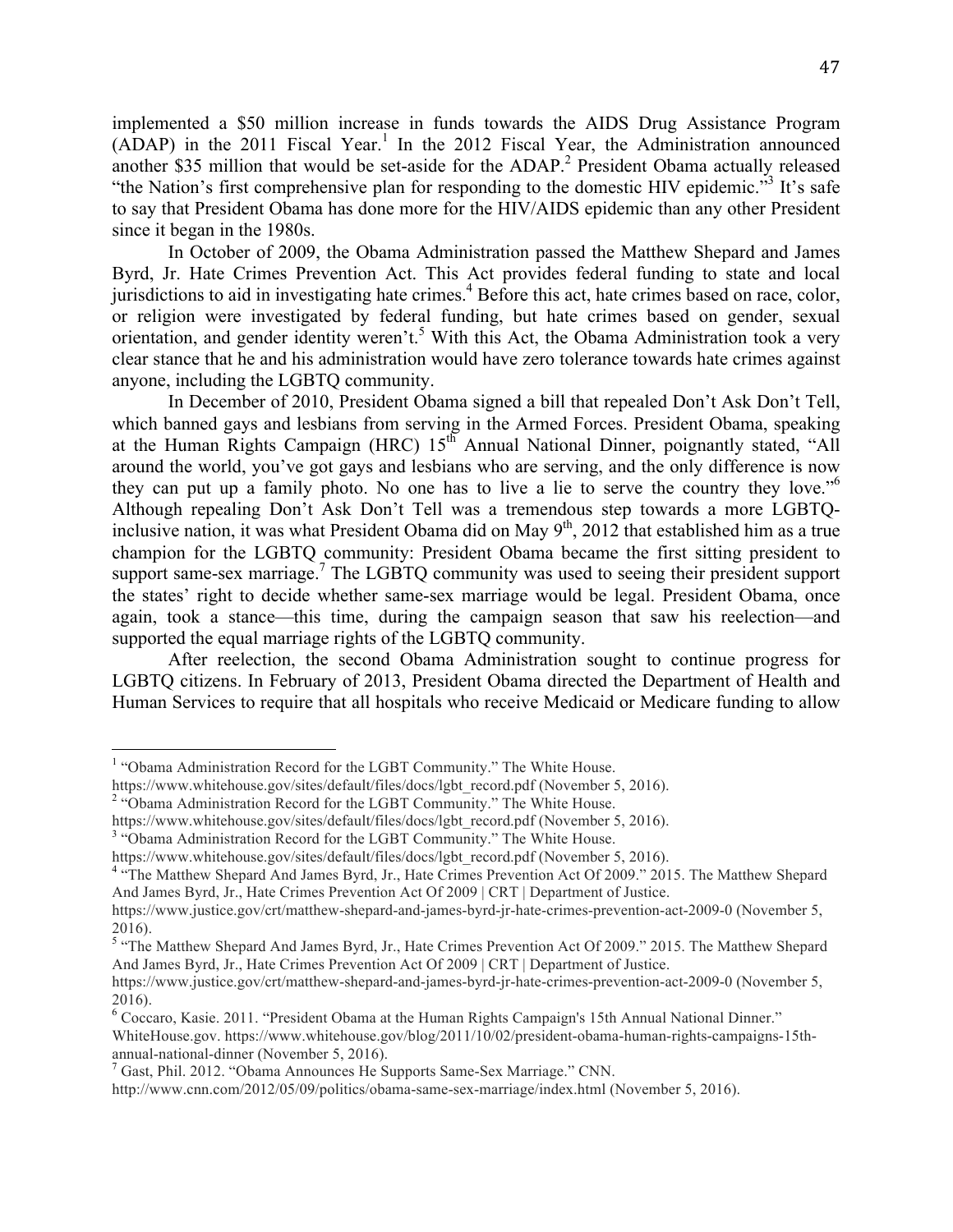visitation rights for loved ones of LGBTQ patients.<sup>1</sup> President Obama's Affordable Care Act also made it so that LGBTQ patients could have a secure health insurance option since it outlawed discrimination against anyone with a pre-existing condition. Yes—being anything but a cisgender, straight person was considered a pre-existing condition, which health insurance companies could reject coverage for.

 In July of 2014, President Obama and his administration moved on to protect the rights of LGBTQ workers with Executive Order 13672. This executive order prohibits federal contractors from discriminating on the basis of sexual orientation or gender identity.<sup>2</sup> Once again, President Obama took steps that no other president has taken to ensure that the lives of all Americans are fulfilled. It is, frankly, bewildering that it took until 2014 for a President to address the growing practice of discriminating against LGBTQ persons in the workplace, but President Obama took that important and necessary step toward equality.

 Strategy (NSS). The NSS sets the goals and objectives of the administration as they relate to national security measures. For the first time in United States history, the 2015 NSS directly called for the protection of LGBTQ citizens as an objective of national security. The document states that the administration will "be a champion for communities that are too frequently vulnerable to violence, abuse, and neglect—such as ethnic and religious minorities; people with and migrant workers."<sup>3</sup> It is momentous that a presidential administration has directly called for The Obama Administration took another huge step with the 2015 National Security disabilities; Lesbian, Gay, Bisexual, and Transgender (LGBT) individuals; displaced persons; the protection of a group of people who have been neglected and hidden for decades.

 President Obama's administration has also made history by hiring Raffi Freedman- Gurspan as the first openly transgender White House official. Freedman-Gurspan was appointed in August 2015 to serve as an outreach and recruitment officer.  $4$  The transgender community has come a long way: for decades, people in power have ignored them, but now they sit beside them in the White House. This appointment comes after Obama Administration sent a letter to all schools in the nation that required them to allow transgender students to be able to use the bathroom of the gender they identify with. This was a highly controversial directive and caused some states to even try to sue President Obama.<sup>5</sup>

 President Barack Obama will go down as the first President to address numerous, crucial rights for the LGBTQ community. Throughout his two terms, President Obama has made it undoubtedly clear that members of the LGBTQ community deserve protection, respect, and

<sup>&</sup>lt;sup>1</sup> "Obama Administration Record for the LGBT Community." The White House.

 https://www.whitehouse.gov/sites/default/files/docs/lgbt\_record.pdf (November 10, 2016).

 $2 \cdot \text{U.S. Department of Labor - Office of Federal Contract Compliance Programs (OFCCP) - Amendment to EO}$  11246 and EO 11478: Equal Employment Opportunity." U.S. Department of Labor - Office of Federal Contract Compliance Programs (OFCCP) - Amendment to EO 11246 and EO 11478: Equal Employment Opportunity. http://www.dol.gov/ofccp/LGBT.html (November 10, 2016).

 $3 \text{ Campaign}$ , Human Rights. 2015. "2015 National Security Strategy Makes History by Including LGBT Rights | Human Rights Campaign." Human Rights Campaign. http://www.hrc.org/blog/2015-national-security-strategymakes-history-by-including-lgbt-rights (November 10, 2016).<br><sup>4</sup> Holmes, Kristen. 2015. "Obama Appoints 1st Transgender White House Staff Member." CNN.

 http://www.cnn.com/2015/08/18/politics/transgender-white-house-obama-first-staff/index.html (November 11, 2016).

<sup>&</sup>lt;sup>5</sup> Emma, Caitlin. 2016. "Obama Administration Releases Directive on Transgender Rights to School Bathrooms." 223149 (November 11, 2016).POLITICO. http://www.politico.com/story/2016/05/obama-administration-title-ix-transgender-student-rights-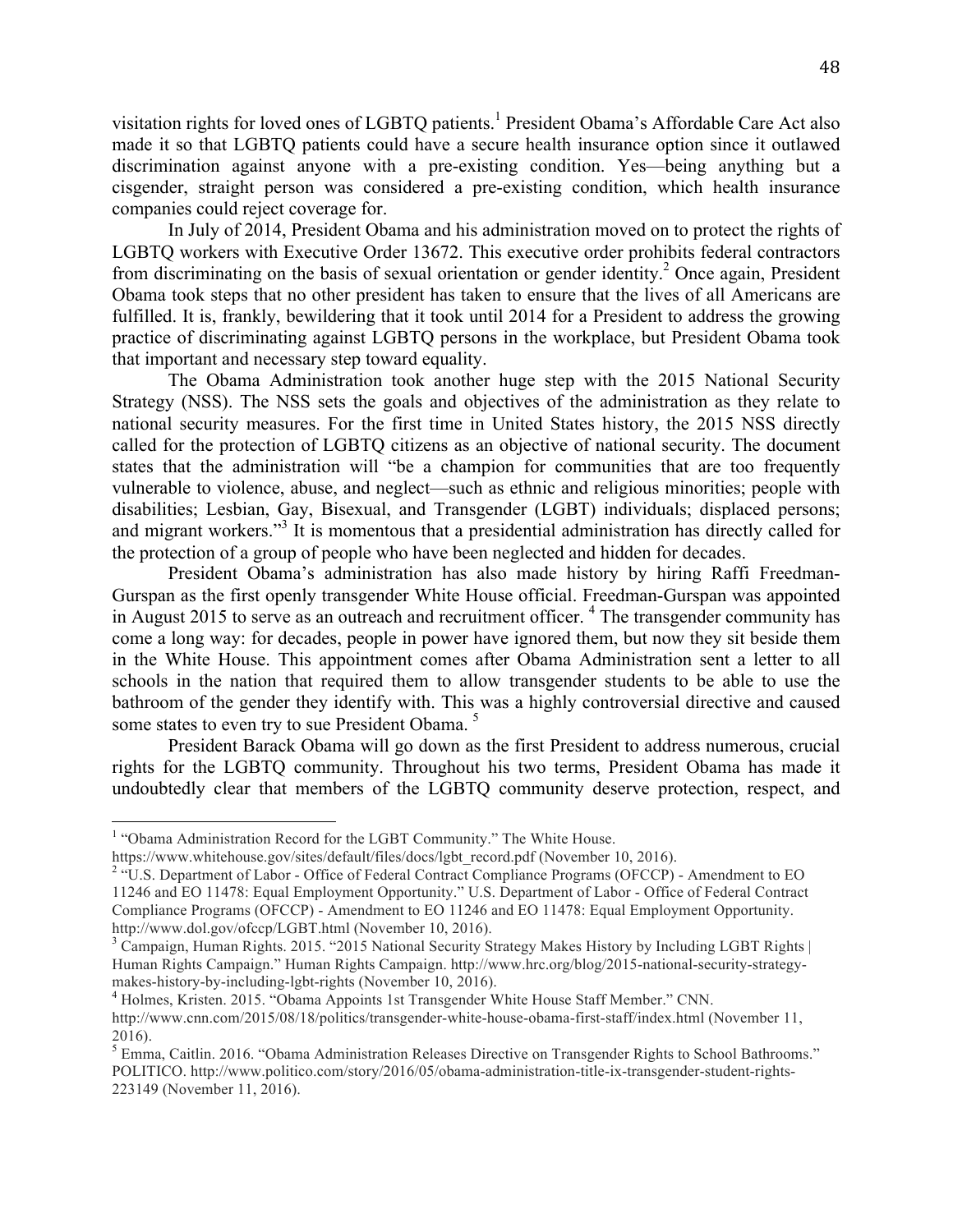equality. Although constantly faced with challenges from the Republican Party in an attempt to halt any progress on LGBTQ rights, President Obama was able to accomplish more for the community than any other president before him. With the recent election of Donald Trump to succeed President Obama, the progress that the LGBTQ community has seen is all in jeopardy. It would be a shame if all of President Obama's hard work towards equality is short-lived, but his legacy remains. President Obama spent his eight years in office working to ensure equality for the LGBTQ community.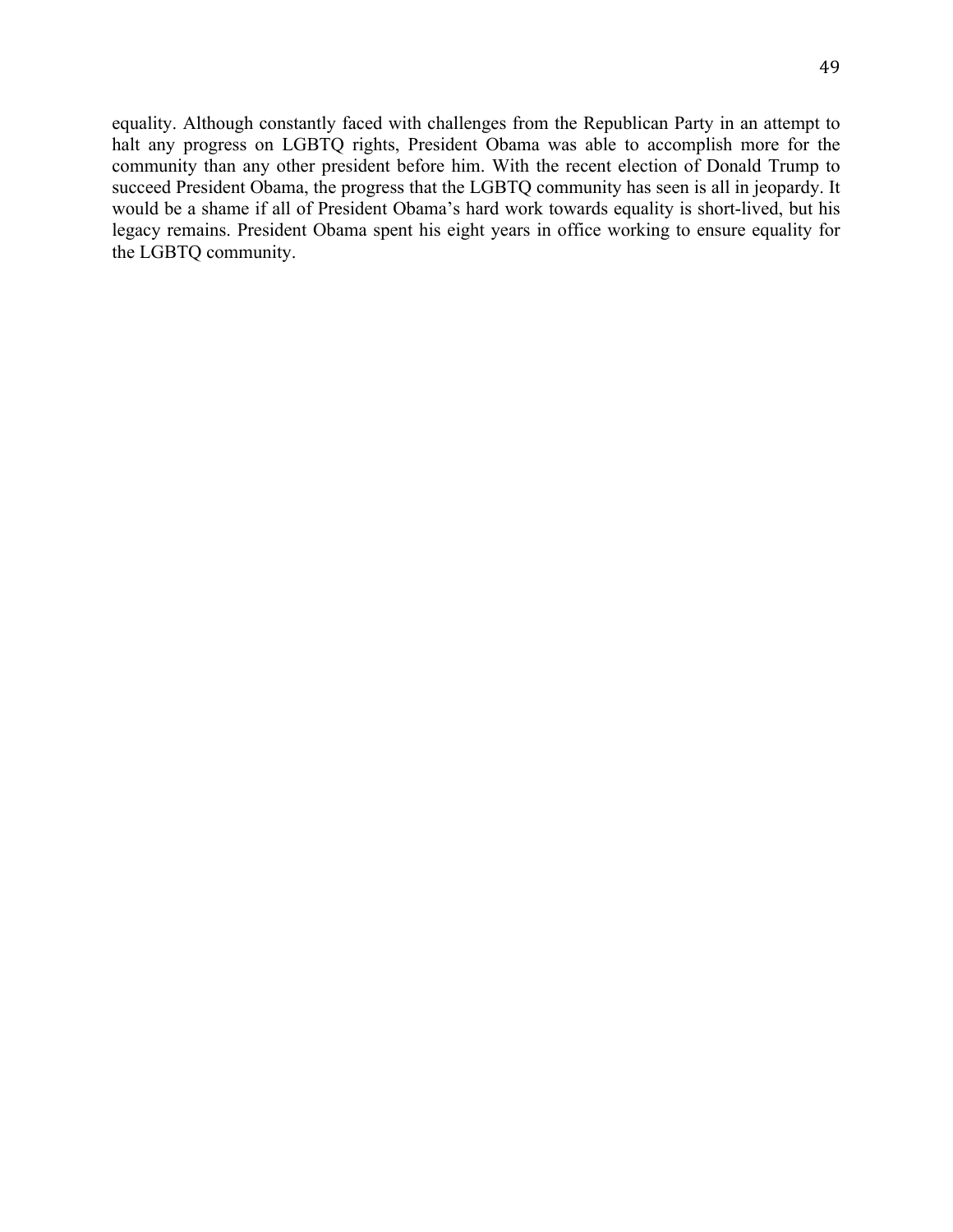## **Barack Obama in Political Time**

### *James R. Brakebill*

 A President's legacy is often shaped more by the circumstances in which they were elected rather than their individual agency. Throughout American history there have been clear political shifts corresponding to major events and electoral realignments. The political time thesis says these periodic shifts cause a disruption in politics that provides the President with the opportunity to fundamentally alter the direction of the country[1]. The longstanding political order eventually loses direction and fails to address national changes. Its disintegration then opens up the opportunity for a new regime to take over, bringing with it a new set of interests, goals, and support. This change in leadership is not merely a change in party but is instead a fundamental transformation of the government.

 In 2008, Barack Obama was elected under conditions many might consider perfect for yet another transformation. Then-Senator Obama acknowledged how the circumstances would play a role in his ability to create change. He said,

 "I think part of what's different are the times. I do think that, for example, the 1980 election was different. I think Ronald Reagan changed the trajectory of America in a way that, you know, Richard Nixon did not and in a way that Bill Clinton did not."[2]

 What President Obama means is that some leaders leave a lasting effect on the office and the country as a whole. President Reagan shifted the conversation in 1980 in a way that allowed the conservative movement to continue to gain strength even after his time in office. For better or worse, the country was different after that election due to his influence. President Nixon did not do that and neither did Bill Clinton because they lacked the circumstances that would have supported it.

 by President Franklin Roosevelt. The Great Depression caused Americans to reject the laissez- faire policies of President Hoover, become more accepting of an expanded federal role and gave Roosevelt the opportunity to pass his reconstructive New Deal agenda with the help of a Democratic Congress[3]. The massive increase in government spending and regulation represented an upheaval in the political order that rejected the free-market ideology that ruled the The modern presidency began with the first transformation of the 20th century ushered in 1920s.

 The second shift of the century took a slightly different form as it was more of a reinvigoration the nation once again saw a shift towards even more progressive economic policies but with a new push towards equality. Kennedy's New Frontier program formed the basis of President Johnson's Great Society in the effort to eradicate poverty and racial inequality. This time, the event sparking progress would not be purely economic. The growing civil rights movement became a driving force and Kennedy's death renewed support for the measures both in and out of within the established order rather than a reconstruction[4]. Under President John F. Kennedy, Congress[5].

 was a reversal. A failing economy sick with inflation and soaring energy prices made the public ready for change. President Jimmy Carter was in the unfortunate position of being on the After hitting the highpoint of American Liberalism in the 1960s and 1970s, the third shift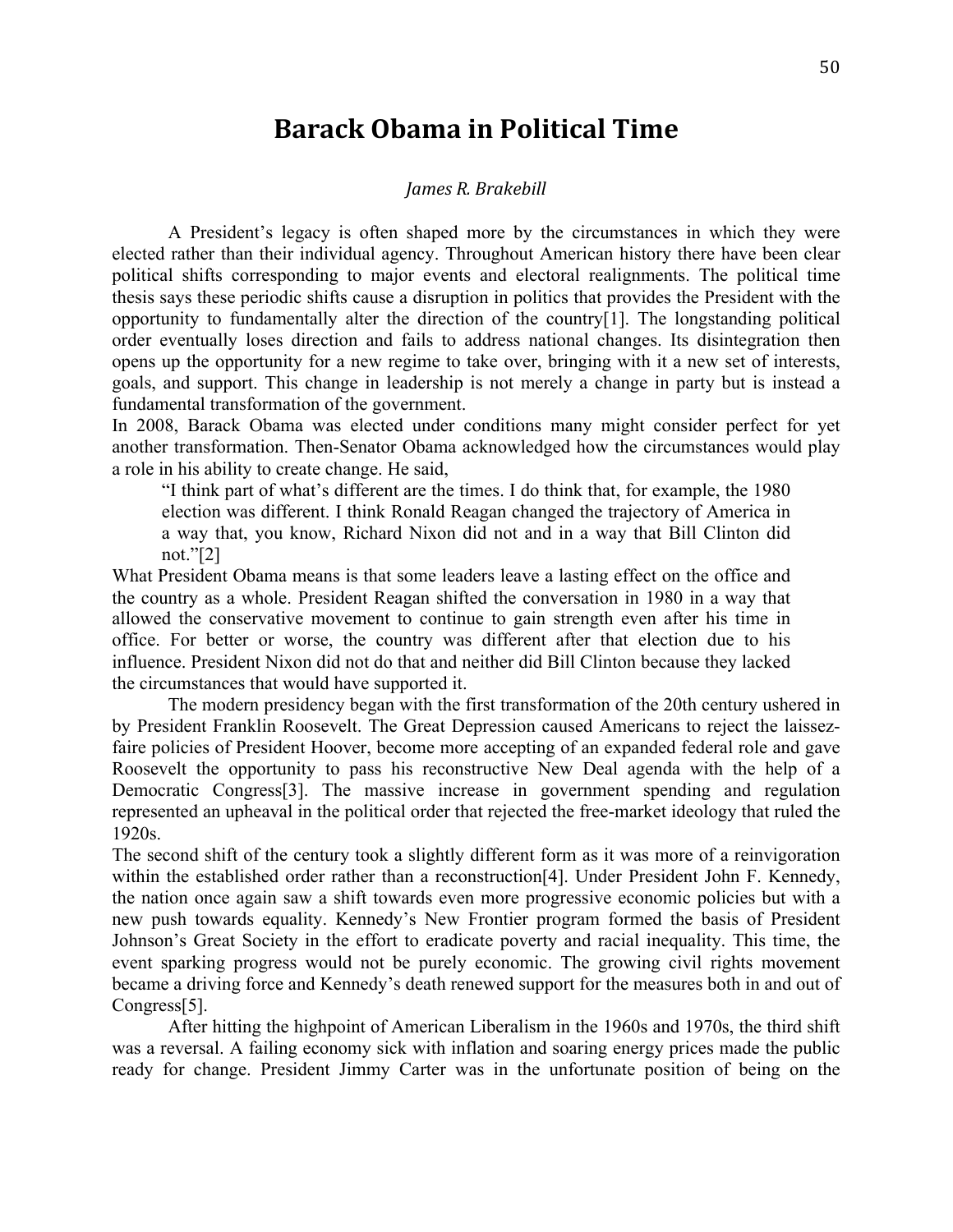backend of a disintegrating order. The so-called Conservative Revolution led by Ronald Reagan ushered in an effort to deregulate business, cut taxes, and slow the growth of the federal government. This was the last major transformation of the  $20<sup>th</sup>$  century[6].

 institutions were declaring bankruptcy, foreclosures were skyrocketing, and the economy was hemorrhaging hundreds of thousands of jobs per month. Consequently, the electorate doubted the policies of George W. Bush and was clearly ready for change. It had all the hallmarks of yet another major shift. Regardless of who took office, the next president would have the By 2008, the U.S. economy was on the brink of an economic collapse. Major financial opportunity of a lifetime: to fundamentally change the trajectory of the country.

 had grown more progressive, and a public that was largely behind him. The formula was all there for a historic shift in political time. In some ways that is exactly what happened. He repudiated the economic policies of the Bush administration and promised to revamp the American government to suit new interests[7]. The 2009 stimulus package was the largest test of Keynesian economics to date. The Affordable Care Act accomplished something that Presidents have tried to do for decades and the Dodd-Frank Wall Street Reform Act was the largest President Obama walked into office with a huge crisis to fix, a Democratic Congress that financial regulatory bill since the 1930s[8].

 plug for a \$2.9 trillion hole and actually placed doubts on the government's ability to stimulate the economy with deficit spending[9]. The Affordable Care Act, a.k.a. Obamacare, is still plagued with problems that failed to deal with the real cost of healthcare. Dodd-Frank has been largely forgotten by the public and failed to prevent banks from growing "too-big-to-fail." This has led many popular liberals such as Senator Elizabeth Warren and Senator Bernie Sanders to Unfortunately, some of these policies fell short. The stimulus package was a \$787 billion call for even more progressive action.

 Obamacare should have included a Public Option and Dodd-Frank should have included a new version of Glass-Steagall. Regardless of the possible faults, these were dramatic policy changes. There are many presidents who were great policy makers yet failed to transform the political order. Likewise, many transformative presidents made questionable decisions. One might argue that Clinton or Nixon were better presidents than Reagan but, as Obama said, neither one changed America in any fundamental way. All transformative presidents, be it Roosevelt, were all failures of those administrations. What makes them transformative isn't perfection but That doesn't, however, mean that President Obama hasn't been transformational. Perhaps Kennedy, or Reagan, make policy mistakes. Japanese internment, Bay of Pigs, Iran-Contra, etc. rather their ability to alter the course of the nation [10].

 they still represent a monumental shift in American politics. The mere fact that Elizabeth Warren, a well-known Wall St. antagonist, and Bernie Sanders, a self-described democratic socialist, would have significant influence on the Democratic party shows how far left the party, as well as America, has shifted. The previous Democratic president, Bill Clinton, once declared "the era of big government is over."[11]. Within a decade Obama expanded its role in a way not Obama may be in a similar situation. Despite the shortcomings of some of his policies, seen since Lyndon Johnson's Great Society of the 1960s.

 what they lacked was the right moment in political time. As Obama said in 2008, "I think we are in one of those fundamentally different times right now where people think that things, the way Other presidents have made many of the same policy attempts as President Obama but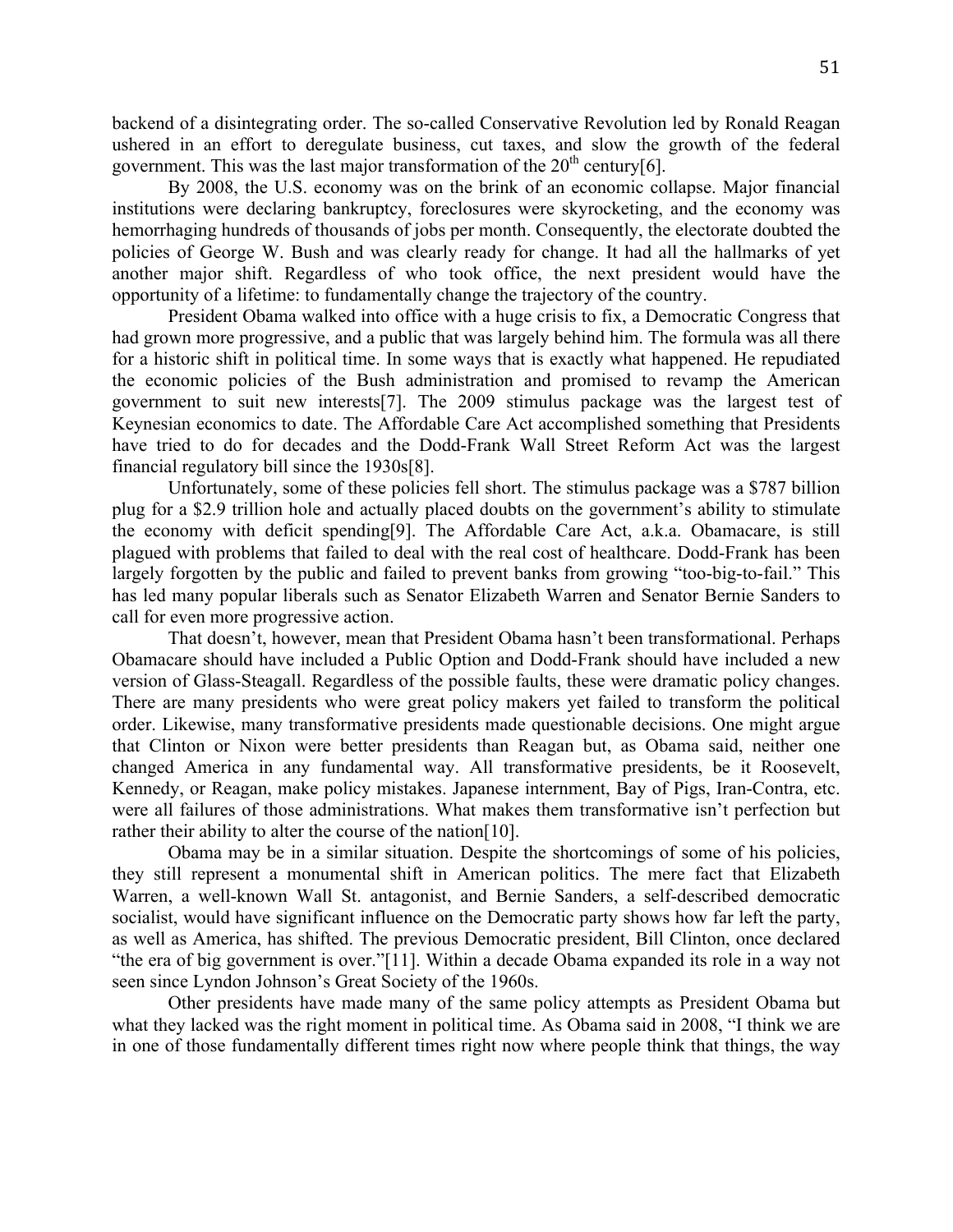they are going, just aren't working."[12] It took the culmination of an economic crisis and an electorate begging for change for him to achieve his agenda.

Own [2] "In Their Own Words: Obama on Reagan." 2008. *New York Times.*  http://www.nytimes.com/ref/us/politics/21seelye-text.html

 [3] Milkis, Sidney M. and Michael Nelson. 2012. *The American Presidency: Origins and Development, 1776- 2011*. 6th Edition (Washington: CQ Press), 289-296

 [4] Skowronek, Stephen. 2011. *Presidential Leadership in Political Time (*Lawrence, KS: University Press of Kansas), 53.

 [5] Milkis, Sidney M. and Michael Nelson. 2012. *The American Presidency: Origins and Development, 1776- 2011*. 6th Edition (Washington: CQ Press), 334-347

 [6] Skowronek, Stephen. 2011. *Presidential Leadership in Political Time*, *(*Lawrence, KS: University Press of Kansas), 105.

 [7] Skowronek, Stephen. 2011. *Presidential Leadership in Political Time (*Lawrence, KS: University Press of Kansas), 167-172.

 [8] Gosling, James J. and Marc Allen Eisner. 2015. *Economics, Politics, and American Public Policy.* 2nd Edition. (New York: Routledge), 204.

 [9] Gosling, James J. and Marc Allen Eisner. 2015. *Economics, Politics, and American Public Policy.* 2nd Edition. (New York: Routledge), 206.

 [10] Skowronek, Stephen. 2011. *Presidential Leadership in Political Time (*Lawrence, KS: University Press of Kansas), 170.

 [11] "Address Before a Joint Session of the Congress on the State of the Union." *The American Presidency Project*. http://www.presidency.ucsb.edu/ws/?pid=53091.

Own [12] "In Their Own Words: Obama on Reagan." 2008. *New York Times*. http://www.nytimes.com/ref/us/politics/21seelye-text.html

 [1] Skowronek, Stephen. 2011. *Presidential Leadership in Political Time (*Lawrence, KS: University Press of Kansas), 28.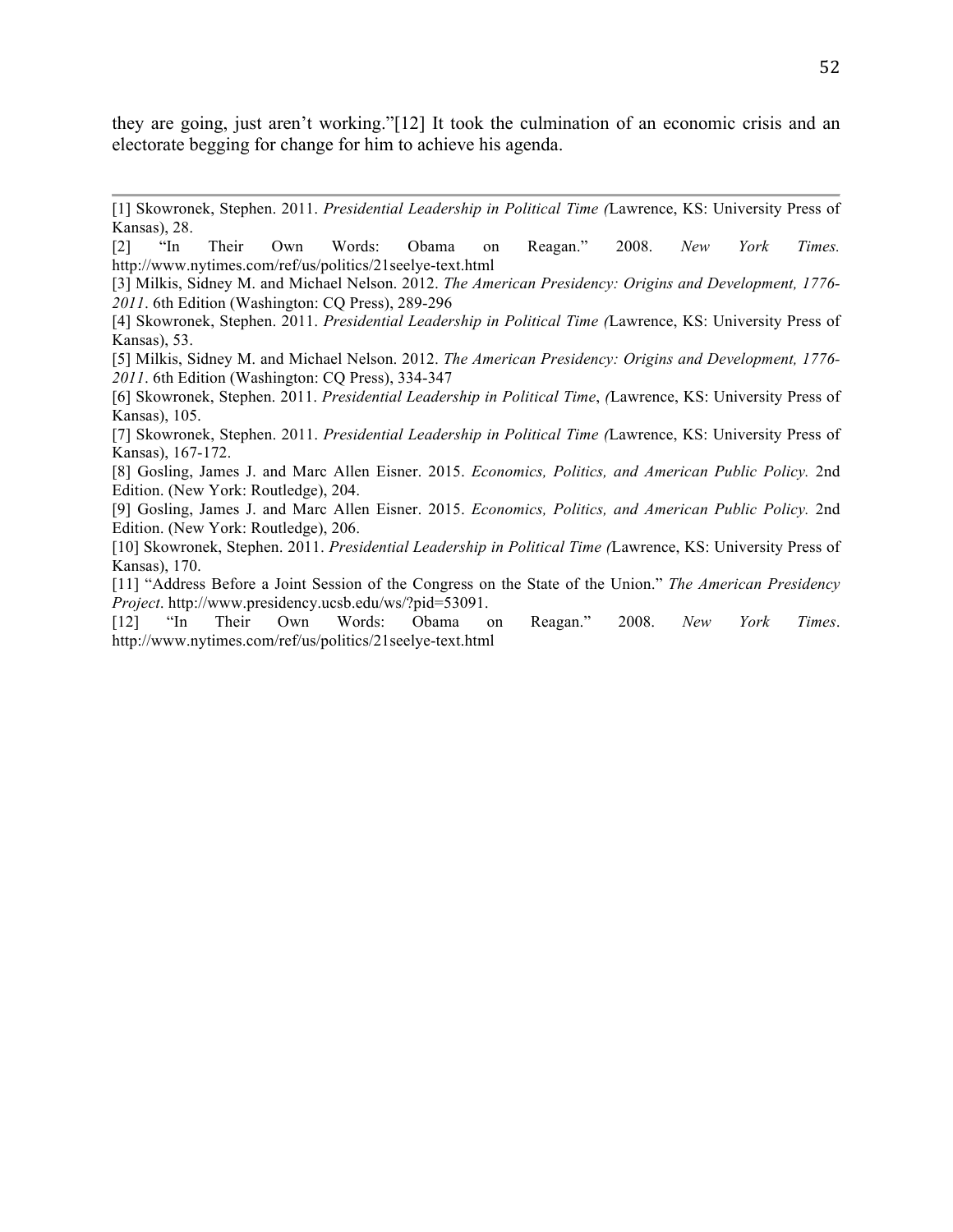### **Obamacare in Peril**

### *Darren Daughtry Jr.*

 President Barack Obama's tenure as President of the United States of America has seen several grand achievements. The Iran Nuclear Deal, the resumption of diplomatic relations with Cuba, ending combat operations in Iraq, the Paris Climate Change Deal, and perhaps most importantly, the Patient Protection and Affordable Care Act (often referred to as the affordable care act or Obamacare). Obamacare was the first major piece of legislation President Obama pushed through Congress after he assumed office in 2009. It is also (arguably) the centerpiece of President Obama' legacy. However, with the election of President Donald Trump-a man who has promised to repeal Obamacare-the future of this important law is in jeopardy.

 When President Obama signed Obamacare into law it marked one of the largest healthcare reform initiatives in decades. It addressed several serious issues in the health insurance market. Chief among them the rising cost of healthcare insurance. This left tens of millions of people unable to afford health insurance<sup>1</sup>. That being said, there were many other issues Obamacare fixed as well. Prior to Obamacare, people with preexisting conditions could be denied health insurance simply because of they had a preexisting condition. In many cases these were the people who needed health insurance the most given the cost of treating their preexisting condition<sup>2</sup>. Those with preexisting conditions were denied health insurance or had to constantly worry that they may lose their insurance. Prior to Obamacare, insurance companies could charged more for men for the same insurance plan. Furthermore, some people who had health insurance that was woefully inadequate. In other words, it either didn't cover basic health care procedures or people were charged to much for basic health care. These are some of the reasons why the U.S. spends more money on healthcare than any other developed nation<sup>4</sup>. All of this left many Americans (especially those with lower and middle incomes) in a terrible position. Many had to chose between paying for health insurance, their mortgage/rent, food, etc. This is a remove children from their parents health insurance after they turned  $21<sup>3</sup>$ . Women could be position no one should ever have to be in.

of Americans without health insurance<sup>5</sup>. To date around twenty million Americans who did not have health insurance before Obamacare are now covered. Obamacare accomplished this by correcting several of the flaws outlined above. Men and women have to be charged the same amount for the same insurance plans. Children are now allowed to stay on their parents health In a nutshell, Obamacare had one main goal, drastically reduce (or eliminate) the number

before-obamacare/ (accessed November 22, 2016).<br><sup>2</sup> Ibid.  $1$  Niraj Chokshi. 2014. "Historians take note: What America looked like before Obamacare." March 26. https://www.washingtonpost.com/blogs/govbeat/wp/2014/03/26/historians-take-note-what-america-looked-like-

 $<sup>2</sup>$  Ibid.</sup>

 $3$  Ibid.

 $^4$  Ibid.  $\,$ 

<sup>&</sup>lt;sup>5</sup> Al Jazeera America. "The pros and cons of Affordable Care Act [Infographic]." October 3. consoftheaffordablecareactinfographic.html (accessed November 22, 2016).http://america.aljazeera.com/watch/shows/the-stream/the-stream-multimedia/2013/10/3/the-pros-and-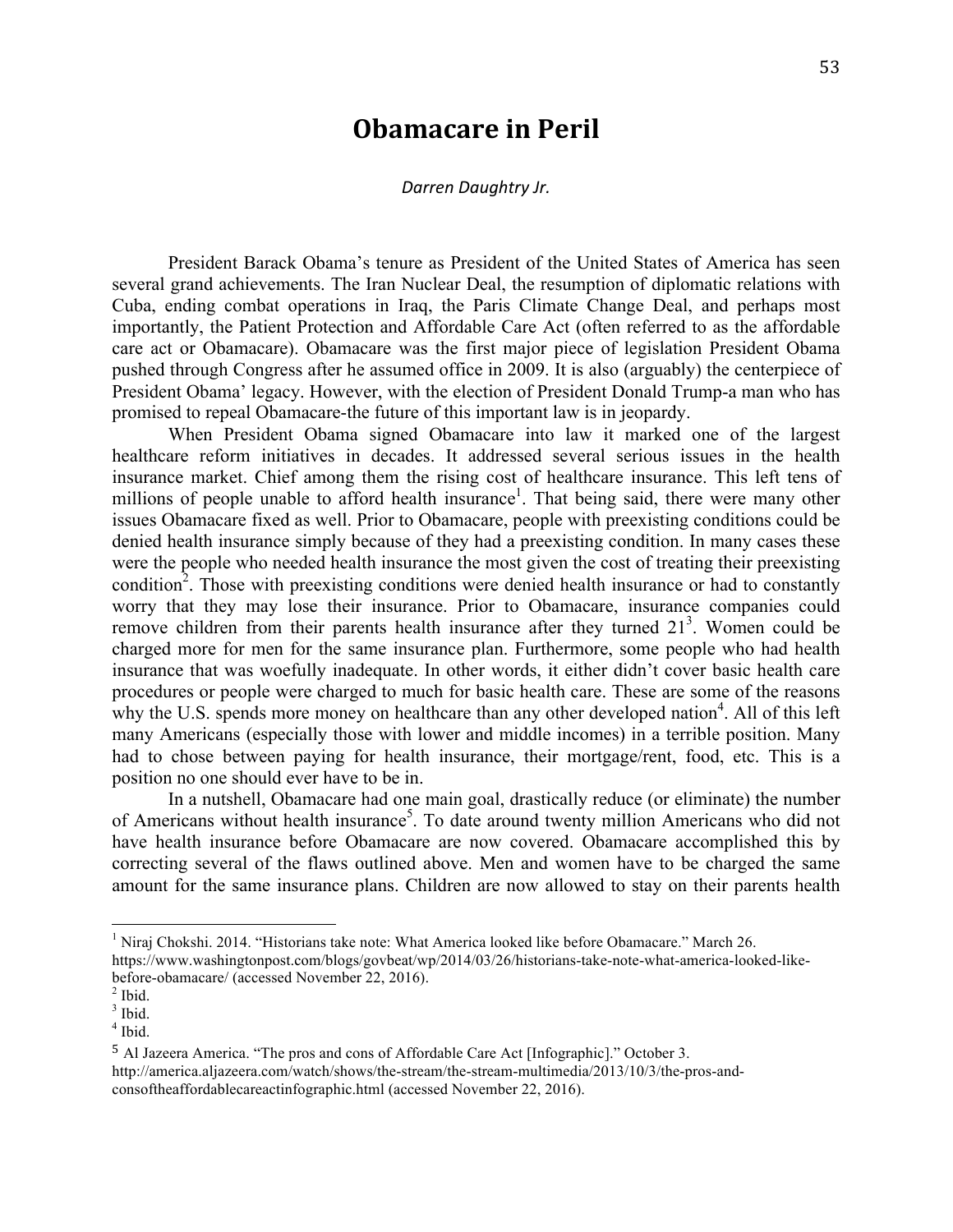54

insurance plans until they're  $26^{12}$ . This has led to a drastic rise in the amount of young adults who have health insurance. This is important because young people are generally healthier than their more elderly counterparts. Meaning they would use their insurance less that older people but they still pay for it<sup>3</sup>. This supposed to offset the health care costs of elderly people. Who, tend to be less healthy and use their insurance more. This is supposed to help keep healthcare costs down making health insurance more affordable. Also, everyone is required to either buy health insurance or pay a fine. This provides an extra monetary incentive to buying health insurance.To ensure that the health insurance Americans are now required to buy is decent, there are a set of minimum standards that all health insurance must meet. Insurance plans can't have annual or lifetime dollar limits, must have free preventative services, limit out of pocket maximums, and more. All of this makes sure Americans are covered by quality health insurance that is actually worth paying for. Plus, people can no longer be denied, or lose their health insurance because they have a preexisting condition. Lastly, to reduce the number of poorer people without health insurance, states could choose to expand medicaid<sup>4</sup>. This would give large numbers of lower and middle class adults, children, and disabled people health care at basically no cost to the states. To date thirty one states and the District of Columbia have accepted the medicaid expansion<sup>5</sup>.

 While Obamacare may seem like the perfect way to expand the number of Americans covered by health insurance, it does have several problems. In the nineteen states that chose not to expand medicaid, health insurance prices are likely to go  $up<sup>6</sup>$ . This makes places a heavier burden on the people who do have health insurance, as they have to pay more for their insurance plans. Also, if those who do not have health insurance go to the emergency room (for example) they aren't charged for their visit. Instead the cost of that visit is passed on to health insurance companies who pass it on to people with health insurance. There is also the problem of not having enough healthy people get health insurance. Without a large enough pool of healthy people to offset the costs of less healthy people, health care costs will rise. The most common critique of Obamacare is that it has failed to prevent health insurance costs from rising<sup>78</sup>. However, for many people these rising health insurance costs are offset because they qualify for subsidies. These subsidies reduce the price of health insurance to make it more affordable.

 (and incurable) disability called narcolepsy. A year's supply of one of my medications costs about \$64,000 if you don't have health insurance or your insurance plan doesn't cover narcolepsy (most don't). To put that in perspective the median household income in the U.S. is about \$50,000. Which means if I did not have health insurance I would have to pay over \$64,000 The reason Obamacare is so important is because is because I have an extremely rare

 $1$  Glenn Kessler. 2015. "Fact Checking the Obamacare rhetoric, pro and con."

<sup>&</sup>lt;sup>2</sup> Al Jazeera America. "The pros and cons of Affordable Care Act

<sup>[</sup>Infographicconsoftheaffordablecareactinfographic.html (accessed November 22, 2016).

 $3 \text{ U.S. Department for Health and Human Services. 2013. "Young Adult Coverage." March 12.}$ 

http://www.hhs.gov/healthcare/about-the-law/young-adult-coverage/index.html (accessed November 22, 2016).

http://www.hhs.gov/healthcare/about-the-law/young-adult-coverage/index.html (accessed November 22, 2016). 4 Dan Mangan. 2016. "Obama's Medicaid expansion leading to health insurance boom in some states." July 20. states.html (accessed November 22, 2016). http://www.cnbc.com/2016/07/20/obamacares-medicaid-expansion-leading-to-health-insurance-boom-in-some-

 $<sup>5</sup>$  Ibid.</sup>

 $^6$ Ibid.

 $^7$  Al Jazeera America. "The pros and cons of Affordable Care Act [Infographic]."

<sup>&</sup>lt;sup>8</sup> Glenn Kessler. 2015. "Fact Checking the Obamacare rhetoric, pro and con."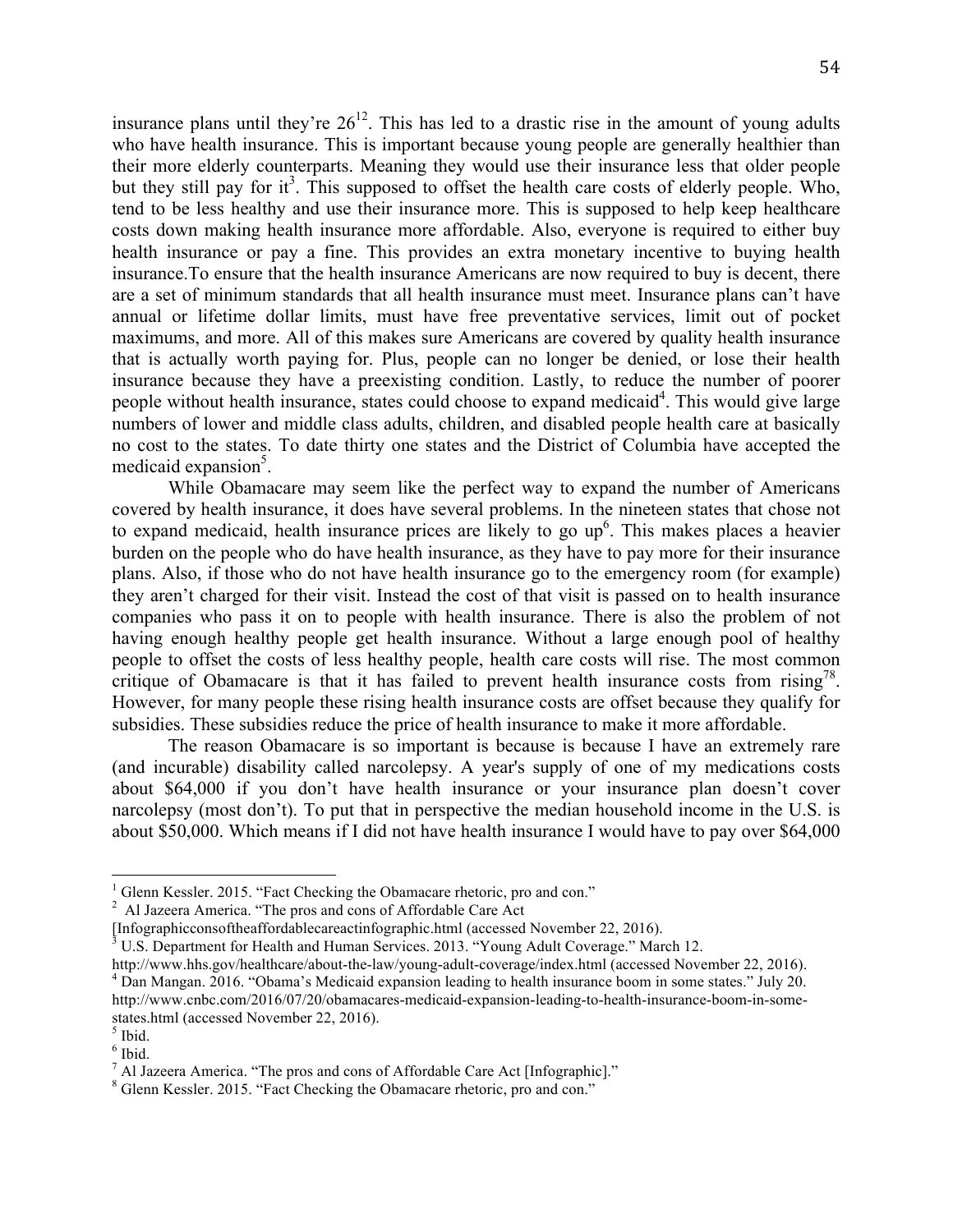a year for my medication. Obviously, if this was the case, I wouldn't be able to afford it. This would harm my overall quality of life. The only reason I can afford this medication is because I have health insurance and it can't be taken away. Without Obamacare I and countless other Americans might not be able to afford their medications.

 Overall no one can argue the implementation of Obamacare ushered a massive change in the American health insurance industry. Never before had the government tried to address the affordability of health insurance in this manner. It has cracked down on some of the practices of the health insurance industry. Obamacare has led to around 20 million people gaining affordable, quality health insurance<sup>1</sup>. This is an important step in lowering health care costs in the U.S. Although not all people have necessarily benefitted from these lower health insurance prices. This is especially true in the nineteen states that did not accept the medicaid expansion. This would have extended medicaid to those with a lower income.

<sup>&</sup>lt;sup>1</sup> Al Jazeera America. "The pros and cons of Affordable Care Act [Infographic]."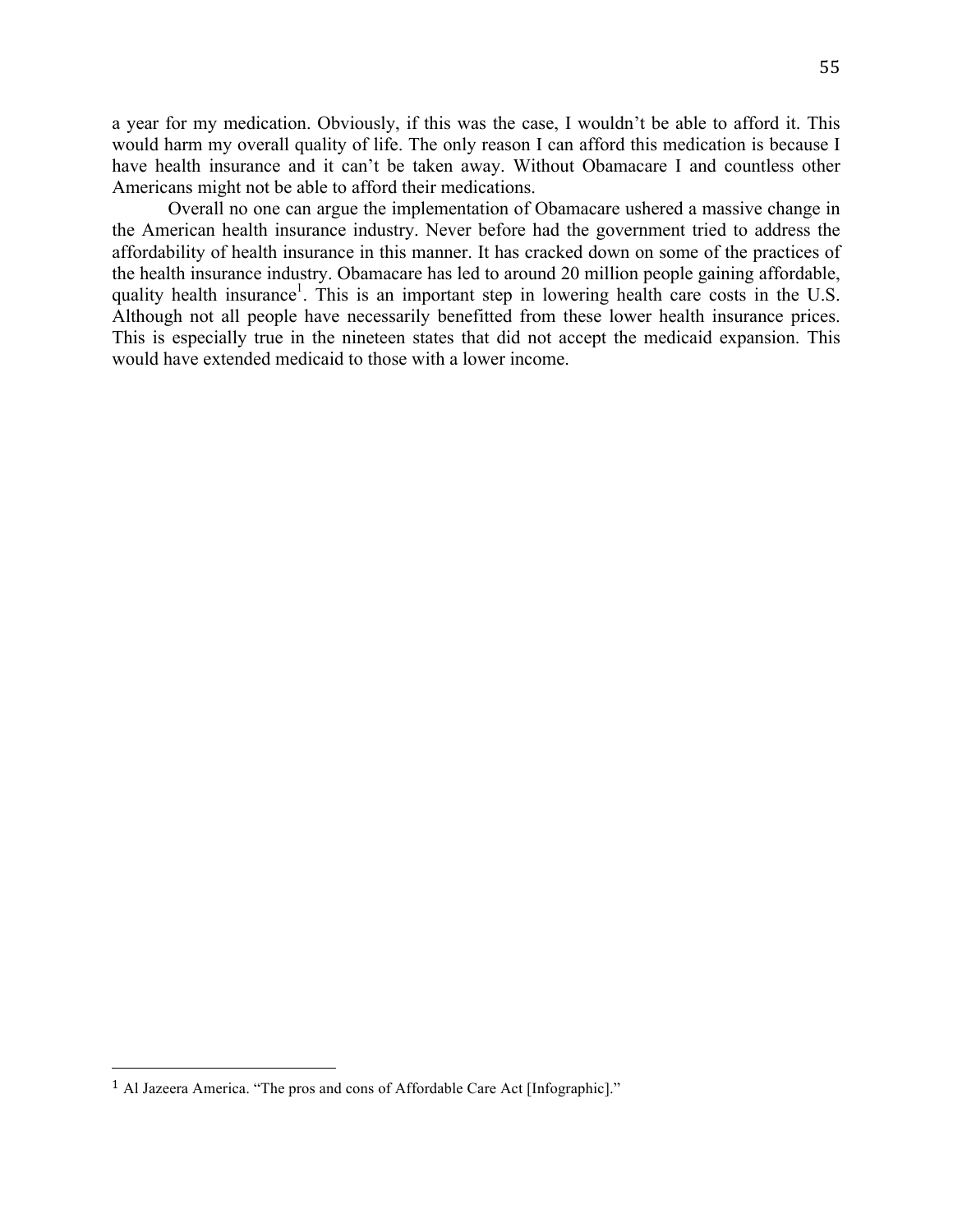# **An Analysis of the Iran Nuclear Deal**

#### *Kyle Adams*

 program has long been a concern of much of the world as many nations suspect Iran intends to develop a nuclear bomb. While Iran has repeatedly denied having any intentions to develop nuclear weapons, at the time of the deal it "had developed a range of technologies, including uranium enrichment, warhead design, and delivery systems, that would give it this option in a relatively short time frame."<sup>1</sup> Many view the nuclear deal as a crowning achievement of Obama's presidency citing the fact that the United States had been negotiating with Iran for nearly a decade with little success as Iran continued to inch closer to nuclear capacity. Critics see the nuclear deal as a legitimization of Iran's nuclear program that failed to permanently eliminate Iran's pathway to a nuclear weapon. Both proponents and opponents of this deal have several legitimate arguments, and it is only through consideration of these arguments that one can The Iran nuclear deal is undoubtedly one of the most significant and controversial foreign policy actions taken by the United States during Barack Obama's presidency. Iran's nuclear determine whether the benefits of this deal are great enough to overcome the imperfections.

 Islamic republic was just months away from obtaining a nuclear weapon before the deal put their ability to achieve nuclear capacity on hold. According to the Obama administration, Iran had four possible paths to creating a nuclear bomb: highly enriched uranium at the Natanz facility, highly enriched uranium at the Fordow facility, weapons-grade plutonium, and covert attempts to produce fissile material.<sup>2</sup> They claim that those are all now blocked since the deal mandates that Iran reduce its uranium stockpile by 98%, keep its level of uranium enrichment below 3.67%, reduce its number of centrifuges from 20,000 to 6,000, redesign the Arak reactor to prevent the production of weapons grade plutonium, and submit to international inspections by the International Atomic Energy Agency.<sup>3</sup> Over a year after the signing of the landmark agreement, many foreign policy analysts contend that this deal is working. They argue that, contrary to the fears of critics of the Iran deal, the Islamic republic has followed the key points of the deal making necessary reductions to their uranium enrichment such that it would now take Iran at least one year rather than two months to develop a nuclear bomb.<sup>4</sup> Iran's willingness to abide by the terms of this deal allows supporters to conclude that those who wish to repeal the deal would be repealing great progress in Iranian-American relations and putting the United States on a path The Obama administration initially defended the Iran nuclear deal by asserting that the towards an inevitable war.

 While the Obama administration argues that the Iran deal has been beneficial for American national security, many members of both political parties have expressed concerns with it. The Senate voted 56-42 and the House of Representatives voted 269-162 to pass a

https://www.armscontrol.org/factsheet/Timeline-of-Nuclear-Diplomacy-With-Iran (November 15, 2016).<br><sup>2</sup> The White House. 2016. "The Historic Deal that Will Prevent Iran from Acquiring a Nuclear

 $3$  Ibid.

 $<sup>1</sup>$  Davenport, Kelsey. 2016. "Timeline of Nuclear Diplomacy with Iran." August.</sup>

Weapon." https://www.whitehouse.gov/issues/foreign-policy/iran-deal (November 15, 2016).<br><sup>3</sup> Ibid.

<sup>&</sup>lt;sup>4</sup> Collina, Tom Z. 2016. "The Iran Deal is Working. Don't Mess with Success." July 14.

http://thehill.com/blogs/congress-blog/foreign-policy/287662-the-iran-deal-is-working-dont-mess-with-success (November 15, 2016).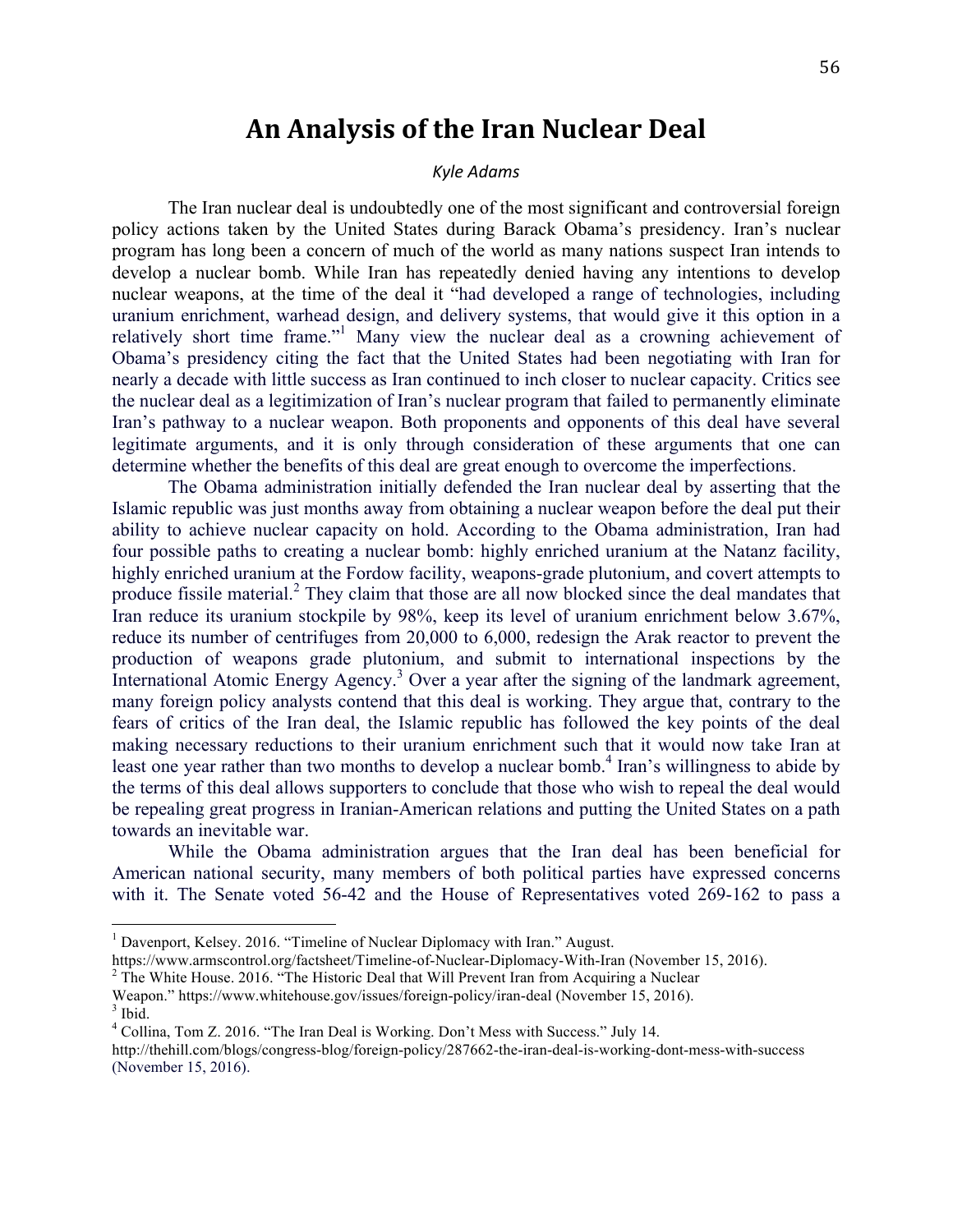resolution of disapproval of the Iran deal in 2015, but this was ultimately not a large enough margin of support to clear a Senate filibuster and get the resolution to President Obama's desk.<sup>1</sup> Critics of the Iran deal offer a variety of reasons for their opposition with some like former Senator Joseph Lieberman (I-CT) citing Iran's status as a state-sponsor of terrorism and sworn enemy of Israel as a motive to oppose a deal that allowed Iran \$7 billion dollars in immediate sanction relief.<sup>2</sup> Senators Lindsay Graham (R-SC) and Charles Schumer (D-NY) echoed Lieberman's concerns noting that the United States was removing sanctions that have effectively pressured the Iranian economy in exchange for only a temporary freeze rather than a permanent freeze on the Iranian nuclear program.<sup>3</sup> In addition to concerns over the removal of sanctions, some have also criticized this deal for its legitimization of Iran's nuclear program. Although the deal does not directly acknowledge Iran's right to enrich uranium, recognition of this right appears to be implied by the willingness of the United States to form an agreement that pushes discussion on this issue into the future. This legitimization of Iran's nuclear program concerns many who believe that the secrecy of their program and their historic violation of United Nations resolutions should disqualify them from having any sort of right to uranium enrichment.<sup>4</sup> Critics further argue that their initial concerns of the deal empowering Iran through sanctions relief and recognition of their nuclear program have been proven accurate. Since the nuclear deal, Iran has demonstrated what many see as increased regional aggression by "illegally testing ballistic missiles, enhancing support for terrorist groups, increasing the regional presence of its IRGC forces, and heightening its human rights violations at home."<sup>5</sup>

 Overall, the American people remain skeptical of the Iranian nuclear deal and President Obama's handling of relations with Iran. A Gallup survey from February 2016, showed that despite the Obama administration's best efforts to convince the American public that the Iran deal was beneficial for national security, only 30% approve of the deal compared to 57% who disapprove.<sup>6</sup> Additionally, the deal appears to have created a general distrust among Americans towards Obama's handling of relations with Iran as an August 2016 Pew Research survey found that just 37% of Americans approve of how Obama is dealing with the Islamic republic.<sup>7</sup> Diplomacy is always imperfect and the Iran deal is no different. However, it appears that as Obama's eight years in office near an end, the majority of Americans still feel that this deal is just too imperfect to accept.

http://www.cnn.com/2013/11/25/politics/iran-deal-opponents-5-things/ (November 15, 2016).

 <sup>1</sup> United States Institute of Peace. 2015. "The Final Tally: How Congress Voted on Iran." September 17. http://iranprimer.usip.org/blog/2015/sep/11/congress-votes-deal (November 15, 2016).

http://iranprimer.usip.org/blog/2015/sep/11/congress-votes-deal (November 15, 2016).<br><sup>2</sup> Cohen, Tom. 2013. "5 Reasons Diverse Critics Oppose Iran Nuclear Deal." November 25.

 $3$  Ibid

http://www.cnn.com/2013/11/25/politics/iran-deal-opponents-5-things/ (November 15, 2016).<br><sup>3</sup> Ibid<br><sup>4</sup> AIPAC. 2013. "Iran Has No 'Inalienable' Right to Uranium E.nrichment." October 17.

 f (November 15, 2016). http://www.aipac.org/~/media/Publications/Policy%20and%20Politics/AIPAC%20Analyses/Issue%20Memos/2013/ 10/AIPAC%20Memo%20%20Iran%20Has%20No%20Inalienable%20Right%20to%20Uranium%20Enrichment.pd

 $<sup>5</sup>$  AIPAC. 2016. "Reauthorize the Iran Sanctions Act." http://www.aipac.org/learn/legislative-</sup>

agenda/agenda-display?agendaid=%7B109F35BE-5BAA-4B28-A16F-CD0C01E50BE0%7D (November 15, 2016).<br><sup>6</sup> Richardson, Bradford. 2016. "Poll: Americans Oppose Iran Nuclear Deal 2-1." February 17. <sup>6</sup> Richardson, Bradford. 2016. "Poll: Americans Oppose Iran Nuclear Deal 2-1." February 17.

 http://thehill.com/blogs/blog-briefing-room/news/269667-americans-oppose-iran-nuclear-deal-2-1-poll (November 15, 2016).

<sup>&</sup>lt;sup>7</sup> Pew Research Center. 2016. "Do You Approve or Disapprove of the Way Obama is...Dealing with Iran."April 19. http://www.people-press.org/question-search/?qid=1879646&pid= 51&ccid= 51#top (November 15, 2016).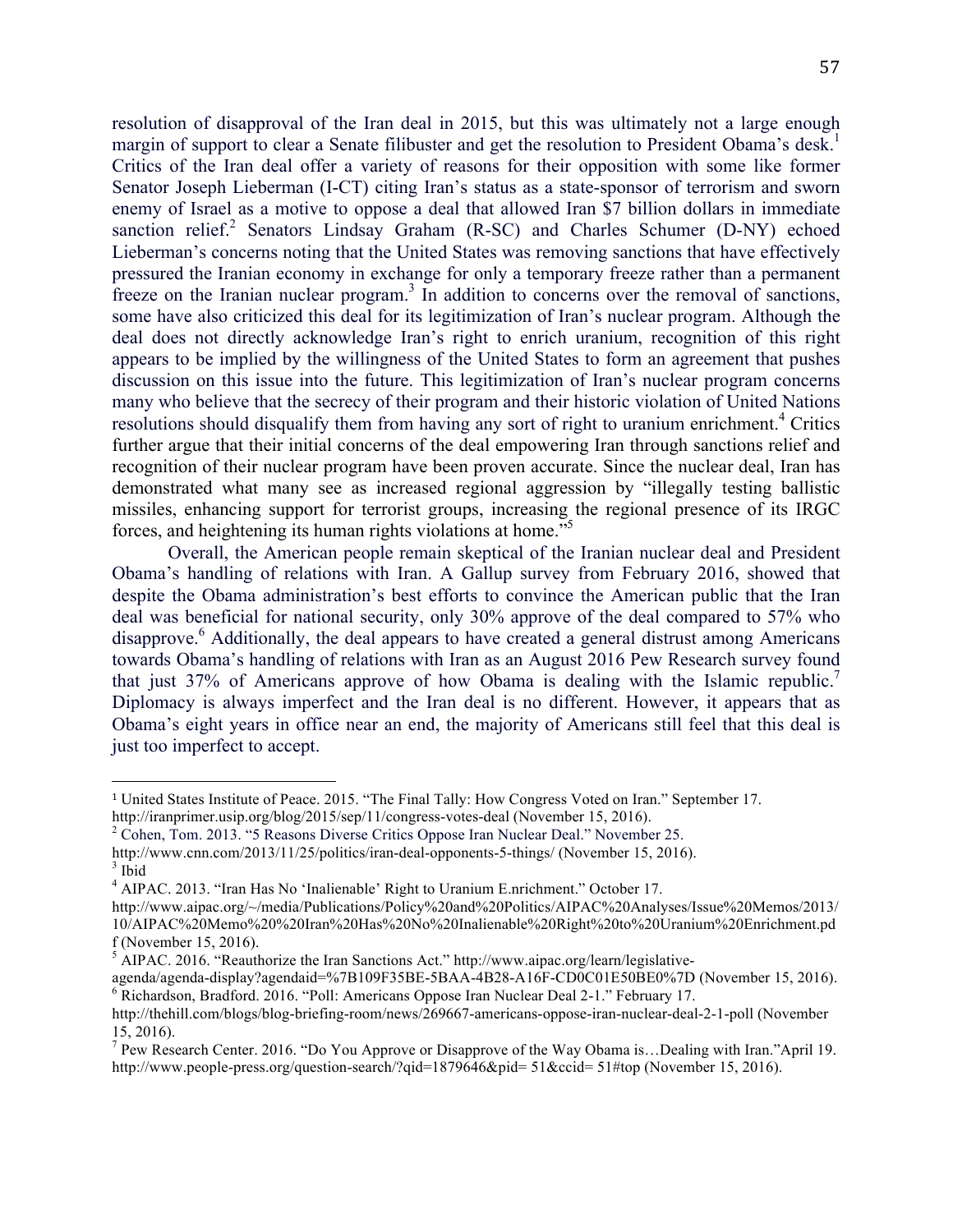# **President Obama's Impact on Sexual Assault and Violence Against Women**

#### *Alisha Tousignant*

 The Obama Administration has proven to be progressive in plenty of facets. One way in particular that President Barack Obama has advanced American life is through advocating for women, their safety, and their importance in society. A particular instance of President Obama's positive influence was initiated in 2014 and known as the "It's on Us" campaign, to help reduce sexual assault on college campuses. Through "It's On Us," as well as other calls to action, President Obama made significant strides to decrease instances of domestic violence and sexual assault in not only America, but globally as well.

 Violence against women, specifically sexual assault, is an epidemic affecting women throughout America every day. The Obama Administration has made an incredible effort to minimize these and like occurrences. Through an abundance of policies and the addition of various administration positions pertaining to women and violence, President Obama has been successful in guiding America in the right direction.

 During a time of transition, it is imperative to reflect upon the progress that has been made in the past eight years. America should be proud of what has been accomplished, and as Americans, we should do our very best to preserve the growth that has taken place under the Obama Administration. Regardless of who our President will be on January 20th, it is important for us all to stand up for these important political breakthroughs and fight for what is right and what you believe in, whatever those beliefs may be.

 Shortly after Obama took office, he made it a priority to reform the way violence against women and sexual assault was dealt with. In March of 2009, the then new President signed an Executive Order which initiated the White House Council on Women and Girls. This set the precedent for the administration's emphasis on equal opportunities for women and girls. One important aspect of this Executive Order is that it demonstrated the administration's mission to solidify the importance of moving towards equality for women.<sup>1</sup>

 In September of 2011, under the Obama Administration, the Department of Justice held the first round table discussion on sexual assault. The discussion took place between the Office on Violence against Women (OVW) and the National Institute of Justice (NIJ.) The purpose of this round table discussion was to provide a foundation for experts on sexual violence, victim advocacy, healthcare, as well as victims and law enforcement, to convene and brainstorm ideas which could potentially close the gap between research and practice regarding justice and preventative measures for victims as well as looking for strategies to decrease discrepancies in reporting.  $2^2$ 

 President Obama added a ground-breaking position which would aim at addressing women's issues worldwide, especially the obstacles regarding violence and sexual assault. The

 1 "The White House Council on Women and Girls" *https://www.whitehouse.gov/administration/eop/cwg (*November 20th 2016.)

 2 Reese, Diana. 2014. "Round Table Reveals Problems of Reporting, Prosecuting Campus Sexual Assault." *The Washington Post*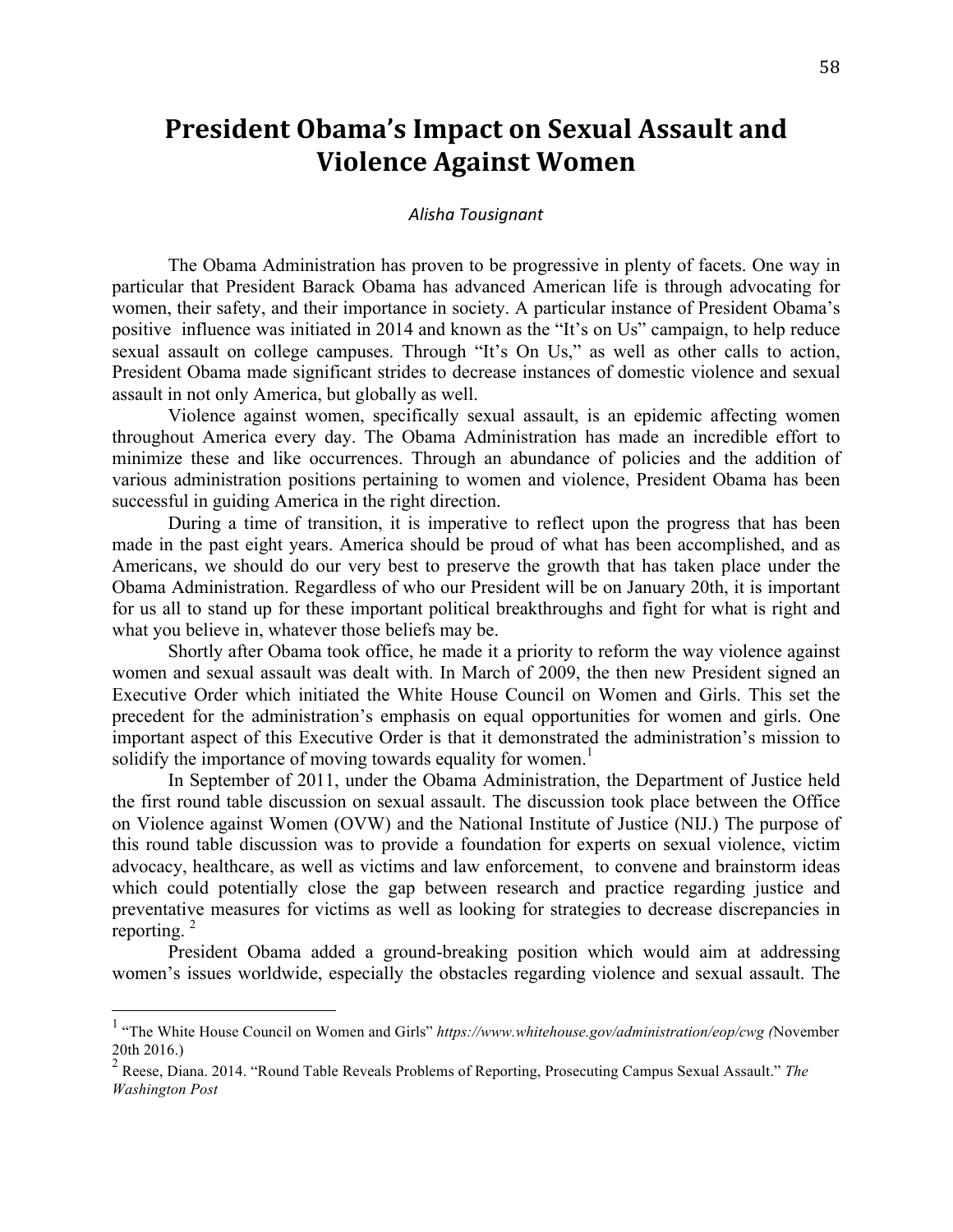appointed position, known as the Ambassador-at-Large for Global Women's Issues, was conceived in September of 2013 and has since been an advocate for females and their rights as humans. No similar position existed prior to President Obama taking office. John Kerry said it best: "No country can get ahead if it leaves half of its people behind. This is why the United States believes gender equality is critical to our shared goals of prosperity, stability, and peace, and why investing in women and girls worldwide is critical to U.S. foreign policy."

 Additionally, in March of 2013, President Obama updated the Violence Against Women Act, or VAWA, which provided funding for sexual assault nurse examiners, which are intensely trained medical persons specializing in sexual assault. Education on sexual assault coupled with tactics for dealing with victims for law enforcement were funded through VAWA, making authorities more qualified to assist survivors. 2

 2014 proved to be an influential year in the Obama Administration in regards to sexual assault. The President demonstrated that institutions such as colleges which choose to partake in federal student financial assistance programs are subject to federal laws which hold them accountable for providing programs aimed at relaying information about preventing and reporting sexual assault along with support services for victims. While these programs were put into action, evidence exhibited that the compliance with these programs was often insufficient. As such, the White House Task Force to Protect Students from Sexual Assault was established in January of 2014 by President Obama. The Task Force aims at enforcing compliance among schools as well as providing these institutions with tools and strategies to combat campus sexual assault. $3$ 

 effort to put an end to sexual assault, with a particular focus on sexual assaults that occur on college campuses. "It's On Us" urges Americans to take a pledge to choose not to be bystanders, but instead be a part of the solution. Because so many cases go unreported, copious amounts of offenders are not prosecuted. "It's On Us" seeks to increase support for reporting of incidents and decrease sexual assault cases through awareness. Assisting schools in how to respond when sexual assault does take place, as well as fostering transparency within the government's enforcement strategies are two additional points of focus for the campaign. Americans are urged to take the initiative to protect one another. Since "It's On Us" was put into action, there have been campaigns at upwards of 300 Universities, and 350,000 people have taken the pledge, The "It's On Us" campaign was launched in September of 2014. The campaign is an which has helped to raise tremendous awareness on the topic.<sup>4</sup>

 President Obama has done a great job of advocating for victims of sexual assault and modernizing the way that it is dealt with. Moving forward, it is important that Americans realize that this obstacle truly is "on us," and without support on the individual level, the issue of sexual assault will remain an obstacle in American society for years to come. Nonetheless, President Obama's progress in dealing with violence against women and sexual assaults has left a lasting impact on these issues facing American women.

<sup>&</sup>lt;sup>1</sup> "Office of Global Women's Issues." http://www.state.gov/s/gwi/ (November 20th 2016.)

<sup>&</sup>lt;sup>1</sup> "Office of Global Women's Issues." *http://www.state.gov/s/gwi/ (*November 20th 2016.)<br><sup>2</sup> Henderson, Nia-Malika. 2013. "Obama Signs a Strengthened Violence Against Women Act." *The Washington Post.* 

<sup>&</sup>lt;sup>3</sup> "Memorandum--Establishing a White House Task Force to Protect Students from Sexual Assault."

students-sexual-a (November 16th 2016.) *students-sexual-a (*November 16th 2016.) 4 "It's On Us." *http://itsonus.org/https://www.whitehouse.gov/the-press-office/2014/01/22/memorandum-establishing-white-house-task-force-protect-*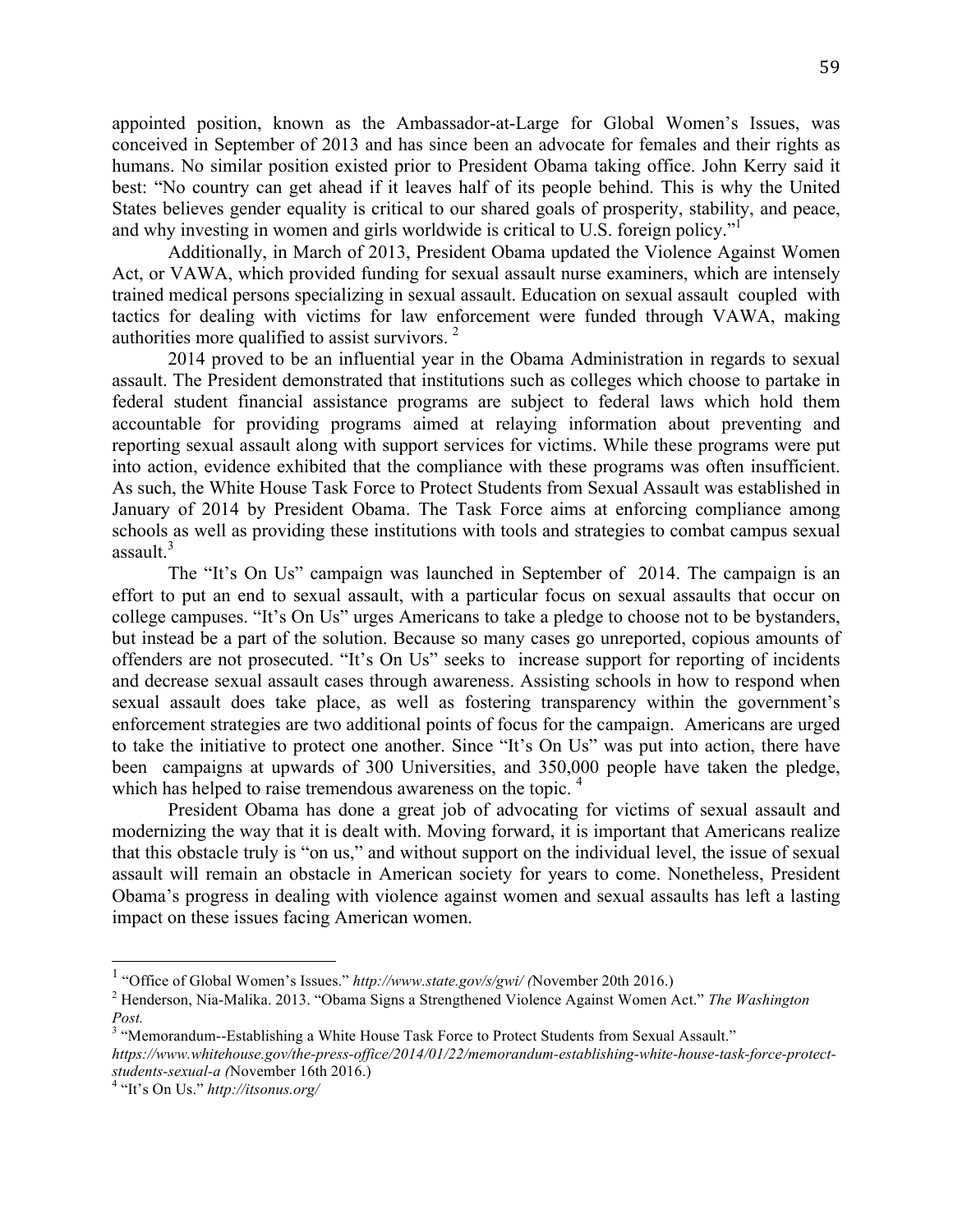# Lasting Legacy: Will President Obama's Progress **Remain?**

#### *Evelyn Luchs*

 Though his presidency has not yet ended, the legacy of President Obama is on many of Clinton would carry on the policies and legacy of President Obama. The President himself explicitly reinforced this idea in speeches supporting Clinton's candidacy<sup>1</sup>. Indeed, as President, Hillary Clinton likely would not have made major changes to the overall majority of President Obama's policies, leaving his lasting legacy intact. But with the impending presidency of Donald Trump, who has different policy positions on just about every topic, what will happen to the our minds. In the lead-up to the election, the Clinton campaign often suggested that Hillary groundwork President Obama laid?

 Much has been made of Donald Trump's plan for his first one hundred days. So far, Donald Trump has claimed that he will make a variety of changes from foreign policy to domestic issues. The plan is split into four sections based on theme: corruption in Washington, protection of American workers, security and the rule of law, and broader legislative measures<sup>2</sup>. The plan, which was released this fall, shows that Trump intends to make major changes from the policies of the Obama administration. In particular, the sections on American workers and rule of law show the most dramatic differences between the new administration and its predecessor.

 Donald Trump planned seven actions to "protect American workers", nearly all of which include deviations from President Obama's policy<sup>3</sup>. One of the biggest changes in this section is to reverse the Obama Administration's progress on the Trans-Pacific Partnership trade deal<sup>4</sup>. Backing out of the TPP would significantly detract from President Obama's legacy, as the TPP would have been the largest regional trade deal in history<sup>5</sup>. While the TPP is controversial, if the United States backs out it will undo President Obama's steps toward economic involvement in Asia. This points to a larger theme: Donald Trump is notably more protectionist than President Obama. According to CNN Money, the President-elect has threatened to place tariffs on China as high as 45% during his campaign<sup>6</sup>. Claims like these indicate that the Trump Administration is going to take a vastly different tack on trade than the Obama Administration did, keeping in line with the Trump campaign's protectionist rhetoric. Trump also plans to move forward with the

 $<sup>1</sup>$  "Obama Ties His Legacy to Hillary Clinton's Candidacy in Powerful New Video." Daily Kos.</sup> powerful-new-video (December 3, 2016).<br><sup>2</sup> "Here Is What Donald Trump Wants To Do In His First 100 Days." NPR. http://www.dailykos.com/story/2016/10/12/1581510/-Obama-ties-his-legacy-to-Hillary-Clinton-s-candidacy-in-

 http://www.npr.org/2016/11/09/501451368/here-is-what-donald-trump-wants-to-do-in-his-first-100-days (December 3, 2016).

 $3$  ibid

 4 "Donald Trump Outlines Policy Plan for First 100 Days." *CNN*. http://www.cnn.com/2016/11/21/politics/donaldtrump-outlines-policy-plan-for-first-100-days/ (November 29, 2016). trump-outlines-policy-plan-for-first-100-days/ (November 29, 2016). 5 Mullen, Jethro. "China Is Ready to Pounce If Trump Axes Pacific Trade Deal." *CNNMoney*.

 $6$  ibid http://money.cnn.com/2016/11/18/news/economy/trump-china-tpp-trade/ (November 29, 2016).